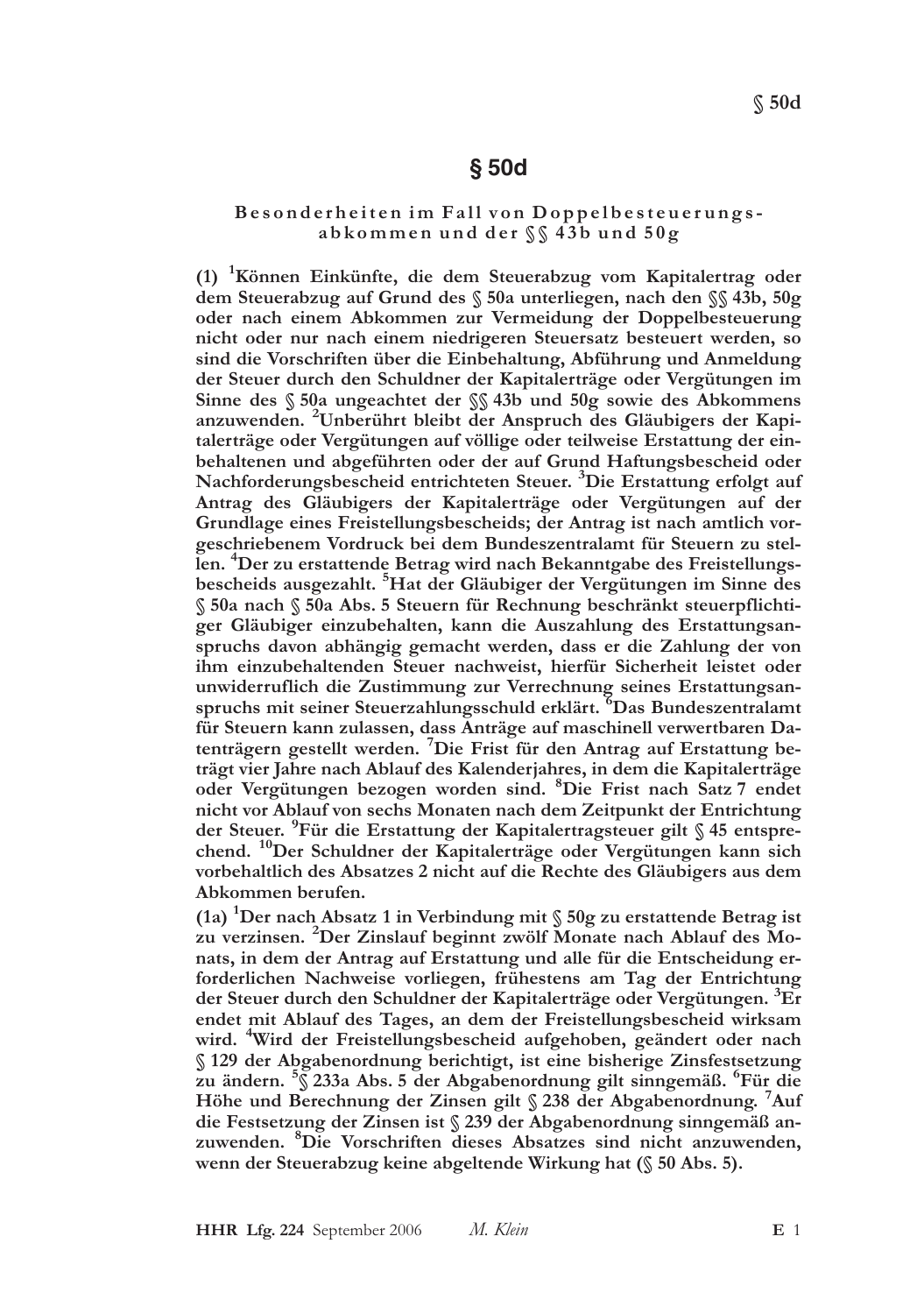(2) <sup>1</sup>In den Fällen der  $\S$  43b, 50a Abs. 4,  $\S$  50g kann der Schuldner der Kapitalerträge oder Vergütungen den Steuerabzug nach Maßgabe von § 43b oder § 50g oder des Abkommens unterlassen oder nach einem niedrigeren Steuersatz vornehmen, wenn das Bundeszentralamt für Steuern dem Gläubiger auf Grund eines von ihm nach amtlich vorgeschriebenem Vordruck gestellten Antrags bescheinigt, dass die Voraussetzungen dafür vorliegen (Freistellung im Steuerabzugsverfahren); dies gilt auch bei Kapitalerträgen, die einer nach einem Abkommen zur Vermeidung der Doppelbesteuerung im anderen Vertragsstaat ansässigen Kapitalgesellschaft, die am Nennkapital einer unbeschränkt steuerpflichtigen Kapitalgesellschaft im Sinne des § 1 Abs. 1 Nr. 1 des Körperschaftsteuergesetzes zu mindestens einem Zehntel unmittelbar beteiligt ist und im Staat ihrer Ansässigkeit den Steuern vom Einkommen oder Gewinn unterliegt, ohne davon befreit zu sein, von der unbeschränkt steuerpflichtigen Kapitalgesellschaft zufließen. <sup>2</sup>Die Freistellung kann unter dem Vorbehalt des Widerrufs erteilt und von Auflagen oder Bedingungen abhängig gemacht werden. <sup>3</sup>Sie kann in den Fällen des § 50a Abs. 4 von der Bedingung abhängig gemacht werden, dass die Erfüllung der Verpflichtungen nach § 50a Abs. 5 nachgewiesen werden, soweit die Vergütungen an andere beschränkt Steuerpflichtige weitergeleitet werden. <sup>4</sup>Die Geltungsdauer der Bescheinigung nach Satz 1 beginnt frühestens an dem Tag, an dem der Antrag beim Bundeszentralamt für Steuern eingeht; sie beträgt mindestens ein Jahr und darf drei Jahre nicht überschreiten; der Gläubiger der Kapitalerträge oder der Vergütungen ist verpflichtet, den Wegfall der Voraussetzungen für die Freistellung unverzüglich dem Bundeszentralamt für Steuern mitzuteilen. <sup>5</sup>Voraussetzung für die Abstandnahme vom Steuerabzug ist, dass dem Schuldner der Kapitalerträge oder Vergütungen die Bescheinigung nach Satz 1 vorliegt. <sup>6</sup>Über den Antrag ist innerhalb von drei Monaten zu entscheiden. <sup>7</sup>Die Frist beginnt mit der Vorlage aller für die Entscheidung erforderlichen Nachweise. <sup>8</sup>Bestehende Anmeldever-

(3) Eine ausländische Gesellschaft hat keinen Anspruch auf völlige oder teilweise Entlastung nach Absatz 1 oder 2, soweit Personen an ihr beteiligt sind, denen die Erstattung oder Freistellung nicht zustände, wenn sie die Einkünfte unmittelbar erzielten, und für die Einschaltung der ausländischen Gesellschaft wirtschaftliche oder sonst beachtliche Gründe fehlen und sie keine eigene Wirtschaftstätigkeit entfaltet.

pflichtungen bleiben unberührt.

 $(4)$  <sup>1</sup>Der Gläubiger der Kapitalerträge oder Vergütungen im Sinne des § 50a hat nach amtlich vorgeschriebenem Vordruck durch eine Bestätigung der für ihn zuständigen Steuerbehörde des anderen Staates nachzuweisen, dass er dort ansässig ist oder die Voraussetzungen des § 50g Abs. 3 Nr. 5 Buchstabe c erfüllt sind. <sup>2</sup>Das Bundesministerium der Finanzen kann im Einvernehmen mit den obersten Finanzbehörden der Länder erleichterte Verfahren oder vereinfachte Nachweise zulassen.

(5) <sup>1</sup>Abweichend von Absatz 2 kann das Bundeszentralamt für Steuern in den Fällen des § 50a Abs. 4 Nr. 2 und 3 den Schuldner der Vergütung auf Antrag allgemein ermächtigen, den Steuerabzug zu unterlassen oder nach einem niedrigeren Steuersatz vorzunehmen (Kontrollmeldeverfahren). <sup>2</sup>Die Ermächtigung kann in Fällen geringer steuerlicher Bedeutung erteilt und mit Auflagen verbunden werden. 3Einer Bestätigung nach Absatz 4 Satz 1 bedarf es im Kontrollmeldeverfahren nicht. <sup>4</sup>Inhalt der Aufla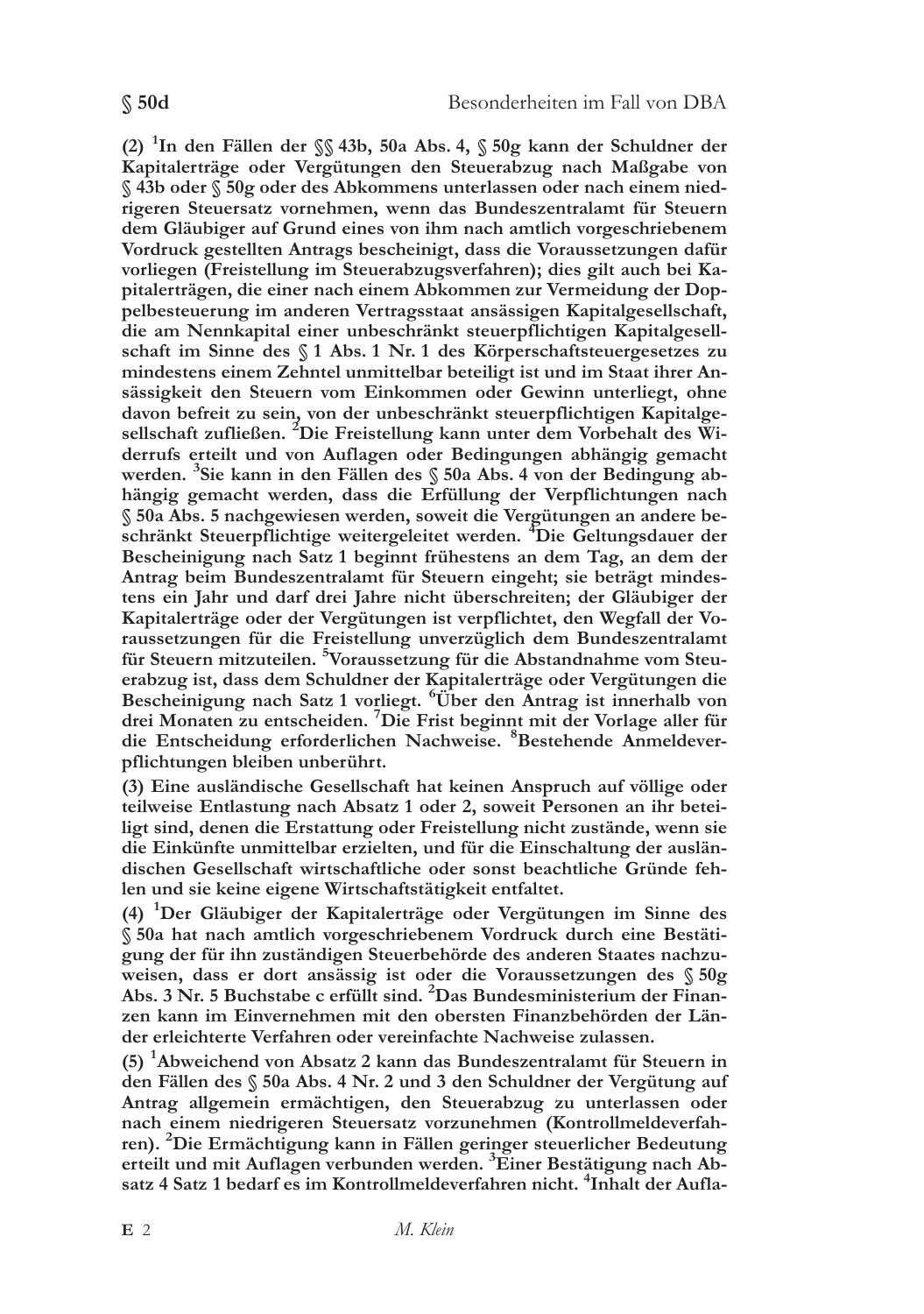ge kann die Angabe des Namens, des Wohnortes oder des Ortes des Sitzes oder der Geschäftsleitung des Schuldners und des Gläubigers, der Art der Vergütung, des Bruttobetrags und des Zeitpunkts der Zahlungen sowie des einbehaltenen Steuerbetrags sein. 5Mit dem Antrag auf Teilnahme am Kontrollmeldeverfahren gilt die Zustimmung des Gläubigers und des Schuldners zur Weiterleitung der Angaben des Schuldners an den Wohnsitz- oder Sitzstaat des Gläubigers als erteilt. <sup>6</sup>Die Ermächtigung ist als Beleg aufzubewahren. <sup>7</sup>Absatz 2 Satz 8 gilt entsprechend.

(6) Soweit Absatz 2 nicht anwendbar ist, gilt Absatz 5 auch für Kapitalerträge im Sinne des  $\S$  43 Abs. 1 Satz 1 Nr. 1, wenn sich im Zeitpunkt der Zahlung des Kapitalertrags der Anspruch auf Besteuerung nach einem niedrigeren Steuersatz ohne nähere Ermittlungen feststellen lässt.

(7) Werden Einkünfte im Sinne des § 49 Abs. 1 Nr. 4 aus einer Kasse einer juristischen Person des öffentlichen Rechts im Sinne der Vorschrift eines Abkommens zur Vermeidung der Doppelbesteuerung über den öffentlichen Dienst gewährt, so ist diese Vorschrift bei Bestehen eines Dienstverhältnisses mit einer anderen Person in der Weise auszulegen, dass die Vergütungen für der erstgenannten Person geleistete Dienste gezahlt werden, wenn sie ganz oder im Wesentlichen aus öffentlichen Mitteln aufgebracht werden.

(8) <sup>1</sup>Sind Einkünfte eines unbeschränkt Steuerpflichtigen aus nichtselbständiger Arbeit (§ 19) nach einem Abkommen zur Vermeidung der Doppelbesteuerung von der Bemessungsgrundlage der deutschen Steuer auszunehmen, wird die Freistellung bei der Veranlagung ungeachtet des Abkommens nur gewährt, soweit der Steuerpflichtige nachweist, dass der Staat, dem nach dem Abkommen das Besteuerungsrecht zusteht, auf dieses Besteuerungsrecht verzichtet hat oder dass die in diesem Staat auf die Einkünfte festgesetzten Steuern entrichtet wurden. <sup>2</sup>Wird ein solcher Nachweis erst geführt, nachdem die Einkünfte in eine Veranlagung zur Einkommensteuer einbezogen wurden, ist der Steuerbescheid insoweit zu ändern.  $\frac{3}{3}$  175 Abs. 1 Satz 2 der Abgabenordnung ist entsprechend anzuwenden.

Autor: RA/StB Dr. Martin Klein, Hengeler Mueller, Frankfurt

Mitherausgeber: Dipl.-Kfm. Dr. Wolfgang Kumpf, Deere & Comp., Mannheim

|           |                                    | Allgemeine Erläuterungen zu § 50d |          |                                                                                 |      |   |  |
|-----------|------------------------------------|-----------------------------------|----------|---------------------------------------------------------------------------------|------|---|--|
|           |                                    | Anm.                              |          |                                                                                 | Anm. |   |  |
| A.        | Uberblick zu $\S$ 50d              |                                   |          | II. Sachlicher Geltungsbereich.                                                 |      | 5 |  |
| <b>B.</b> | Rechtsentwicklung des<br>$\S$ 50d  | $\overline{2}$                    | E.       | Verhältnis des § 50d zu ande-<br>ren Vorschriften                               |      |   |  |
| C.        | Bedeutung von $\S$ 50d             | 3                                 |          | I. Verhältnis zu Doppelbesteue-<br>rungsabkommen und supra-<br>nationalem Recht |      |   |  |
| D.        | Geltungsbereich des § 50d          |                                   |          |                                                                                 |      | 6 |  |
|           | I. Persönlicher Geltungsbe-        | 4                                 |          | II. Verhältnis zum nationalen<br>Recht                                          |      | 7 |  |
|           | <b>HHR Lfg. 224</b> September 2006 |                                   | M. Klein |                                                                                 | Е3   |   |  |

### Inhaltsübersicht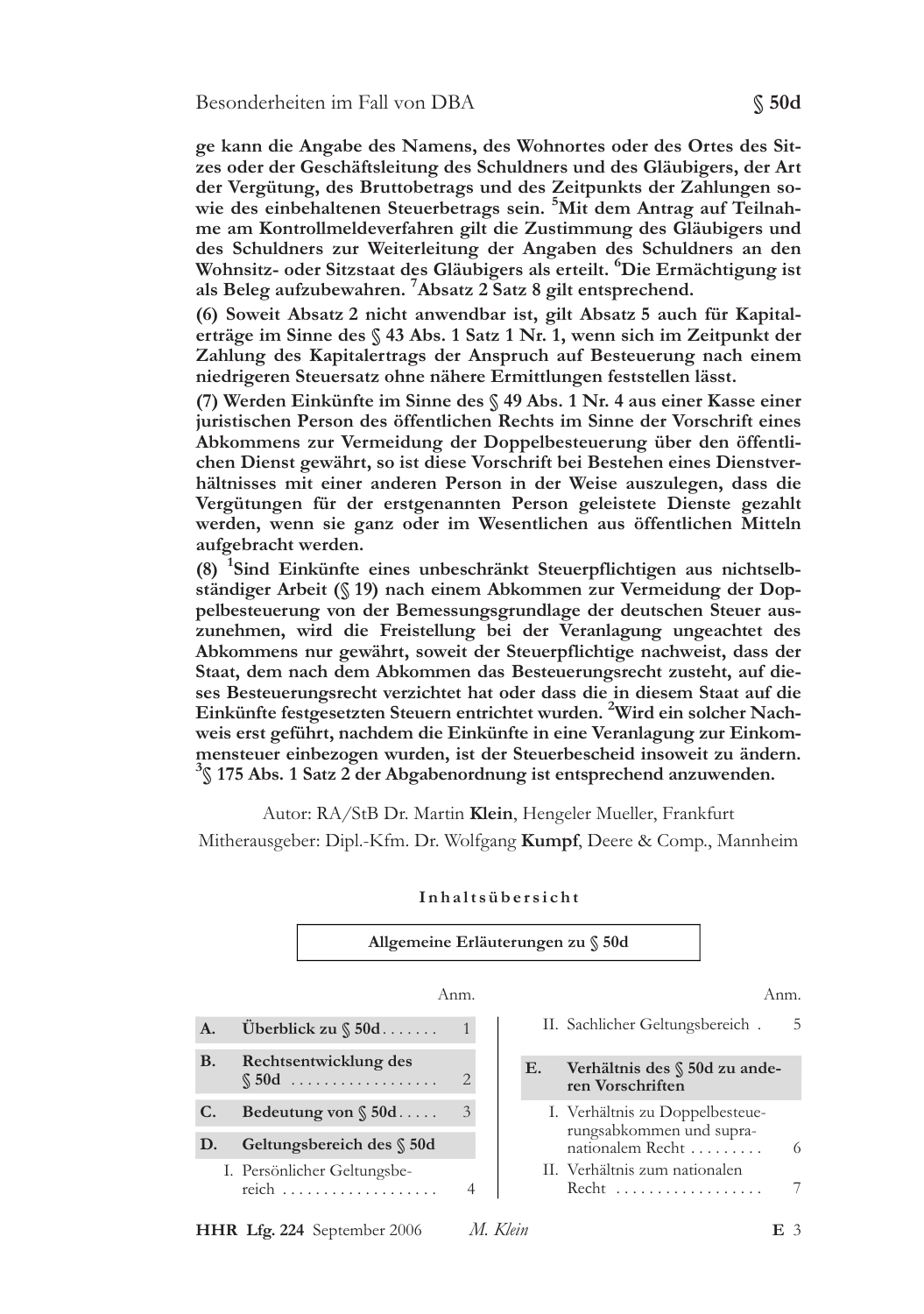Erläuterungen zu Abs. 1: Steuerabzug und Entlastung durch Erstattung im Fall von § 43b, § 50g und Doppelbesteuerungsabkommen

### Anm.

#### 1. Unberührt bleibender Er-Steuerabzug vom Kapitalertrag stattungsanspruch . . . . . . bzw. nach § 50a ohne Berück-2. Anspruch des Gläubigers sichtigung von §§ 43b, 50g der Kapitalerträge oder oder eines anzuwendenden der Vergütungen auf völ-DBA (Abs. 1 Satz 1) lige oder teilweise Erstat-I. Von Abs. 1 betroffene Eintung . . . . . . . . . . . . . . . . . künfte (Abs. 1 Satz 1 3. Einbehaltene und abge-Halbs. 1) und Einschränführte oder auf Grund kung des Steuerabzugs... 10 Haftungsbescheids oder II. Anwendung der Vorschrif-Nachforderungsbescheids ten über Einbehaltung, entrichtete Steuer ...... Abführung und Anmel- $4.$ Verfahren............ dung der Steuer ungeach-II. Geltendmachung des Antet des  $\S$  43b, des  $\S$  50g spruchs durch Antrag nach und des DBA (Abs. 1 amtlich vorgeschriebenem Satz 1 Halbs. 2) Vordruck (Abs. 1 Satz 3).. 1. Vorschriften über Einbe-III. Auszahlung des Erstathaltung, Abführung und tungsbetrages (Abs. 1 Anmeldung der Steuer Satz 4)  $\ldots \ldots \ldots \ldots \ldots$ durch den Schuldner der IV. Nachweis der Zahlung in Kapitalerträge ......... 11 den Fällen des § 50a Abs. 5 2. Vorschriften über Einbe- $(Abs. 1 Satz 5) \ldots \ldots$ haltung, Abführung und Anmeldung der Steuer V. Maschinell verwertbare durch den Schuldner der Datenträger (Abs. 1 Satz 6) Vergütungen iSd. § 50a .. 12 VI. Frist (Abs. 1 Sätze 7 und 8) 3. Durchführung des Steu-VII. Entsprechende Geltung erabzugs ungeachtet des von § 45 für die Erstattung § 43b, des 50g oder des der Kapitalertragsteuer DBA ................ 13  $(Abs. 1 Satz 9) \ldots \ldots$ Erstattung einbehaltener und  $C_{\cdot}$ Keine Gläubiger-Abkommensabgeführter Steuer (Abs. 1 rechte für den Schuldner (im Sätze 2 bis 9) Haftungsverfahren, Abs. 1 I. Anspruch des Gläubigers Satz  $10)$  ............... der Kapitalerträge oder Vergütungen auf völlige

### Anm.

1.5

16

18

19

20

21

22

23

24

25

A.

**B.** 

 $E$  4

Satz 2)

oder teilweise Erstattung der einbehaltenen und abgeführten Steuer (Abs. 1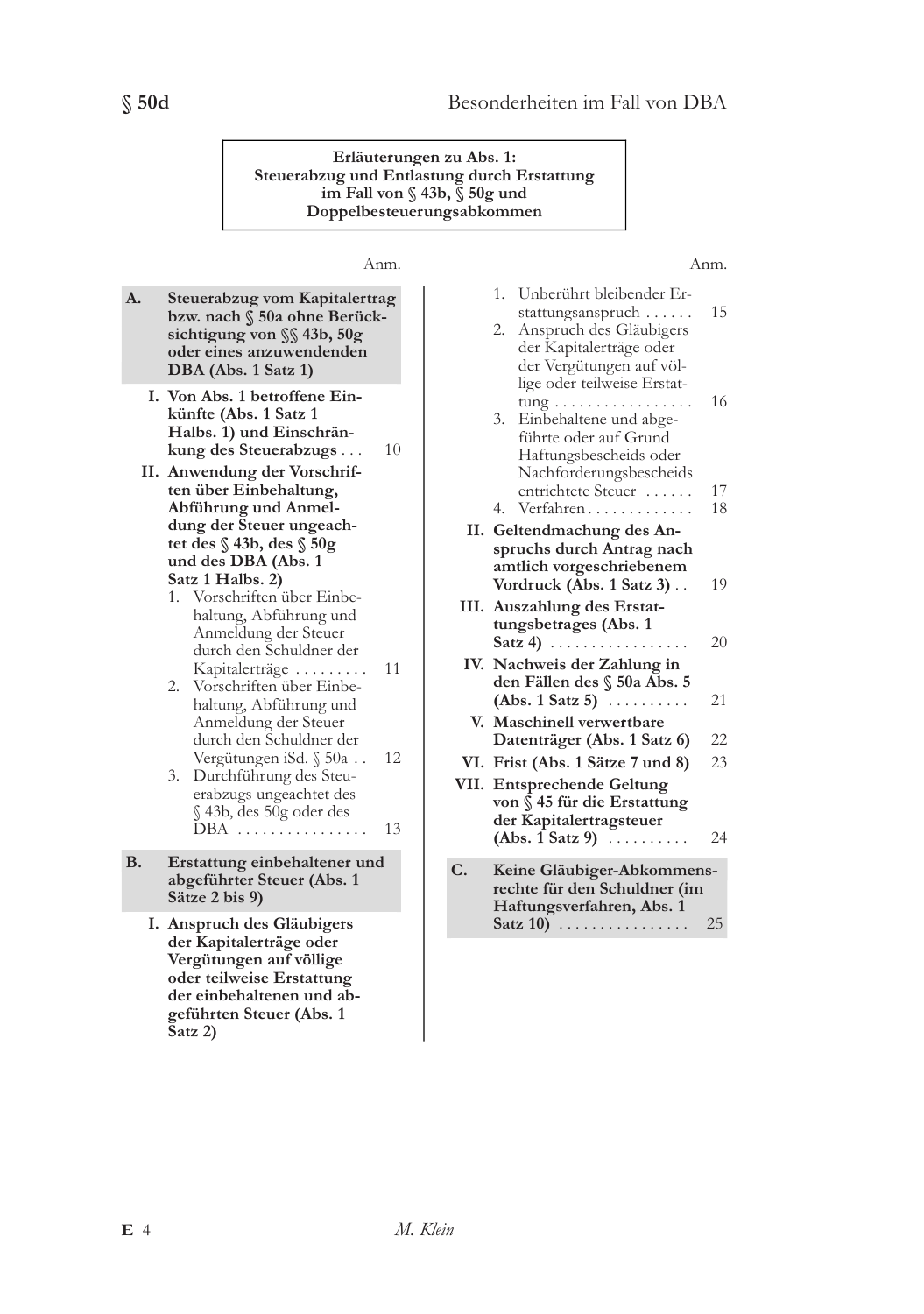

Erläuterungen zu Abs. 3: Versagung der Steuerentlastung nach Abs. 1 oder 2 bei Zwischenschaltung bestimmter ausländischer Gesellschaften

### Anm.

A. Allgemeine Erläuterungen zu Abs.  $3$ I. Überblick ............. 50

### Anm.

- II. Rechtsentwicklung und Bedeutung des Abs. 3.... 51
- III. Verhältnis zu anderen Vorschriften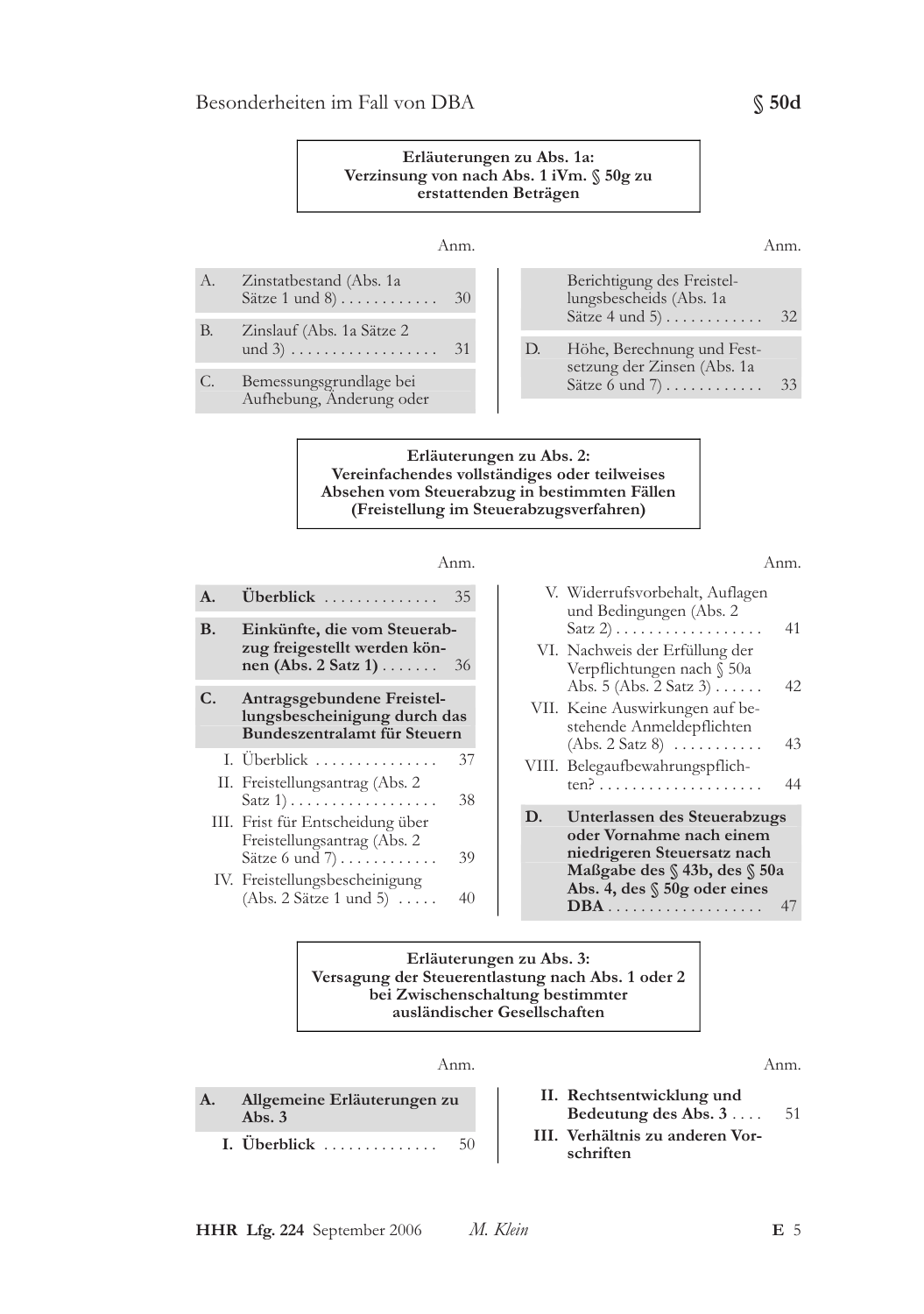|    |                                                                                                               | Anm.     |    | Anm.                                                                                                                              |          |
|----|---------------------------------------------------------------------------------------------------------------|----------|----|-----------------------------------------------------------------------------------------------------------------------------------|----------|
|    | 1. Verhältnis zu supranatio-<br>nalem Recht und zu<br>DBA<br>2. Verhältnis zu nationalem<br>Recht: $\S$ 42 AO | 52<br>53 |    | V. Kumulatives Tatbestands-<br>merkmal<br>VI. Kein Nachweis einer Miss-<br>brauchsabsicht                                         | 58<br>59 |
| B. | Tatbestandsmerkmale des<br>Abs. $3$                                                                           |          | C. | Rechtsfolge: Kein Anspruch<br>auf völlige oder teilweise Ent-<br>lastung nach Abs. 1 oder 2 für<br>die ausländische Gesellschaft, |          |
|    | I. Ausländische Gesellschaft<br>II. Beteiligung von Personen,<br>denen bei unmittelbarer Ein-                 | 54       |    | soweit Personen beteiligt sind,<br>denen die Erstattung oder<br>Freistellung nicht zustände                                       |          |
|    | kunftserzielung die Steuer-<br>entlastung nicht zustände<br>III. Keine wirtschaftlichen oder                  | 55       |    | I. Kein Anspruch auf völlige<br>oder teilweise Entlastung<br>nach Abs. 1 oder Abs. 2                                              | 60       |
|    | sonst beachtlichen Gründe<br>für die Einschaltung der aus-<br>ländischen Gesellschaft                         | 56       |    | II. Für die ausländische Gesell-<br>schaft<br>III. Soweit Personen beteiligt                                                      | 61       |
|    | IV. Keine Entfaltung einer eige-<br>nen Wirtschaftstätigkeit<br>durch die ausländische Ge-<br>sellschaft      | 57       |    | sind, denen bei unmittelbarer<br>Einkunftserzielung die Er-<br>stattung oder Freistellung<br>nicht zustände                       | 62       |

Erläuterungen zu Abs. 4: Nachweis der Ansässigkeit in dem anderen Vertragsstaat

### Anm.

- A. Nachweis durch Bestätigung der Steuerbehörde des anderen Vertragsstaates (Abs. 4 Satz 1)
	- I. Allgemeines zur Ansässigkeitsbestätigung ......... 70

Anm.

- II. Einzelfragen zur Ansässigkeitsbestätigung ......... 71
- $B.$ Ermächtigung zur Zulassung erleichterter Verfahren oder vereinfachter Nachweise  $(Abs. 4 Satz 2) \ldots \ldots$ 72

### Erläuterungen zu Abs. 5: Kontrollmeldeverfahren

### Anm.

 $A$ . Überblick ................ 80

**B.** Antragsgebundene allgemeine Ermächtigung, in Fällen geringer steuerlicher Bedeutung den Steuerabzug zu unterlassen oder nach einem niedrigeren Steuersatz vorzunehmen (Kontrollmeldeverfahren)  $\ldots \ldots \ldots \ldots \ldots \ldots$  81

### Anm.

C. Auflagen (Abs. 5 Satz 2 Halbs. 2 und Satz  $4)$ ...... 82 D. Befreiung vom Nachweis der Ansässigkeit gem. Abs. 4 Satz 1  $(Abs. 5 \overline{S}atz \overline{3}) \dots \dots \dots \dots \ 83$ Ε. Zustimmung zur Weiterleitung der Angaben an den (Wohn-)Sitzstaat des Gläubigers (Abs. 5 Satz 5) . . 84

### $E<sub>6</sub>$

 $$50d$ 

 $\overline{1}$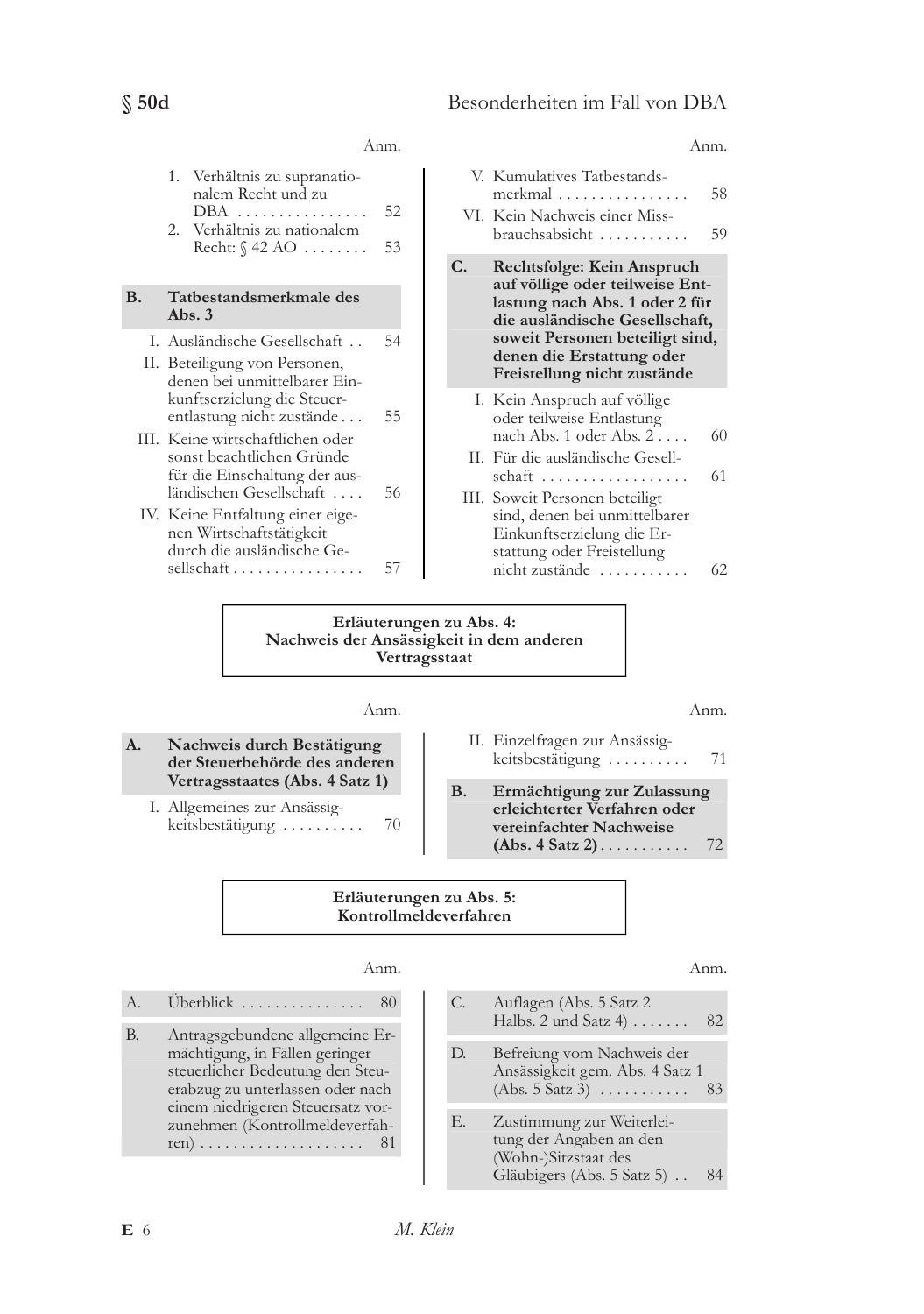### Anm. Anm. Belegaufbewahrungspflich- $E$  $G<sub>r</sub>$ Keine Auswirkungen auf beten (Abs. 5 Satz 6)  $\dots$ ... 85 stehende Anmeldepflichten  $(Abs. 5 Satz 7) \ldots \ldots$ 86 Erläuterungen zu Abs. 6: Kontrollmeldeverfahren bei bestimmten Kapitalerträgen Anm. Anm.  $A$ . Tatbestandsmerkmale des  $B.$ Rechtsfolge des Abs. 6 . . . . . 92 91 Erläuterungen zu Abs. 7: Auslegung von DBA-Kassenstaatsklauseln Anm. Anm.  $A$ . Allgemeine Erläuterungen zu C. Rechtsfolge des Abs. 7: Fiktion eines Dienst-verhältnisses ............. 103 Tatbestandsmerkmale des **B.** Erläuterungen zu Abs. 8: Nachweis der Besteuerung oder des Verzichts darauf im Tätigkeitsstaat Anm. Anm.  $A$ . Allgemeine Erläuterungen zu  $C_{\cdot}$ Rechtsfolge des Abs. 8 ..... 113 Tatbestandsmerkmale des **B.**

 $$50d$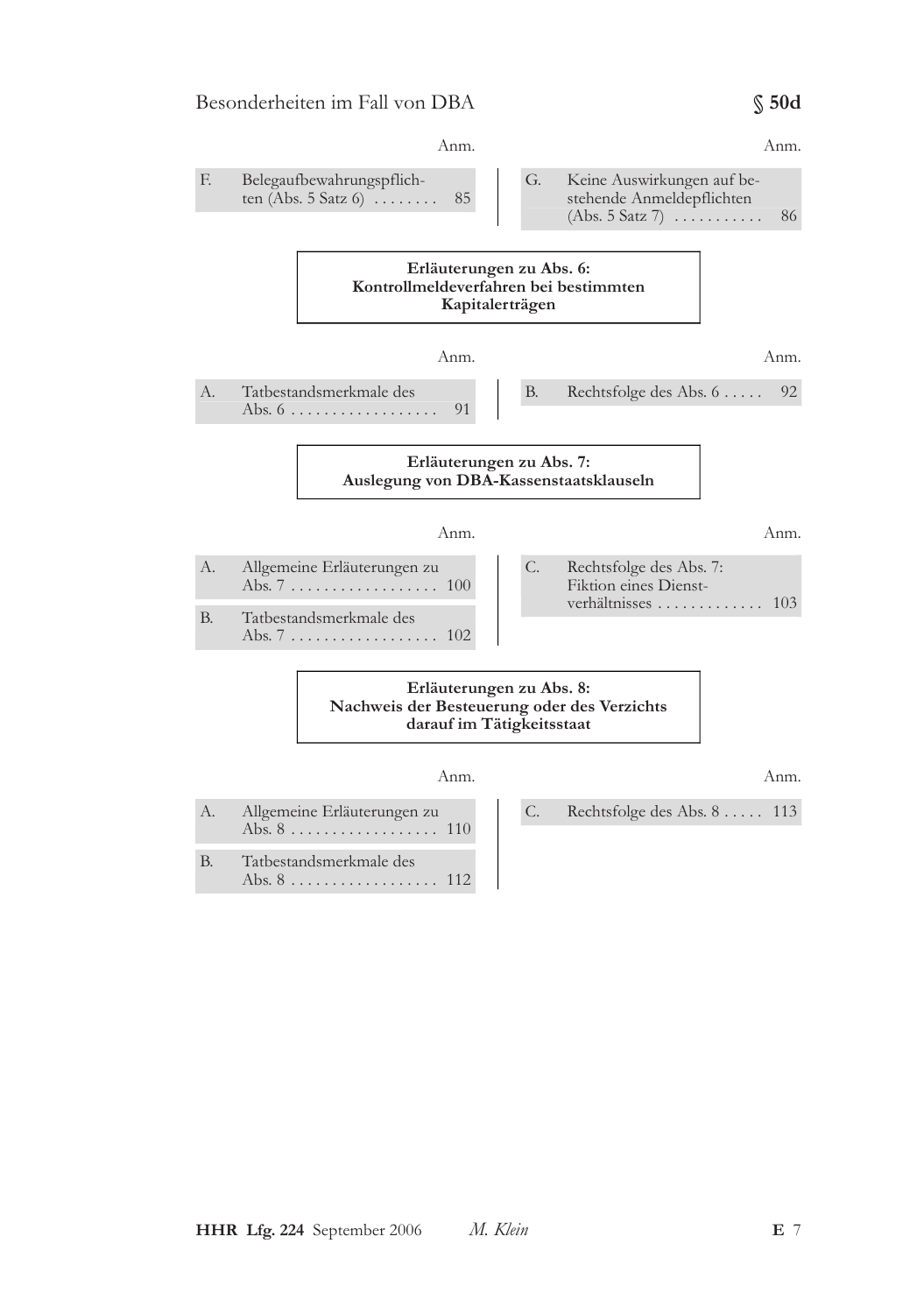## Allgemeine Erläuterungen zu § 50d

Ausgewähltes Schrifttum bis 2000: NIELAND, Doppelbesteuerungsabkommen als Problem innerstaatlicher Rechtsetzung, Frankfurt 1989; DEBATIN, StÄndG 1992 und "Treaty Override", DB 1992, 2159; DEBATIN, Doppelbesteuerungsabkommen und innerstaatliches Recht, DStR 1992, Beihefter zu Heft 23; RIEGLER/SALOMON, Entlastung von Abzugsteuern auf Dividenden und Zinsen durch die Doppelbesteuerungsabkommen und das StÄndG 1992, DB 1992, 1595; JACOB, Abzugsteuer bei DBA-befreiten Einkünften, IWB F. 3a Gr. 1, 356 (1993); WOHLSCHLEGEL, Doppelbesteuerungsabkommen: Treaty Override und Grundgesetz, FR 1993, 48; SALZMANN/GEIBEL, Rechtsbehelfe und vorläufiger Rechtsschutz im Freistellungs- und Anfechtungsverfahren bei Quellensteuerabzug, RIW 1994, 1033; GRAMS, Ausgewählte Rechtsprobleme im Erstattungs- und Freistellungsverfahren für künstlerische Dienste nach § 50d EStG, IStR 1996, 509.

Schrifttum ab 2001: JACOB, Steuersenkungsgesetz und Vermeidung von Tax Leakage bei grenzüberschreitendem Dividendenfluss, IStR 2001, 306. GROTHERR, Verfahrensrechtliche Änderungen bei der abkommensrechtlichen Quellensteuerentlastung gemäß § 50d EStG ab dem 1.1.2002, IWB, Deutschland Gr. 2, 1017 [2002]; HOLTHAUS, Anderung des § 50d EStG durch StÄndG 2001: Formelle Steuerfalle seit 1.1.2002 bei Ausschüttungen an ausländische Anteilseigner und Vergütungen im Sinne des § 50a Abs. 4 EStG; IStR 2002, 664; KLEIN, § 50d EStG i.d. F. des StAndG 2001 – Ein Überblick, IStR 2002, 157; SCHNITTKER/HARTMANN, StÄndG 2001: Verschärfte Zahlungspflichten des Vergütungsschuldners im Fall von Doppelbesteuerungsabkommen (§ 50d EStG n.F.), FR 2002, 197; GRAMS, Zum Rechtscharakter der Freistellungsbescheinigung nach § 50d Abs. 3 EStG a. F. bzw. § 50d Abs. 2 EStG n. F., DStZ 2003, 302; HIERSTETTER/HEMPEL, Nacherhebung von Abzugsteuer und Erstattung nach § 50d Abs. 1 EStG, FR 2003, 1219; HOLTHAUS, Anmerkungen zu Eckert "Besteuerung von Dividenden an Steuerausländer", IStR 2002, 406 ff., IStR 2003, 600; KRAWITZ/BÜTTGEN-PÖHLAND, Zwischengestaltung von EU-Auslandsholdinggesellschaften als steuerorientiertes Gestaltungsinstrument bei der Finanzierung inländischer Konzernbeteiligungen, FR 2003, 877; REUTER/KLEIN, Erschüttert Gerritses Trommeln die deutsche Dividendenbesteuerung?, IStR 2003, 634; SCHAUHOFF, Endlich Rechtssicherheit bei der Besteuerung von Werbeverträgen mit beschränkt Steuerpflichtigen – Grundsatzurteil zum Quellensteuerabzug, IStR 2004, 706; STRUNK/THEOBALD, Belastungswirkungen des Kapitalertragsteuereinbehalts bei beschränkt und unbeschränkt körperschaftsteuerpflichtigen Anteilseignern, IWB, Gr. 2 Deutschland, 1101 [2004]; WAssermeyer, Stellungnahme zu dem Beitrag von Schauhoff über "Endlich Rechtssicherheit bei der Besteuerung von Werbeverträgen mit beschränkt Steuerpflichtigen", IStR 2004, 709; RUST/REIMER, Treaty Override im deutschen Internationalen Steuerrecht, IStR 2005, 843; VOGEL, Völkerrechtliche Verträge und innerstaatliche Gesetzgebung, IStR 2005, 29.

Schrifttum zu Abs. 3 vor Anm. 50.

Schrifttum zu Abs. 8 vor Anm. 110.

Verwaltungsanweisungen: BMF: H 50d EStR 2005; BMF v. 21.12.1993, BStBl. I 1994, 4 (Entlastung von deutschen Abzugsteuern aufgrund von DBA nach einem vereinfachten Verfahren [Kontrollmeldeverfahren]); Merkblatt v. 1.3.1994, BStBl. I 1994, 203 (Entlastung von deutscher Kapitalertragsteuer von Dividenden und bestimmten anderen Kapitalerträgen gemäß § 44d EStG, den Doppelbesteuerungsabkommen [DBA] oder sonstigen zwischenstaatlichen Abkommen); BMF v. 23.1.1996, BStBl. I 1996, 89 (Abzugsteuer bei künstlerischen, sportlichen, artistischen oder ähnlichen Darbietungen gemäß § 50a Abs. 4 EStG); v. 5.11.1996, RIW 1997, 180 = StEK § 50d Nr. 6 (Steuerabzug von Kapitalerträgen); v. 7.5.2002, Merkblatt zur Entlastung von deutscher Abzugsteuer gemäß § 50a Abs. 4 EStG auf Grund von DBA, BStBl. I 2002, 521; v. 18.12.2002, Steuerabzug von Vergütungen im Sinne des § 50a Abs. 4 Nr. 2 und 3 EStG; Entlastung von Abzugsteuern aufgrund von DBA nach einem vereinfachten Verfahren ("Kontrollmeldeverfahren"), BStBl. I 2002, 1386; v. 28.6.2005, Zahlung von Zinsen und Lizenzgebühren zwischen verbundenen Unternehmen im Verhältnis zu Schweiz; Entlastung von Quellensteuern entsprechend SS 50g und 50h EStG, BStBl. I 2005, 858.

Bundeszentralamt für Steuern (früher: Bundesamt für Finanzen): v. 31.8.1998, BStBl. I 1998, 1161 (Merkblatt zur Entlastung vom Steuerabzug im Sinne von § 50a Abs. 4 EStG auf Grund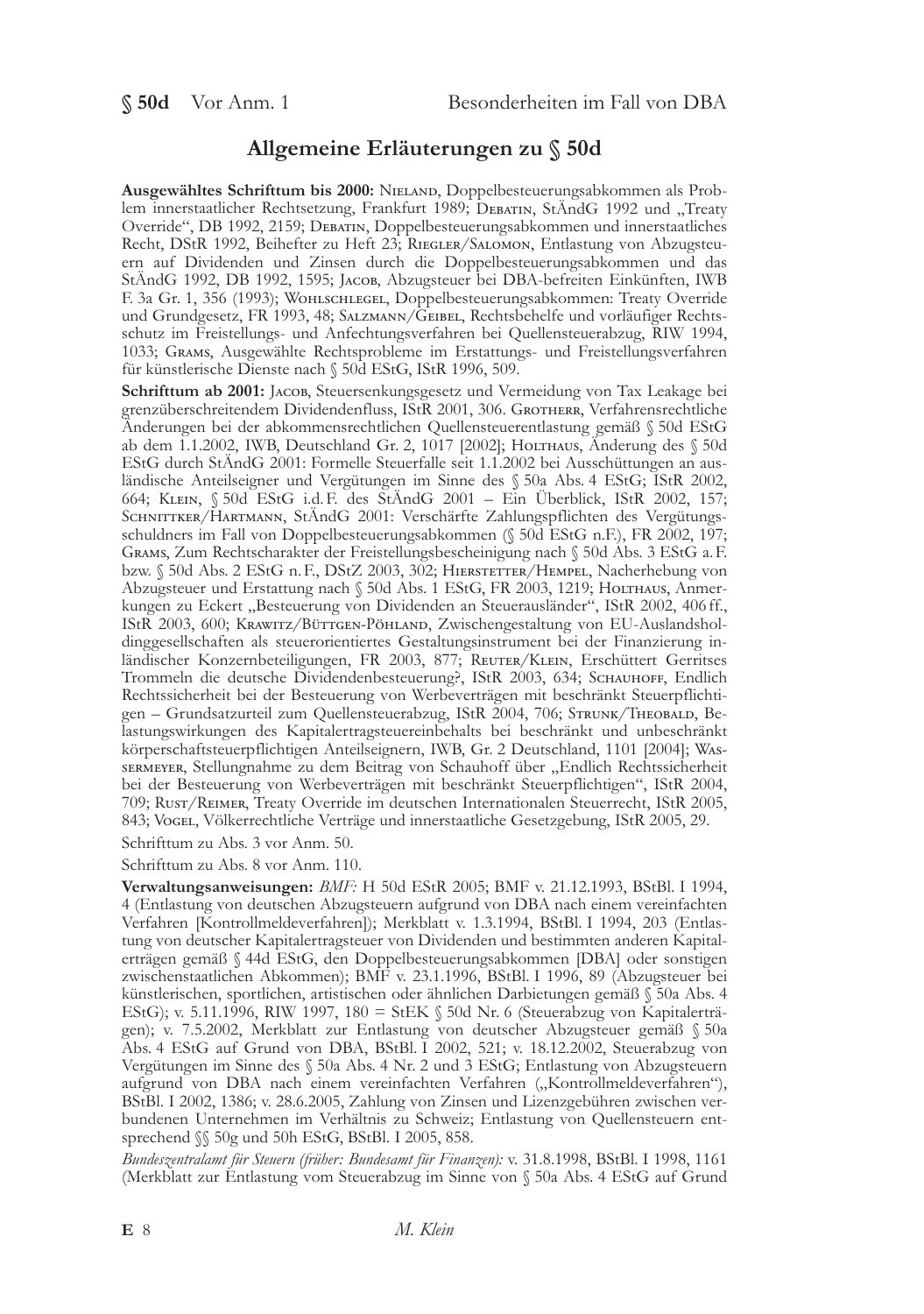von DBA bei Vergütungen an ausländische Künstler und Sportler); v. 31.8.1998, BStBl. I 1998, 1170 (Merkblatt zur Entlastung vom Steuerabzug im Sinne von § 50a Abs. 4 EStG auf Grund von DBA bei Lizenzgebühren und ähnlichen Vergütungen); v. 9.10.2002, BStBl. I 2002, 904 (Merkblatt zum Antrag nach § 50d EStG auf Erteilung einer Freistellungsbescheinigung und/oder Erstattung von deutscher Abzugsteuer aufgrund von DBA bei Vergütungen an ausländische Künstler und Sportler); v. 9.10.2002, BStBl. I 2002, 916 (Merkblatt zum Antrag nach § 50d EStG auf Erteilung einer Freistellungsbescheinigung und/oder Erstattung von deutscher Abzugsteuer aufgrund von DBA bei Lizenzgebühren und ähnlichen Vergütungen).

Alle Merkblätter sind mit weiteren Materialien verfügbar unter www.BZSt.de.

## A. Überblick zu § 50d

§ 50d regelte ursprünglich im Wesentlichen Verfahrensfragen, die dadurch entstehen, dass nationalen Vorschriften über den Steuerabzug Vorschriften nationalen und zwischenstaatlichen Rechts gegenüberstehen, die einen StAbzug in bestimmten Fällen nicht oder nur begrenzt zulassen. Diese Fragen regeln heute die Abs. 1 bis 6. Die Abs. 7 und 8 sind damit nicht zusammenhängende Einzelvorschriften.

Abs. 1 enthält den Kern des § 50d, indem er in Satz 1 den StAbzug vom Kap-Ertrag oder auf Grund des § 50a ungeachtet des § 43b, des § 50g oder eines DBA vorschreibt (erster Schritt), dem dann (ggf.) die Erstattung (Sätze 2 bis 9) als zweiter Schritt folgt, ohne dass sich der Schuldner im Haftungsverfahren auf die Rechte des Gläubigers aus einem DBA berufen kann (Satz 10).

Abs. 1a regelt die Verzinsung (nur) von nach Abs. 1 iVm. § 50g zu erstattenden Beträgen.

Abs. 2, 5 und 6 schaffen Erleichterungen durch Zulassen eines Freistellungsverfahrens (in Abs. 2) in den Fällen der § 43b, § 50a Abs. 4 (Satz 1) und § 50g sowie eines Kontrollmeldeverfahrens in Fällen geringer stl. Bedeutung von § 50a Abs. 4 Nr. 2 und 3 (Abs. 5) und von bestimmten Kapitalerträgen (Abs. 6).

Abs. 3 soll die als missbräuchlich angesehene Inanspruchnahme der Steuerentlastung nach Abs. 1 oder Abs. 2 durch eine ausländ. Gesellschaft verhindern.

Abs. 4 nennt die für Zwecke des Erstattungsverfahrens durch den Gläubiger zu führenden Ansässigkeitsnachweise (Satz 1) und enthält eine Ermächtigungsvorschrift zur Zulassung erleichterter Verfahren oder vereinfachter Nachweise durch das BMF (Satz 2).

Abs. 5: Kontrollmeldeverfahren, s.o. zu Abs. 2.

Abs. 6 erstreckt das Kontrollmeldeverfahren (Abs. 5) auf bestimmte Kapitalerträge iSd. § 43 Abs. 1 Satz 1 Nr. 1 (Streubesitzdividenden).

Abs. 7 schreibt vor, Kassenstaatsklauseln in DBA extensiv so auszulegen, dass sie auch Fälle erfassen, in denen kein Dienstverhältnis zu einer juristischen Person des öffentlichen Rechts besteht, die Vergütung aber aus öffentlichen Mitteln aufgebracht wird.

Abs. 8 enthält quasi eine generelle "Subject-to-tax-Klausel" (Rückfallklausel), um eine Keinmal-Besteuerung von Einkünften unbeschr. Stpfl. aus nichtselbständiger Arbeit zu verhindern (BTDrucks. 15/1562, 39).

 $\mathbf{1}$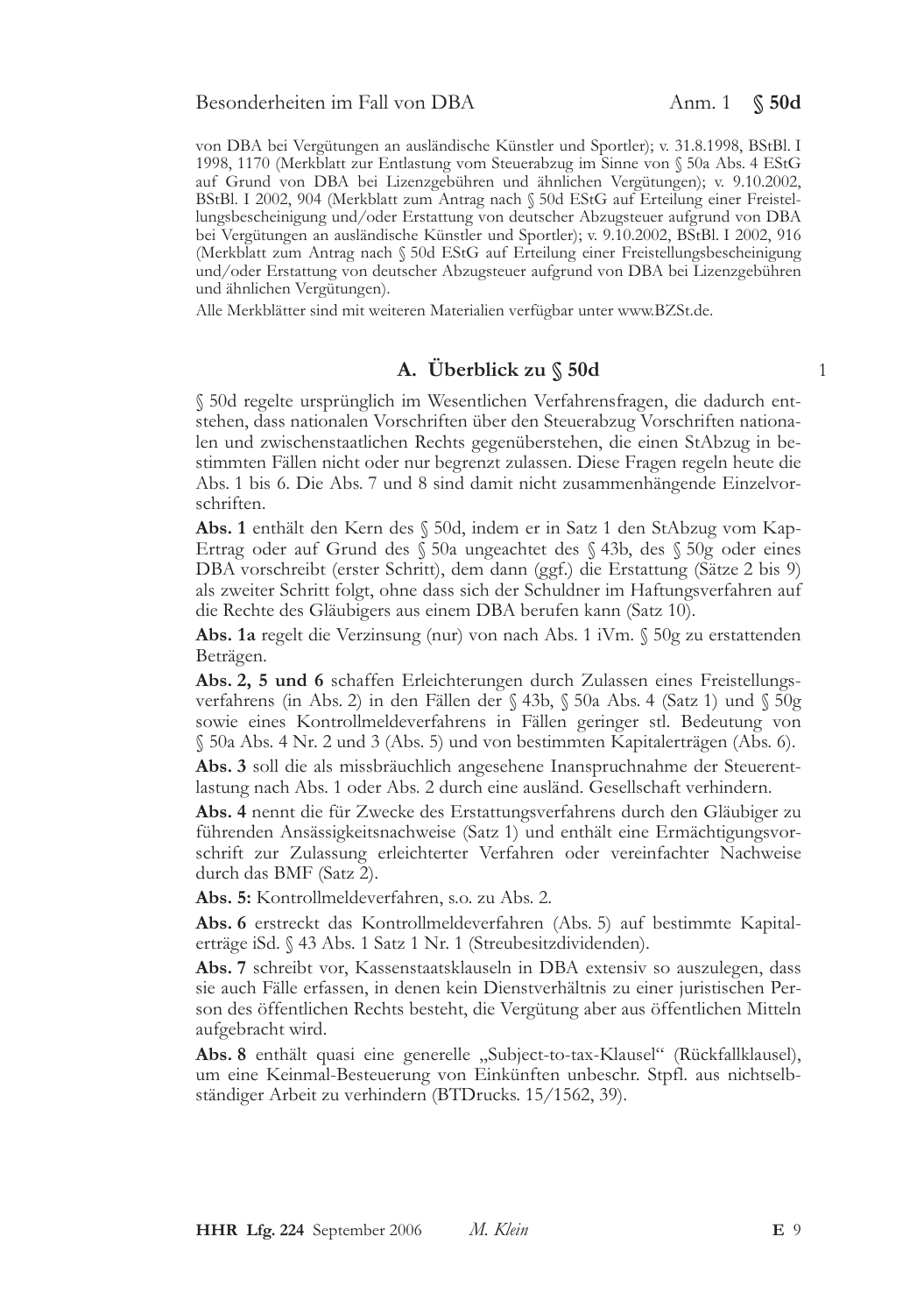## **B.** Rechtsentwicklung des § 50d

StReformG 1990 v. 25.7.1988 (BGBl. I 1988, 1093; BStBl. I 1988, 224): Einfügung des § 50d in das EStG, Aufhebung von § 73h EStDV.

StReformÄndG v. 30.6.1989 (BGBl. I 1989, 1267; BStBl. I 1989, 251): Anpassung von § 50d an die Abschaffung der "kleinen" KapErtrSt. ab 1.7.1989.

StÄndG 1992 v. 25.2.1992 (BGBl. I 1992, 297; BStBl. I 1992, 146): Mit der Einfügung des § 44d (jetzt § 43b) wurde § 50d in Abs. 1 und 2 auf diesen Ermäßigungsgrund erweitert. Erweiterung des Freistellungsverfahrens in Abs. 3 über Fälle des § 50a Abs. 4 hinaus auf bestimmte KapErträge.

**StMBG** v. 21.12.1993 (BGBl. I 1993, 2310; BStBl. I 1994, 50): Einfügung von Abs. 1a (jetzt Abs. 3) und Neuformulierung von Satz des Abs. 2 (jetzt Abs. 4).

JStG 1997 v. 20.12.1996 (BGBl. I 1996, 2049; BStBl. I 1996, 1523): Einfügung von Abs. 3 Satz 2 (jetzt Abs. 2 Satz 3) und Abs. 4 (jetzt Abs. 7), letzterer zur gesetzlichen Regelung der schon vorher schon so praktizierten "Auslegung" von Kassenstaatsklauseln in DBA (nach BFH v. 31.7.1991 - I R 47/90, BFHE 165, 392; vgl. aber BFH v. 13.8.1997 - I R 65/95, BFH/NV 1998, 262: Abs. 4 ist bloße Klarstellung).

StSenkG v. 23.10.2000 (BGBl. I 2000, 1433; BStBl. I 2000, 1428): Redaktionelle Änderung von Verweisen (§ 43b statt § 44d) und eigene Regelung der 10 vH-Schwelle in Abs. 3 Satz 1 Halbs. 2 (statt Verweis auf § 8b Abs. 5 KStG aF).

StÄndG 2001 v. 20.12.2001 (BGBl. I 2001, 3794; BStBl. I 2002, 4): Völlige Neugestaltung von § 50d; Verschärfung der Freistellung vom Quellensteuerabzug als Reaktion auf die Rspr. des BFH (BFH v. 11.10.2000 - I R  $34/99$ , BStBl. II 2001, 291).

StBAG-AndG v. 23.7.2002 (BGBl, I 2002, 2715; BStBl, I 2002, 2715; BStBl, I 2002, 714): Redaktionelle Änderung in Abs. 6.

**StÅndG** v. 15.12.2003 (BGBL I 2003, 2645; BStBL I 2003, 710): Abs. 1 Satz 2 wird ergänzt, indem nun ausdrücklich auch die vom Schuldner der Zahlung auf Grund eines Nachforderungsbescheids oder Haftungsbescheids entrichtete Steuer als völlig oder teilweise zu erstattende Steuer genannt wird; Abs. 8 wird neu eingefügt.

EG-Amtshilfe-Anpassungsgesetz v. 2.12.2004 (BGBl. I 2004, 3112; BStBl. I 2004, 1148): Neufassung der Überschrift und der Regelungen in Abs. 2 Satz 1, 2 und 4, Abs. 4 Satz 1 und Abs. 5 Satz 7; Ergänzung der Verweise auf § 43b in Abs. 1 Satz 1 um einen Verweis auf § 50g; Einfügung von Abs. 1a und Abs. 2 Sätze 6 bis 8. Die Änderungen beruhen im Wesentlichen auf dem Gesetzentwurf der BReg. v. 6.9.2004 (BTDrucks. 15/3679, 7) vor dem Hintergrund der mit Wirkung zum 1.1.2004 in innerstaatliches Recht umgesetzten europäischen Zins- und Lizenzrichtlinie (Richtl. 2003/49/EG des Rates v. 3.6.2003). Lediglich Abs. 1a Satz 1 wurde nach der Stellungnahme des BR v. 27.9.2004 (BTDrucks. 15/3788, 1) und der Beschlussempfehlung des FinAusschusses v. 29.9.2004 (BTDrucks. 15/3827, 2) um den Zusatz "in Verbindung mit § 50g" ergänzt.

Gesetz zur Neuorganisation der Bundesfinanzverwaltung und zur Schaffung eines Refinanzierungsregisters v. 22.9.2005 (BGBl. I 2005, 2809): Ersatz von "Bundesamt für Finanzen" durch "Bundeszentralamt für Steuern" in Abs. 1 Sätze 3 und 6, Abs. 2 Sätze 1 und 4 sowie in Abs. 5 Satz 1.

Entwurf eines JStG 2007: Der vom Bundeskabinett am 23.8.2006 beschlossene Entwurf eines JStG 2007 (BT-Drucks. 16/2712) sieht eine erhebliche Verschärfung des Abs. 3 sowie einen neuen Abs. 9 zur Verhinderung von bestimm-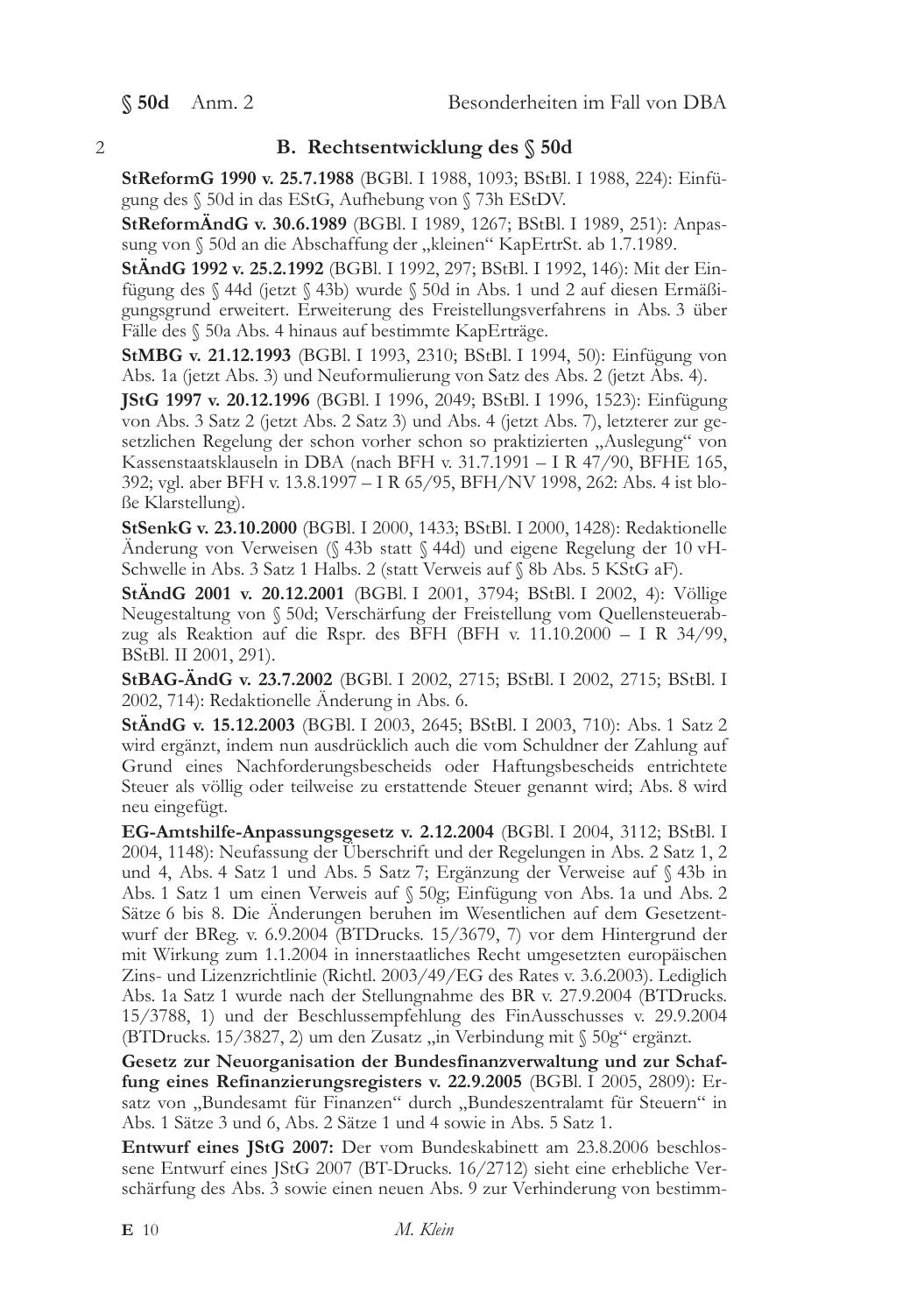ten Fällen von doppelter Nichtbesteuerung auf Grund von Qualifikationskonflikten in Vertragsstaaten eines DBA vor. Letzterer soll mit erheblicher und damit bedenklicher Rückwirkung (Anwendung auf alle VZ, soweit StBescheide noch nicht bestandskräftig sind, § 52 Abs. 59a letzter Satz idF des JStG 2007-E) ausgestattet werden.

### C. Bedeutung von § 50d

§ 50d sollte ursprünglich die "Unsicherheit" beseitigen, die beim Steuerentlastungsverfahren dadurch entstanden war, dass sich ein inländ. Vergütungsschuldner nach BFH v. 22.10.1986 - I R 261/82 (BStBl. II 1987, 171) und v. 22.10.1986 - I R 128/83 (BStBl. II 1987, 253) unmittelbar, also ohne Durchführung eines Freistellungsverfahrens nach § 73h EStDV, auf in einem DBA vorbehaltlos vereinbarte StBefreiungen berufen konnte (BRDrucks. 100/88, 321). Das zuvor nur in § 73h EStDV (für § 50a) geregelte Freistellungs- bzw. Ermäßigungsverfahren sowie das Erstattungsverfahren umfassend im EStG selbst zu regeln, macht im Kern die Bedeutung des § 50d aus.

## D. Geltungsbereich des § 50d

### I. Persönlicher Geltungsbereich

 $\overline{4}$ 

 $\overline{\mathcal{E}}$ 

Gläubiger von Erträgen bei Reduzierung inländ. Abzugsteuern auf Grund von DBA: § 50d gilt insoweit für alle natürlichen Personen und Körperschaften, Personenvereinigungen und Vermögensmassen (§ 49 Abs. 1 KStG), die nach einem DBA berechtigt sind, eine Reduzierung inländ. Abzugsteuern auf KapErträge oder Vergütungen iSv. § 50a in Anspruch zu nehmen. Der Gläubiger muss dem Grunde nach berechtigt sein, ein von Deutschland abgeschlossenes DBA in Anspruch zu nehmen (vgl. Art. 1 iVm. Art. 4 OECD-MA: Personen, die in einem oder in beiden Vertragsstaaten ansässig sind) und nach den jeweiligen DBA Anspruch auf eine Reduzierung der inländ. Abzugsteuern haben. Dies ist regelmäßig dann der Fall, wenn der Gläubiger im anderen Vertragsstaat ansässig ist oder – bei gleichzeitiger Ansässigkeit in Deutschland – dort den Mittelpunkt seiner Lebensinteressen hat.

Ausländische Personengesellschaften: Die PersGes. ist dann Gläubigerin iSv. § 50d, wenn sie selbst abkommensberechtigt ist (ablehnend für eine US-amerikanische Limited Partnership FG Köln v. 16.12.1998, EFG 1999, 320, rkr.). Die FinVerw. geht davon aus, dass das grds. nicht der Fall ist, lässt allerdings den Antrag der PersGes. aus Vereinfachungsgründen als Sammelantrag zu, wenn nachgewiesen wird, dass die einzelnen Gesellschafter auf Grund eines DBA Anspruch auf Entlastung haben (BMF v. 7.5.2002, BStBl. I 2002, 521, Tz. 1.2).

### Betriebsstätte eines Steuerausländers

- im Ausland: Sie ist selbst nicht abkommensberechtigt (vgl. KUMPF, Besteuerung inländ. Betriebsstätten von Steuerausländern, 1982, 23). Eine etwaige Reduzierung deutscher Abzugsteuern kann sich daher nur aus dem DBA mit dem Ansässigkeitsstaat des Betriebsstätten-Unternehmers ergeben. Insoweit kann § 50d eingreifen.
- im Inland: Die DBA sehen regelmäßig vor, dass Begrenzungen der Abzugsteuern dann nicht eingreifen, wenn die entsprechenden Einnahmen einer Be-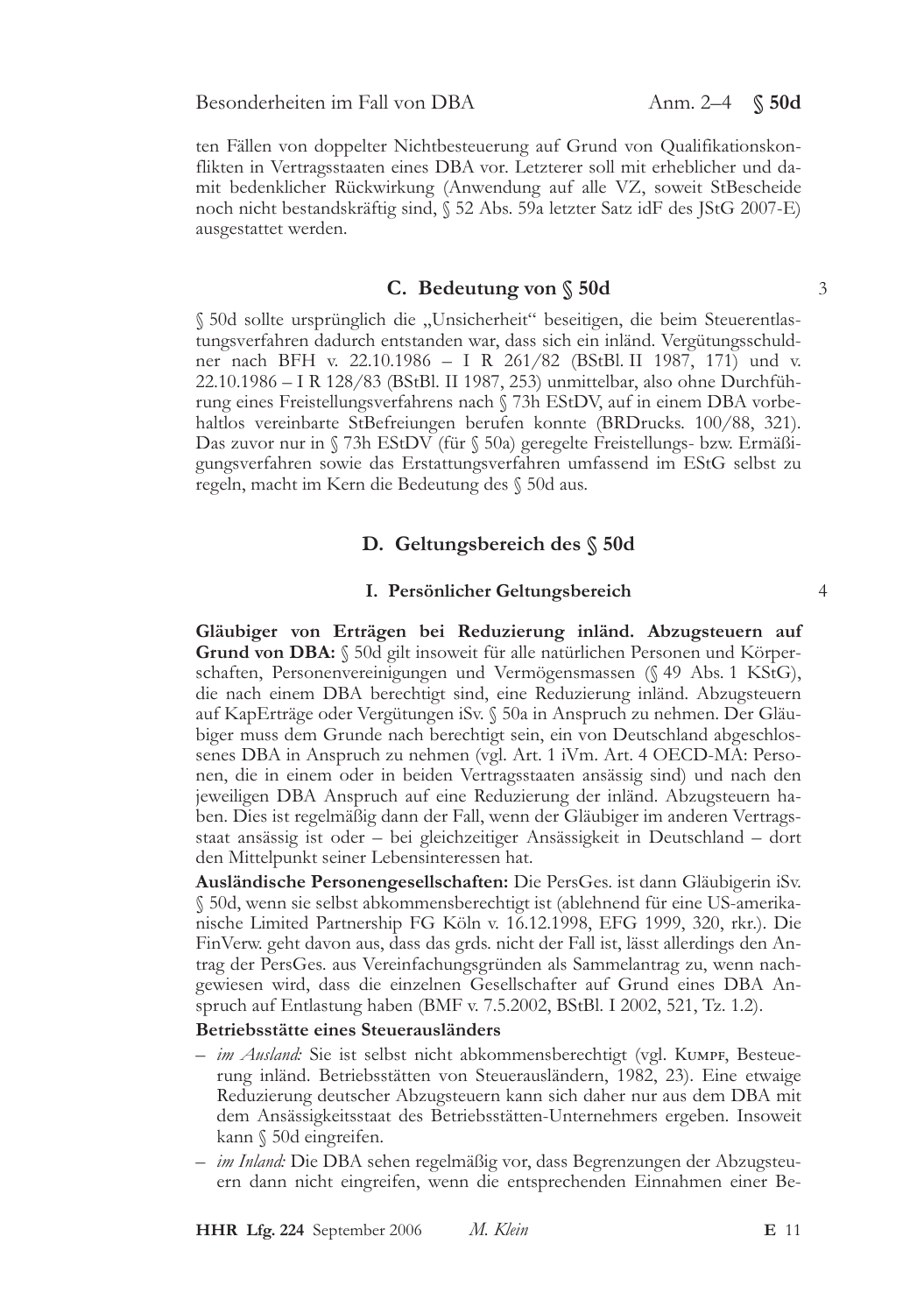triebsstätte des Abkommensberechtigten im Quellenstaat zuzurechnen sind (sog. Betriebsstättenvorbehalt; vgl. VoGEL/LEHNER, DBA, 4. Aufl. 2003, Vor Art. 10–12 Rn. 30 ff.). § 50d greift nicht ein.

Betriebsstätte eines Steuerinländers im Ausland: Das deutsche Besteuerungsrecht kann - "in entsprechender Anwendung des dafür in Betracht kommenden Verfahrens" – auch dadurch eingeschränkt sein, dass die abzugspflichtige Vergütung der Betriebsstätte oder festen Einrichtung eines Inländers im anderen Vertragsstaat zuzurechnen ist, mit der Folge, dass dem anderen Vertragsstaat wie zB bei Zinsen das alleinige Besteuerungsrecht eingeräumt ist (so noch ausdrücklich BMF v. 5.12.1988, BStBl. I 1988, 491, Vorläufiges Merkblatt, Tz. 5.5 Buchst. a: § 50d anzuwenden, inzwischen ersetzt durch BMF v. 1.3.1994, BStBl. I 1994, 203; s. auch Vor § 43 Anm. 23 Geltungsbereich der DBA-Regelungen und Jacoв, IStR 2001, 306).

Diplomaten: Angehörige diplomatischer und konsularischer Vertretungen haben nach einigen DBA eine fiktive Ansässigkeit im Entsendestaat (vgl. Übersicht bei VOGEL/LEHNER, DBA, 4. Aufl. 2003, Art. 28 Rn. 29) bzw. sind nach Art. 4 OECD-MA als im Entsendestaat ansässig anzusehen (s. VOGEL/LEHNER aaO Art. 28 Rn. 17). Sie sind daher von § 50d erfasst.

Internationale Organisationen können aufgrund DBA oder anderer zwischenstaatlicher Vereinbarungen Anspruch auf Abzugsteuerreduzierung haben. § 50d gilt entsprechend; auf eine Ansässigkeitsbescheinigung wird aus Vereinfachungsgründen verzichtet (BMF v. 1.3.1994, BStBl. I 1994, 203 Tz. 4.2).

Reduzierung inländischer Abzugsteuern auf Grund von § 43b oder § 50g: § 50d gilt für die in § 43b Abs. 2 bezeichneten ausländ. Muttergesellschaften und die Unternehmen in anderen EU-Mitgliedstaaten iSd. § 50g.

Vergütungsschuldner: § 50d ist von den inländ. Schuldnern zu beachten, die abzugspflichtige KapErträge oder § 50a-Vergütungen an Gläubiger bezahlen, die eine DBA-Reduzierung der Abzugsteuer oder eine Reduzierung inländ. Abzugsteuern auf Grund von § 43b oder § 50g in Anspruch nehmen können. Nicht "Schuldner der Kapitalerträge" iSv. § 50d Abs. 1 ist die "auszahlende Stelle" iSv. § 44 Abs. 1, die grds. den Zinsabschlag einbehält und abführt, davon aber mangels Adressierung in § 50d Abs. 1 absehen kann, ohne die Formalien des § 50d (Freistellungsbescheinigung) zu beachten, wenn der Gläubiger im Inland nicht stpfl ist (vgl. LBP/RAMACKERS, § 50d Rn. 7).

Arbeitnehmer: Abs. 7 wendet sich an bestimmte beschränkt stpfl. und Abs. 8 wendet sich an unbeschränkt stpfl. ArbN.

### $\mathbf 5$

### II. Sachlicher Geltungsbereich

§ 50d enthält zunächst Regelungen für alle Einkünfte, die dem StAbzug vom KapErtrag oder auf Grund von § 50a unterliegen, die aber nach einem DBA oder nach § 43b oder § 50g nicht oder nur nach einem niedrigeren StSatz besteuert werden können (Abs. 1 Satz 1). § 50d gilt auch für den Solidaritätszuschlag  $(\S 3$  Abs. 1 Nr. 5 SolZG). Die systematisch nicht mit den vorangegangenen Absätzen zusammenhängenden Abs. 7 und 8 regeln Sonderfragen zu den Einkünften aus nichtselbständiger Arbeit beschränkt (Abs. 7) oder unbeschränkt Stpfl. (Abs. 8).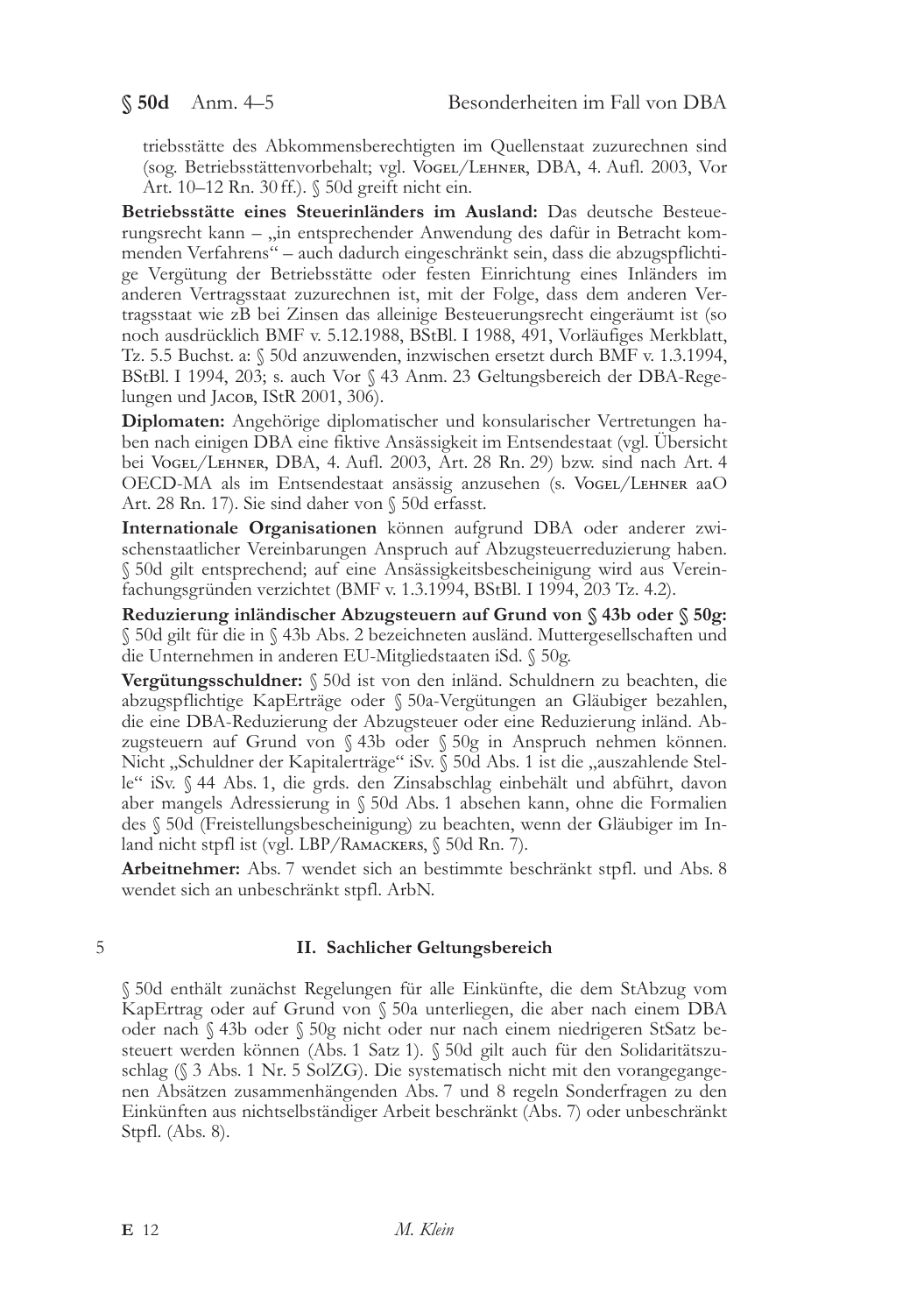## E. Verhältnis des § 50d zu anderen Vorschriften

### I. Verhältnis zu Doppelbesteuerungsabkommen und supranationalem Recht

§ 50d im Allgemeinen und Abs. 3 im Besonderen überlagern Regelungen, die sich im Grundsatz aus bilateralen (zB DBA) oder supranationalen (zB EU) Grundlagen ergeben. Dies hält die Rspr. für zulässig (BFH v. 21.5.1997 – I R 79/96, BStBl. II 1998, 113; v. 1.12.1993 - I R 48/93, IStR 1994, 240; v. 2.2.1994 - I B 143/93, IStR 1994, 239; s. auch Nds. FG v. 23.3.1993, IWB F. 3a Rspr. Gr. 1, 389, rkr.) und mit innerstaatlichem Recht vereinbar, weil DBA nicht zu den "allgemeinen Regeln des Völkerrechts" (vgl. BVerfG v. 26.3.1957 - BvG 1/ 55, BVerfGE 6, 309 [362f.]; v. 9.6.1971 - 2 BvR 225/69, BVerfGE 31, 145 [177 f.]) zählen (BFH v. 13.7.1994 - I R 120/93, BStBl. II 1995, 129). Deshalb soll der Erlass einer ein DBA einschränkenden innerstaatlichen Norm nicht gegen Art. 25 Satz 2 GG verstoßen (BFH v. 1.2.1989 - I R 74/86, BStBl. II 1990, 4 [6]; WASSERMEYER, StuW 1990, 404 [411]; SEER, IStR 1997, 481 [483]; aA ECKERT, RIW 1992, 386: "treaty override" nur mit verfassungsändernder Mehrheit; krit. auch MASSBAUM, IWB F. 3a Rspr. Gr. 1, 390 [1994]; VOGEL/LEHNER, DBA 4. Aufl. 2003, Einl. Rn. 204 (auch zum Begriff "treaty override" in Einl. Rn. 193f); RUST/REIMER, IStR 2005, 843). Auch Art. 59 Abs. 2 Satz 1 GG steht dem nicht entgegen (vgl. BFH v. 13.7.1994 - I R 120/93, BStBl. II 1995, 129 zu Abs. 1 Satz 1; SEER aaO; aA WOHLSCHLEGEL, FR 1993, 48). Schließlich kann der DBA durch § 2 AO eingeräumte Vorrang vor innerstaatlichem Recht (vgl. Tip-KE/KRUSE, AO/FGO, § 2 AO Tz. 1b) im Einzelfall durchbrochen werden, wenn die Durchbrechung des § 2 AO hinreichend deutlich zum Ausdruck gebracht wird (vgl. BFH v. 13.7.1994 – I R 120/93, BStBl. II 1995, 129 f. zu Abs. 1 Satz 1; WASSERMEYER, DStJG 19 [1996], 151 [155]; SEER aaO, 485). § 50d wird auch völkerrechtlich für zulässig gehalten (s. BFH v. 21.5.1997 - I R 79/96, BStBl. II 1998, 113; aA Nds. FG v. 29.10.1996, EFG 1997, 1245, rkr.: Abs. 1 ist völkerrechtswidrig); die Wirksamkeit von § 50d Abs. 1 und 3 werde durch das "treaty overriding" nicht berührt (BFH v. 13.7.1994 - I R 120/93, BStBl. II 1995, 129; v. 28.11.2001 - I B 169/00, BFH/NV 2002, 774). Rechte ergäben sich aus einem Verstoß gegen das Völkerrecht ohnehin nur für den jeweils anderen Vertragsstaat, nicht für den einzelnen Stpfl. (Nds. FG v. 29.10.1996 aaO). Zur aktuellen Diskussion vgl. STEIN, IStR 2006, 505, FORSTHOFF, IStR 2006, 509, und KIPPENBERG, IStR 2006, 512.

### II. Verhältnis zum nationalen Recht

Kapitalertragsteuer-Vorschriften: Sowohl die Abstandnahme vom Steuerabzug (§ 44a) als auch die Erstattung der KapErtrSt. nach § 44b in sog. NV-Fällen und die Erstattung der KapErtrSt. an bestimmte Körperschaften, Personenvereinigungen und Vermögensmassen nach § 44c setzen unbeschränkte StPflicht voraus (§ 44a Abs. 1 Satz 1, § 44b Abs. 1 Satz 1, § 44c Abs. 1 Satz 1, vgl. Fin-Min. NRW v. 8.2.2000, StEK EStG § 44a Nr. 52). § 50d gilt aber regelmäßig für beschränkt Stpfl. (Ausnahme: Abs. 8). Kommt es zu Überschneidungen, weil ein Stpfl. zB wegen Doppelwohnsitzes sowohl unbeschränkt stpfl. ist als auch die Voraussetzungen des § 50d erfüllt, so kann er wahlweise beide Verfahren nutzen.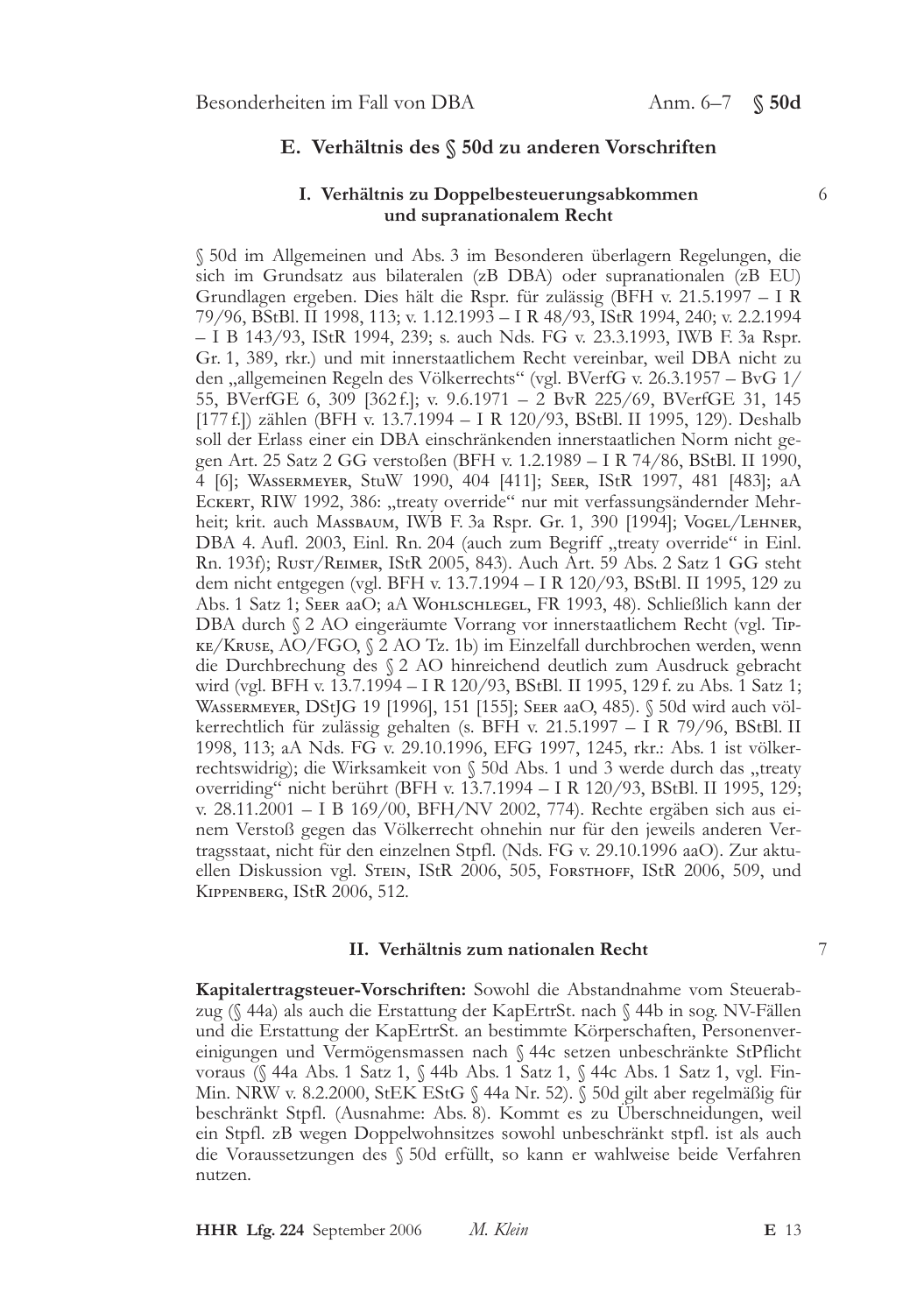$$50d$  Anm. 7-10

Investmentsteuergesetz: Nach § 7 Abs. 7 InvStG gilt § 50d entsprechend (nur) für die Erstattung der von einer inländ. Investmentgesellschaft einbehaltener KapErtrSt. Eine Abstandnahme vom Steuerabzug auf Grund eines Freistellungsbescheides des BZSt. ist nicht vorgesehen (BMF v. 2.6.2006, BStBl. I 2005, 728 Tz. 161).

Lohnsteuer-Vorschriften: Für das LStAbzugsverfahren ist für beschr. Stpfl. ein spezielles Freistellungsverfahren vorgesehen (§ 39d Abs. 3 Satz 4, der auf § 39b Abs. 6 verweist; R 125 Abs. 2 LStR).

Erstattungsverfahren nach § 50 Abs. 5 Satz 2 Nr. 3: Das Erstattungsverfahren nach § 50 Abs. 5 Satz 2 Nr. 3 (s. § 50 Anm. 390 ff.) schließt nicht aus, ggf. noch weiter reichende Ermäßigungen nach einem DBA in Anspruch zu nehmen, für die dann § 50d gilt.

Erlass oder Pauschalierung der Einkommensteuer nach § 50 Abs. 7: Da es sich, wenn ESt nach § 50 Abs. 7 erlassen oder pauschaliert und ggf. erstattet wird (§ 50 Abs. 7; vgl. § 50 Anm. 320 ff.), nicht um eine Ermäßigung des Einbehalts auf Grund eines DBA oder der  $\S$  43b, 50g handelt, findet  $\S$  50d keine Anwendung.

8-9 Einstweilen frei.

10

# Erläuterungen zu Abs. 1: Steuerabzug und Entlastung durch Erstattung im Fall von §43b, §50g und Doppelbesteuerungsabkommen

## A. Steuerabzug vom Kapitalertrag bzw. nach § 50a ohne Berücksichtigung von SS 43b, 50g oder eines anzuwendenden DBA (Abs. 1 Satz 1)

## I. Von Abs. 1 betroffene Einkünfte (Abs. 1 Satz 1 Halbs. 1) und Einschränkung des Steuerabzugs

Einkünfte, die dem Steuerabzug vom Kapitalertrag oder auf Grund des § 50a unterliegen: § 43 regelt, welche KapErträge dem StAbzug unterliegen. § 50a Abs. 1-4 (Regelabzug) und § 50 Abs. 7 (Sicherungsabzug) regeln, welche Einkünfte dem Steuerabzug auf Grund des § 50a unterliegen. Da Zweck des § 50a Abs. 7 die Sicherstellung eines StAnspruchs ist (vgl. § 50a Anm. 173), wäre es uE rechtswidrig, wenn das FA einen Sicherungseinbehalt anordnen würde, obwohl ein DBA für die jeweiligen Einkünfte eine deutsche Besteuerung ausschließt, bzw. wenn das FA den vH-Satz des Einbehalts höher als den nach dem DBA zulässigen Höchstsatz festlegen würde; s. § 50a Anm. 178. Damit sollte grds. keine Notwendigkeit bestehen, bei § 50a Abs. 7 die Verfahren des § 50d anzuwenden.

## Einschränkung des Steuerabzugs vom Kapitalertrag

- $\triangleright$  auf Grund von § 43b: s. § 43b,
- $\triangleright$  auf Grund von § 50g: s. § 50g,

• auf Grund von DBA: KapErträge sind in den DBA nicht einheitlich, sondern in zwei Artikeln geregelt: Art. 10 OECD-MA ("Dividenden") und Art. 11 OECD-MA ("Zinsen").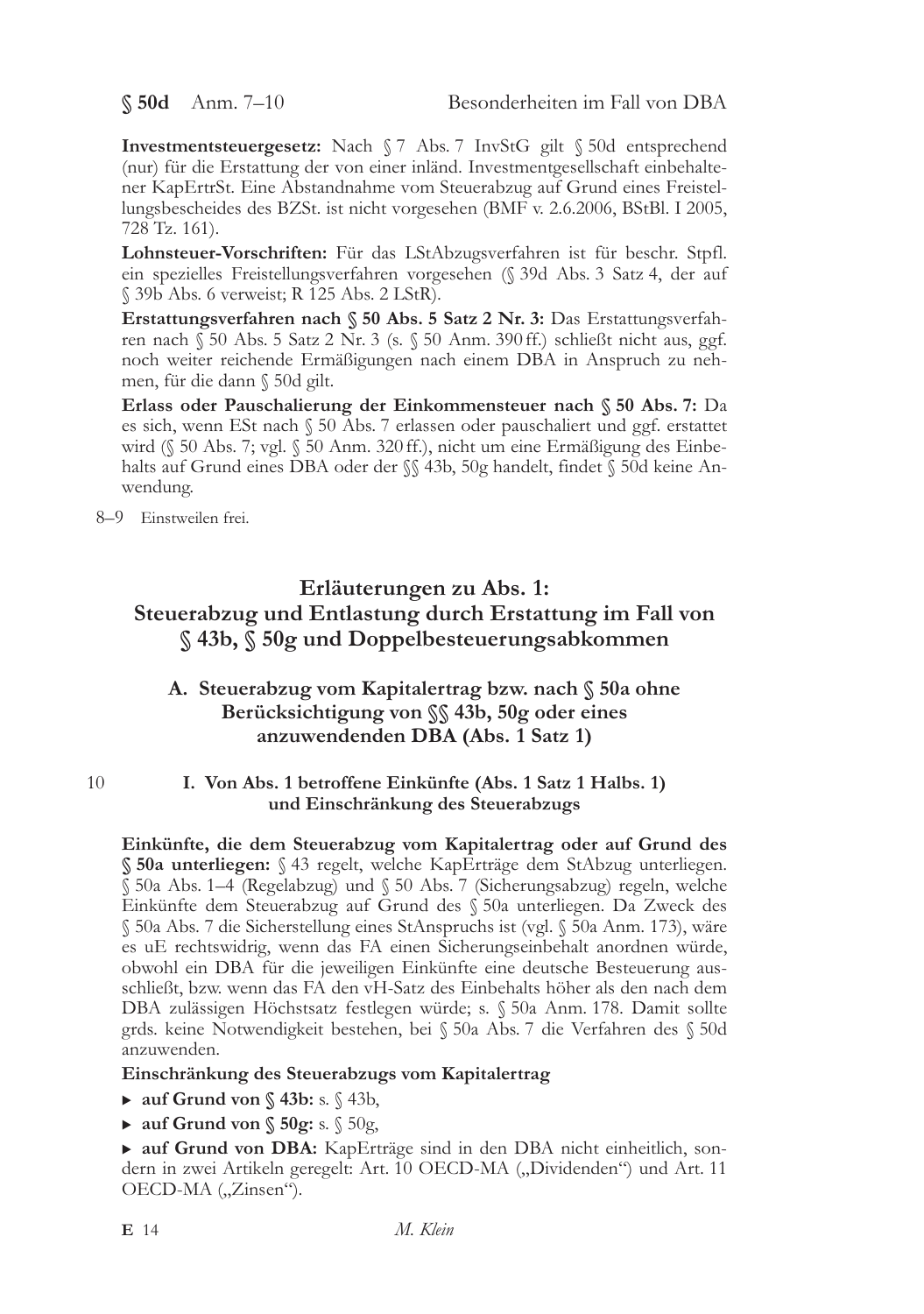- Dividenden: Regelmäßig sehen DBA vor, dass Dividenden im Wohnsitzstaat des Empfängers und im Quellenstaat besteuert werden können, die Besteuerung in letzterem aber der Höhe nach - in deutschen DBA regelmäßig auf 5 vH bis 15 vH – begrenzt ist. Für eine Übersicht über die für die Besteuerung im Quellenstaat gegenwärtig geltenden Begrenzungen s. VOGEL/LEHNER, DBA, 4. Aufl. 2003, Art. 10 Rn. 67. Zu den wichtigsten Gruppen von DBA-Sonderregelungen für KapErträge vgl. auch Vor § 43 Anm. 21.
- > Zinsen: Die Einschränkung des Quellensteuerabzugs von Zinsen auf Grund von DBA ist relevant, wenn beschränkt stpfl. Zinseinkünfte in Deutschland einer KapErtrSt. unterliegen (s. dazu insbes. § 43 Abs. 1 Satz 1 Nr. 2 und 3 sowie Vor § 43 Anm. 3, 4 und § 49 Anm. 815 "Steuerabzug vom Kapitalertrag"). Für eine Ubersicht über die Einschränkungen des Steuerabzugs von Zinsen auf Grund von DBA s. Vogel/Lehner, DBA, 4. Aufl. 2003, Art. 11 Rn. 48.
- Einschränkung des Steuerabzugs gem. § 50a für Lizenzgebühren auf Grund von  $\S$  50g: s.  $\S$  50g.
- Einschränkung des Steuerabzugs gem. § 50a nach einem DBA:
- > Fälle des § 50a Abs. 1 bis 3 (Aufsichtsratsvergütungen): Die deutschen DBA belassen Deutschland als dem Ansässigkeitsstaat des überwachten Unternehmens das Recht, an im anderen Vertragsstaat ansässige Mitglieder des Aufsichtsgremiums gezahlte Vergütungen ohne Höchstgrenze zu besteuern, und lassen damit die deutsche Quellensteuer in Höhe von 30 vH (§ 50a Abs. 2; vgl. § 50a Anm. 25) unberührt.
- $\triangleright$  Fälle des § 50a Abs. 4 Satz 1 Nr. 1 (künstlerische etc. Darbietungen iSv. § 49 Abs. 1 Nr. 2 Buchst. d): Der Einbehalt nach § 50a Abs. 4 Satz 1 Nr. 1 setzt (inländ.) gewerbliche Einkünfte voraus (s. § 50a Anm. 73; § 49 Anm. 500, 516). Abweichend von Art. 7 OECD-MA, der im Hinblick auf "Unternehmensgewinne" ein Besteuerungsrecht für den Quellenstaat nur vorsieht, wenn dort eine Betriebsstätte oder ein Vertreter die Einkünfte erzielt, räumt Art. 17 OECD-MA bei Künstlern und Sportlern unter bestimmten Voraussetzungen dem Tätigkeitsstaat auch ohne Betriebsstätte oder Vertreter ein (ggf. beschränktes) Besteuerungsrecht ein. Werden Rechte verwertet, kann Deutschland als Quellenstaat ein (uU eingeschränktes) Besteuerungsrecht aus Art. 12 OECD-MA ("Lizenzgebühren") zustehen (vgl. die Übersicht bei Voger/LeHNER, DBA, 4. Aufl. 2003, Art. 12 Rn. 29). Vgl. auch § 50a Anm. 69 und § 49 Anm. 509 und die Übersicht über die Einschränkungen des StAbzugs nach § 50a Abs. 4 Satz 1 Nr. 1 auf Grund von DBA s. bei Vogel/Lehner, DBA, 4. Aufl. 2003, Art 17 Rn. 64 und 135.
- $\triangleright$  Fälle des § 50a Abs. 4 Satz 1 Nr. 2 (Tätigkeit als Künstler, Berufssportler, Schriftsteller, Journalist oder Bildberichterstatter): Bei Einkünften aus im Inland ausgeübter Tätigkeit können sich je nach Art der Tätigkeit Einschränkungen des deutschen Besteuerungsrechts ergeben aus Art. 7 OECD-MA (bei gewerblichen Einkünften von Berufssportlern), aus Art. 14 OECD-MA (bei Einkünften aus selbständiger Tätigkeit von Künstlern, Schriftstellern, Journalisten und Bildberichterstattern; Art. 14 ist ab OECD-MA 2000 in Art. 7 aufgegangen) oder aus Art. 15 OECD-MA (bei Einkünften aus nichtselbständiger Tätigkeit aller durch § 50a Abs. 4 Satz 1 Nr. 2 erfassten Tätigkeiten). Diese drei Vorschriften erfordern einen über die bloße Tätigkeit hinausreichenden Inlandsbezug durch eine inländ. Betriebsstätte oder einen Vertreter (Art. 7), durch eine inländ. feste Einrichtung (Art. 14) bzw. durch eine Mindestdauer der Tätigkeit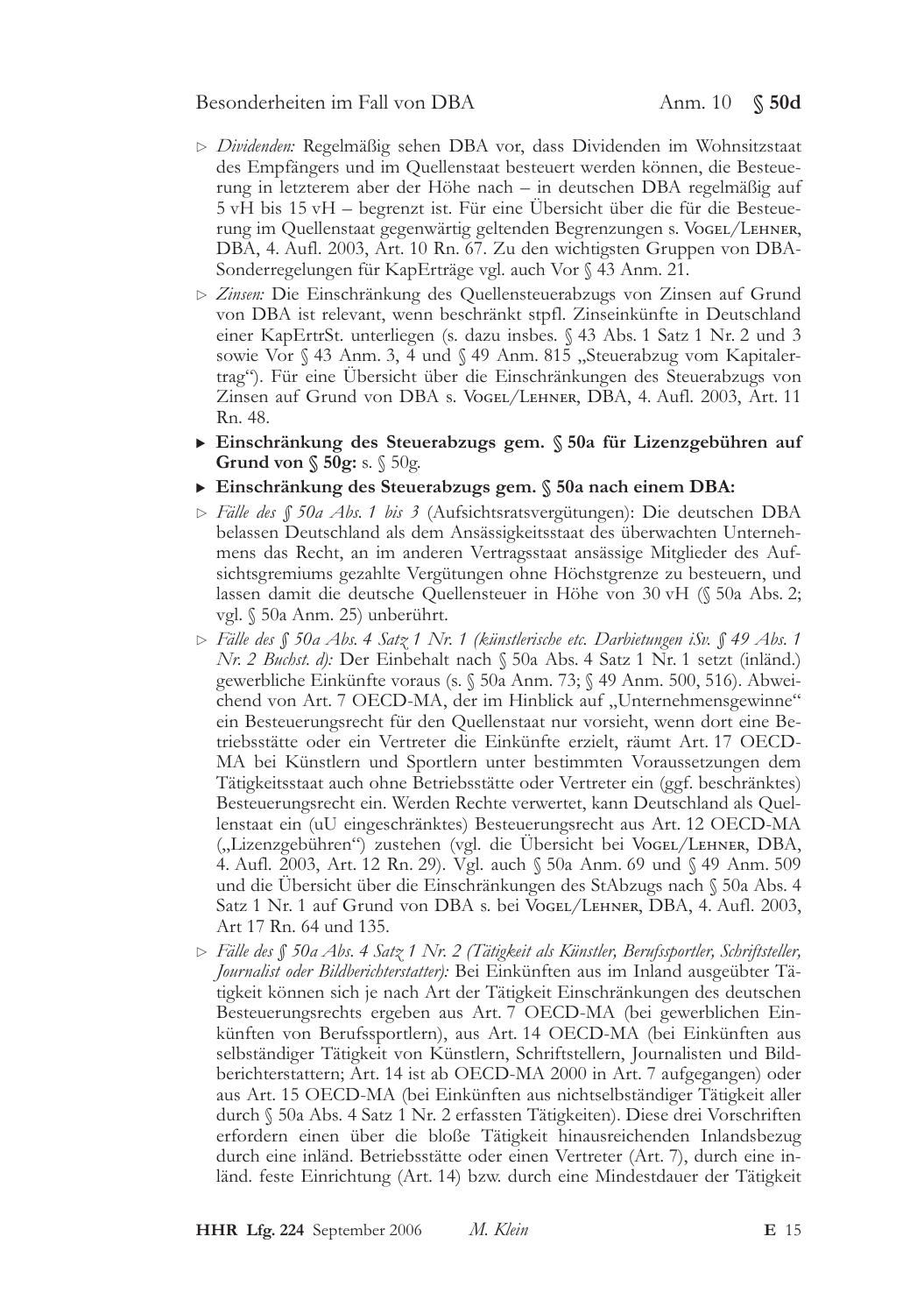(Art. 15, 183-Tage-Regel). Weiter gehende deutsche Besteuerungsrechte können sich bei vortragenden Künstlern und Sportlern ergeben, falls das jeweilige DBA eine Art. 17 Abs. 1 OECD-MA entsprechende Regelung enthält (vgl. VOGEL/LEHNER, DBA, 4. Aufl., München 2003, Art. 17 Anm. 64; s. auch BFH v. 11.10.2000 - I R 44-51/99, IStR 2001, 182; KLEIN, IStR 1996, 361). Bei Einkünften aus im Inland verwerteter Tätigkeit kann sich ein deutsches Besteuerungsrecht aus Art. 12 OECD-MA ("Lizenzgebühren") ergeben.

Einschränkungen des Steuerabzugs auf Grund des § 50a Abs. 4 Satz 1 Nr. 3, 1. Teil (Nutzung beweglicher Sachen): Vergütungen für das Recht auf Benutzung beweglicher Sachen, die in gewerblicher, kaufmännischer oder wissenschaftlicher Ausrüstung bestehen, gehören seit Art. 12 Abs. 2 OECD-MA 1992 nicht mehr zu den Lizenzgebühren (s. Vogel/Lенмев, DBA, 4. Aufl. 2003, Art. 12 Rn. 54; § 49 Anm. 1060 "Bewegliche Sachen"). Soweit DBA dem OECD-MA folgen, fallen Vergütungen für die Nutzung beweglicher Sachen, da sie in den Art. 6-20 OECD-MA nicht behandelt werden, unter die Auffangklausel des Art. 21 und können nur in dem Wohnsitzstaat des Empfängers besteuert werden, wenn sie nicht zu den Gewinnen eines Unternehmens mit Betriebsstätte im Inland gehören (Art. 7 OECD-MA).

 $\triangleright$  Einschränkungen des Steuerabzugs auf Grund des § 50a Abs. 4 Satz 1 Nr. 3, 2. Teil (Überlassung der Nutzung oder des Rechts auf Nutzung von Rechten und Know-how, verbrauchende Rechteüberlassung): Art. 12 OECD-MA ordnet für Lizenzgebühren das Besteuerungsrecht allein dem Ansässigkeitsstaat des Empfängers der Zahlungen zu (s. aber Betriebsstättenvorbehalt nach Art. 12 Abs. 3 OECD-MA). Von dem OECD-MA abweichend erlaubt eine ganze Reihe deutscher DBA Deutschland als Quellenstaat einen Quellensteuereinbehalt mit unterschiedlichen, zT auch nach Vergütungsart differenzierten Höchstsätzen. Für eine Übersicht über die Einschränkungen des StAbzugs auf Grund des § 50a Abs. 4 Satz 1 Nr. 3 (Lizenzgebühren) s. die sog. "Reststeuersatzliste" des BZSt. (auf dessen Homepage www.bzst.de) und Vogel/Lehner, DBA, 4. Aufl. 2003, Art. 12 Rn. 29.

## II. Anwendung der Vorschriften über Einbehaltung, Abführung und Anmeldung der Steuer ungeachtet des § 43b, des § 50g und des DBA (Abs. 1 Satz 1 Halbs. 2)

## 11 1. Vorschriften über die Einbehaltung, Abführung und Anmeldung der Steuer durch den Schuldner der Kapitalerträge

Einbehaltung (s. Vor § 43 Anm. 26): Nach § 44 Abs. 1 Satz 3 hat der Schuldner der KapErträge den StAbzug für Rechnung der Gläubiger der KapErträge im Zeitpunkt des Entstehens der KapErtrSt., dh. beim Zufluss der KapErträge beim Gläubiger (§ 44 Abs. 1 Satz 2), vorzunehmen.

Abführung: Die in einem Monat einbehaltene KapErtrSt. ist grds. bis zum 10. des Folgemonats, bei KapErträgen iSv. § 43 Abs. 1 Nr. 1, insbes. also bei Dividenden, allerdings in dem Zeitpunkt abzuführen, in dem die KapErträge dem Gläubiger zufließen (§ 44 Abs. 1 Satz 5 2. Halbs.), an das für den Schuldner der KapErträge zuständige FA abzuführen (§ 44 Abs. 1 Satz 5 1. Halbs.).

Anmeldung: In der gleichen Frist wie die Abführung ist die einbehaltene Kap-ErtrSt. bei dem FA anzumelden (§ 45a Abs. 1).

Schuldner der Kapitalerträge: Nicht "Schuldner der Kapitalerträge" iSv. § 50d Abs. 1 ist die "auszahlende Stelle" iSv. § 44 Abs. 1, die grds. den Zinsabschlag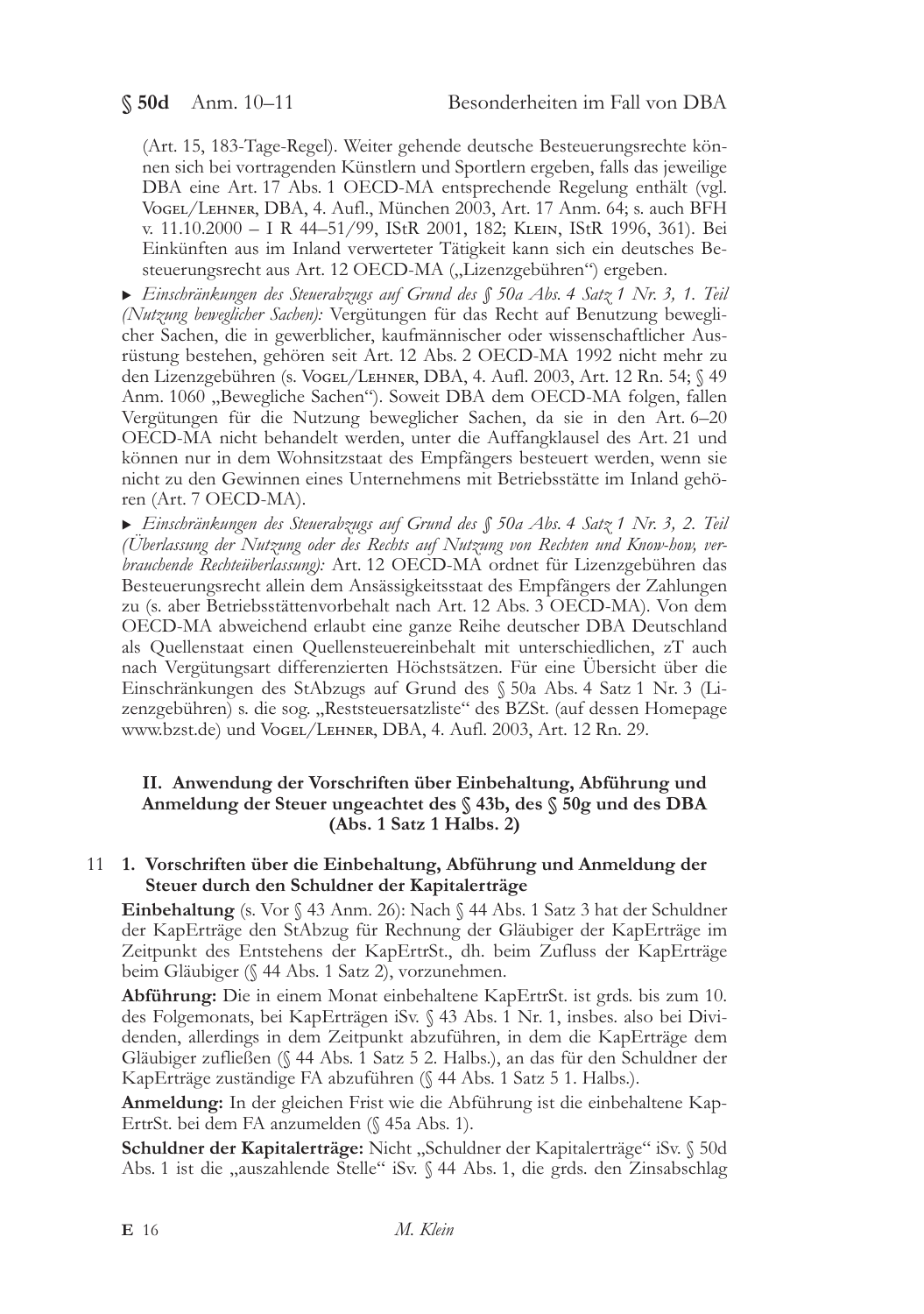einbehält und abführt, davon aber mangels Adressierung in § 50d Abs. 1 absehen kann, ohne die Formalien des § 50d zu beachten (Freistellungsbescheinigung), wenn der Gläubiger im Inland nicht stpfl. ist (vgl. LBP/RAMACKERS, § 50d Rn. 7).

#### 2. Vorschriften über die Einbehaltung, Abführung und Anmeldung der 12 Steuer durch den Schuldner der Vergütungen iSd. § 50a

Einbehaltung (§ 50a Abs. 5 Satz 2): Der Schuldner der Aufsichtsratsvergütungen und der Vergütungen iSv. Abs. 4 hat den StAbzug für Rechnung des beschränkt stpfl. Vergütungsgläubigers im Zeitpunkt der Entstehung der Abzugsteuer (§ 50a Abs. 5 Satz 1: beim Zufluss der Vergütungen beim Gläubiger) vorzunehmen (vgl. im Einzelnen § 50a Anm. 131 ff.).

Abführung (§ 50a Abs. 5 Satz 3, § 73e Satz 1 EStDV): Der Vergütungsschuldner hat die innerhalb eines Kalendervierteljahres einbehaltene Steuer jeweils bis zum 10. des dem Kalendervierteljahr folgenden Monats an das für ihn zuständige FA abzuführen (vgl. § 50a Anm. 134).

Anmeldung (§ 73e Sätze 2–4 EStDV): In der gleichen Frist wie die Abführung sind Gläubiger, Höhe der Vergütung und des Abzugs (auch bei auf Grund eines DBA unterlassenem oder gekürztem Abzug) dem FA anzumelden (vgl. § 50a Anm. 135).

#### 3. Durchführung des Steuerabzugs ungeachtet des § 43b, des § 50g oder 13 des DBA

Bei der Auszahlung von KapErträgen iSd. § 20 Abs. 1 Nr. 1, Zinsen und Lizenzgebühren soll zunächst grds. unberücksichtigt bleiben, ob deren Gläubiger Muttergesellschaft iSv. § 43b Abs. 1 iVm. Abs. 2 oder Unternehmen iSv. § 50g ist und die Voraussetzungen für eine Ermäßigung von Abzugsteuern nach diesen Vorschriften vorliegen. Unter bestimmten Voraussetzungen kann auch bereits beim Steuerabzug § 43b oder § 50g beachtet werden, s. Freistellung im Steuerabzugsverfahren (Abs. 2) und Kontrollmeldeverfahren (Abs. 5 und 6). Gleiches gilt für DBA-Fälle: Wenn nicht die Voraussetzungen der Freistellung im Steuerabzugsverfahren (Abs. 2) vorliegen oder das *Kontrollmeldeverfahren* (Abs. 5 und 6) angewendet wird, sind nach Abs. 1 Satz 1 die Vorschriften über den Steuereinbehalt ungeachtet des DBA, dh. ohne Rücksicht darauf anzuwenden, ob ein DBA das deutsche Besteuerungsrecht einschränkt und ob diese Einschränkung vorbehaltlos (§ 50d dennoch rechtmäßig, BFH v. 13.7.1994 – I R 129/93, BStBl. II 1995, 129; v. 17.5.1995 - I B 183/94, BStBl. II 1995, 781) oder antragsabhängig (s. Art. 29 DBA-USA 1989; Art. 25b DBA-Frankreich idF des Zusatzabkommens 1989; Art. 29 DBA Italien 1989 iVm. Nr. 21 des Protokolls; Art. 28 DBA Schweiz 1971/78/89/92) vereinbart wurde.

Einstweilen frei.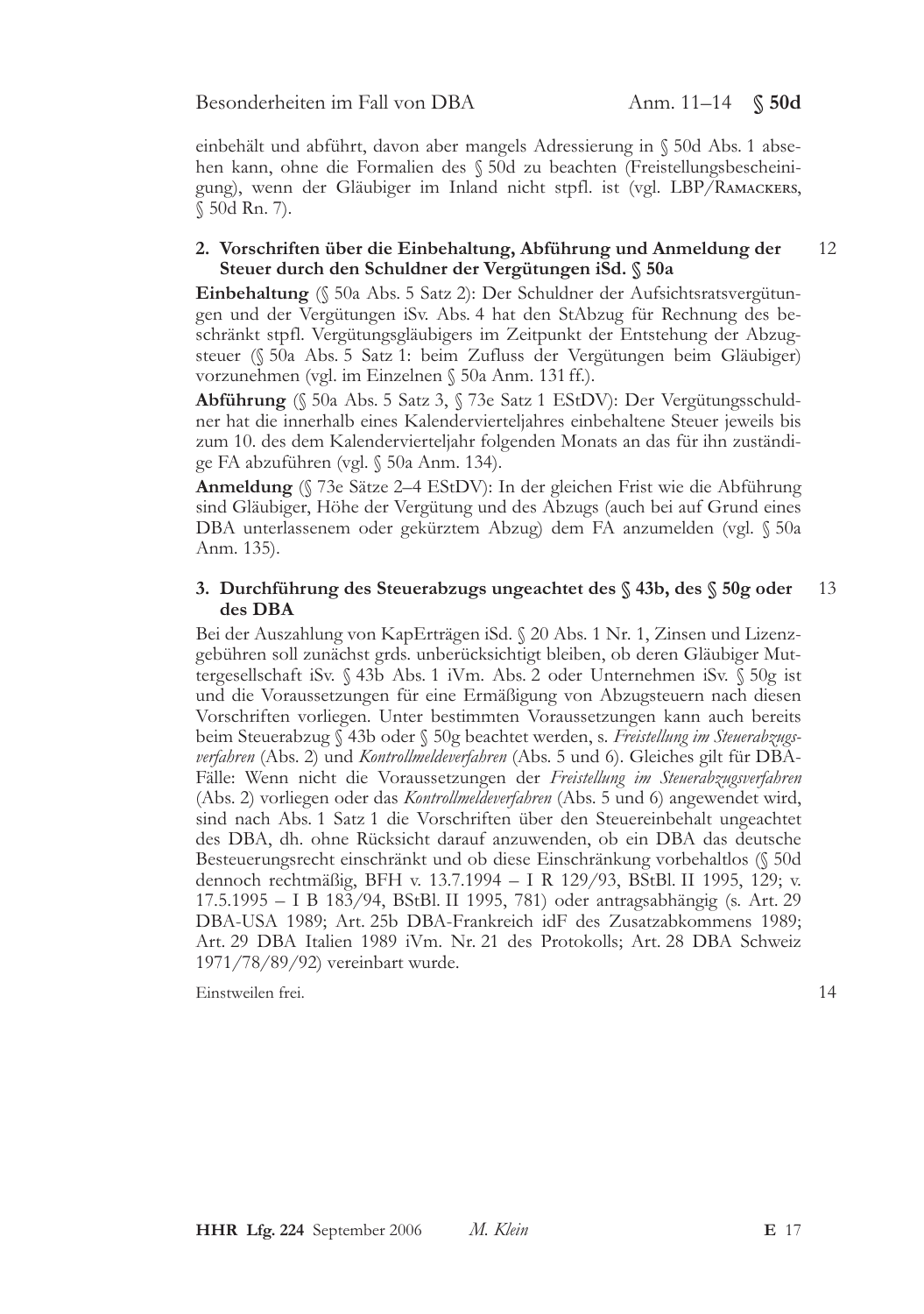## B. Erstattung einbehaltener und abgeführter Steuer  $(Abs. 1 Sätze 2 bis 9)$

## I. Anspruch des Gläubigers der Kapitalerträge oder Vergütungen auf völlige oder teilweise Erstattung der einbehaltenen und abgeführten Steuer (Abs. 1 Satz 2)

## 15 1. Unberührt bleibender Erstattungsanspruch

In einem zweistufigen Verfahren muss der ersten Stufe des vollen Einbehalts die zweite Stufe der Erstattung folgen (Abs. 1 Satz 2), die die Besteuerung auf das in § 43b oder in § 50g vorgesehene oder in dem DBA vereinbarte Maß zurücknimmt.

Grundfall des Erstattungsanspruchs iSv. Abs. 1 Satz 2, wenn der Vergütungsschuldner einen Einbehalt mit dem ungekürzten innerstaatlichen Abzugsteuersatz vorgenommen hat, da ein Freistellungsbescheid nicht vorlag: Da eine Steueranmeldung eine Steuerfestsetzung unter dem Vorbehalt der Nachprüfung ist (§ 168 AO) und nach BFH v. 27.7.1988 – I R 28/87 (BStBl. II 1989, 449) auch gegenüber dem Vergütungsgläubiger wirkt, bildet sie (zunächst) den Rechtsgrund der Steuerabführung (BFH v. 17.5.1995 - I B 183/94, BStBl. II 1995, 781) und eine Erstattung nach § 37 Abs. 2 AO (Leistung ohne rechtlichen Grund, s. TIPKE/KRUSE, AO/FGO, § 37 AO Tz. 27) kommt nicht in Frage (s. BFH v. 13.9.1989 - I B 23/89, BFH/NV 1990, 208). Materiell ergibt sich der nach Satz 2 von der Einbehaltungs-, Anmeldungs- und Abführungsverpflichtung unberührt bleibende Erstattungsanspruch aus § 37 Abs. 2 AO iVm. § 43b, § 50g oder der Regelung eines DBA, die das deutsche Besteuerungsrecht einschränkt oder ausschließt. Grundlage für die Verwirklichung dieses Erstattungsanspruchs ist der als Steuerbescheid (Abs. 1 Satz 3, § 155 Abs. 1 Satz 3 AO; s. Anm. 109) die Wirkungen der Steueranmeldung überlagernde Freistellungsbescheid des BZSt. (Abs. 1 Satz 3, § 218 Abs. 1 Satz 1 AO).

Sonderfall des Erstattungsanspruchs iSv. Abs. 1 Satz 2, wenn der Vergütungsschuldner (versehentlich) einen Einbehalt mit dem ungekürzten innerstaatlichen Abzugsteuersatz vorgenommen hat, obwohl ein Freistellungsbescheid vorlag: Da der Freistellungsbescheid durch die nachfolgende Anmeldung (= Steuerfestsetzung, § 168 AO) aufgehoben wurde, kann er nicht Grundlage für die Erstattung sein. Die unrichtige Steueranmeldung muss von dem zuständigen FA, nicht dem BZSt. (BMF v. 7.5.2002, BStBl. I 2002, 521; v. 1.3.1994, BStBl. I 1994, 203 [205]) aufgehoben bzw. geändert werden (§ 164 Abs. 2 AO; s. BfF-Merkblatt v. 9.10.2002, BStBl. I 2002, 916 Tz. 4.1.).

## Verhältnis des Erstattungsverfahrens zu anderen Verfahren:

Steuerfestsetzung durch die Steueranmeldung des Vergütungsschuldners: Das Erstattungsverfahren vollzieht sich als selbständiges Verfahren getrennt von der Steuerfestsetzung (so auch zum DBA-Schweiz BFH v. 16.12.1987 - I R 350/83, BStBl. II 1988, 600 [601]). Der Vergütungsgläubiger und Steuerschuldner ist nach BFH Beteiligter beider Verfahren und kann daher sowohl das Erstattungsverfahren in Gang setzen (vgl. nachfolgend) als auch die Anmeldung der einbehaltenen Quellensteuer mit einem Einspruch anfechten (s. BFH v.  $28.6.2005 - I R 33/04$ , BFH/NV 2006, 38; v. 27.7.1988 - I R 28/87, BStBl. II 1989, 449; v. 27.7.1988 -I R 130/84, BStBl. II 1989, 101; WFR, DB 1989, 1801; SALZMANN, DB 1990, 1061). Allerdings soll auf Grund des Rechtsbehelfs des Vergütungsgläubigers nur darüber entschieden werden können, ob der Vergütungsschuldner berechtigt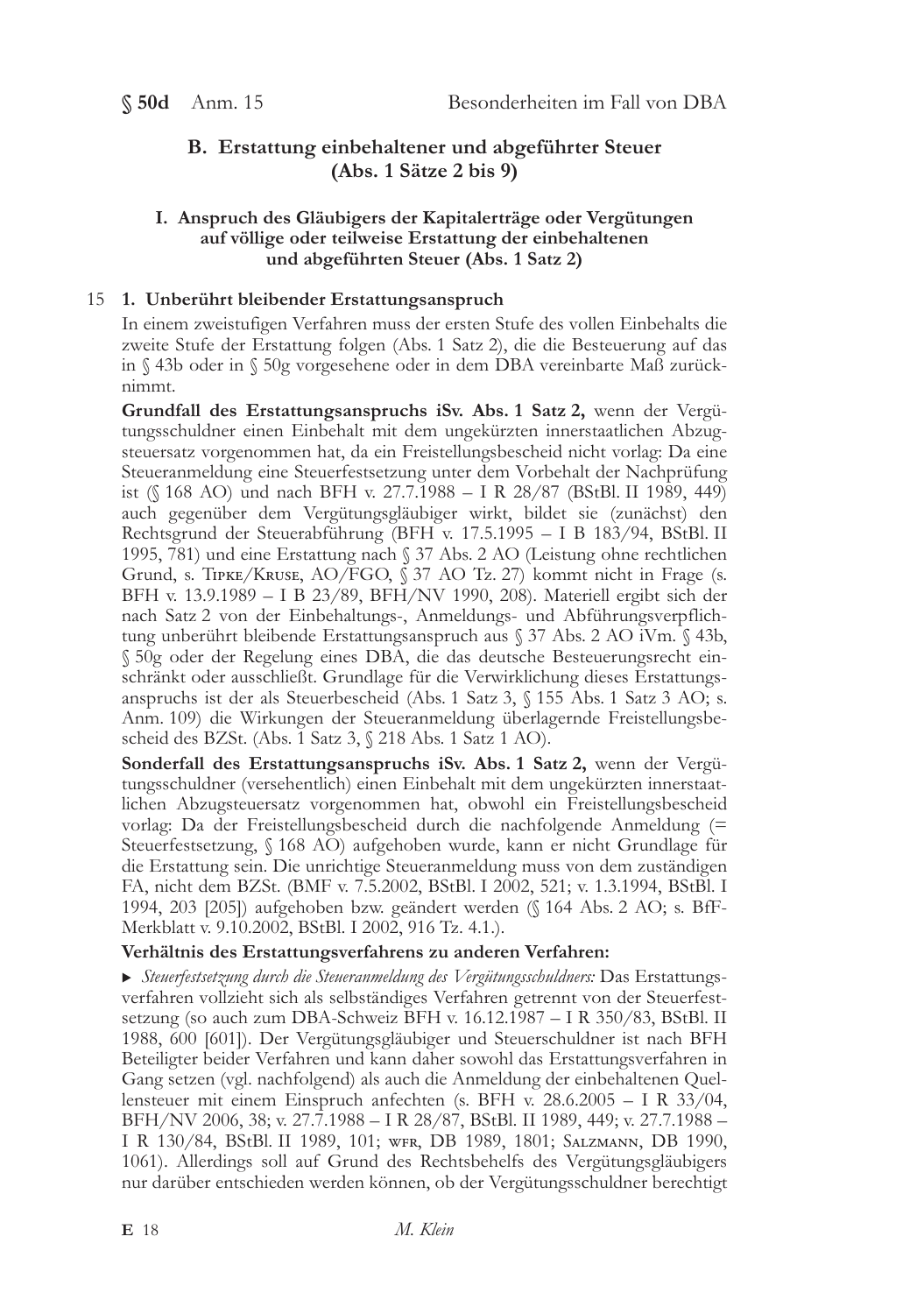war, die StAbzugsbeträge einzubehalten, anzumelden und abzuführen (BFH v. 13.8.1997 - I B 30/97, BStBl. II 1997, 700; v. 17.5.1995 - I B 183/94, BStBl. II 1995, 781). Nicht berücksichtigt werden Vorschriften, die eine Erstattung der einbehaltenen, angemeldeten und abgeführten Steuer betreffen (BFH v. 17.5.1995 aaO). Im Vergleich mit dem Erstattungsverfahren steht beim Einspruch gegen die Steueranmeldung dem Nachteil der einmonatigen Frist der Vorteil der Möglichkeit einer Aussetzung der Vollziehung (§§ 361 Abs. 2 AO, 69 FGO) gegenüber. Beide Verfahren betreffen allerdings die gleiche Steuerschuld. Der jeweils spätere Verwaltungsakt beseitigt dabei die Wirkungen des vorangegangenen Verwaltungsakts: Wird trotz Freistellungsbescheid Abzugsteuer einbehalten, so hebt die Steueranmeldung den Freistellungsbescheid auf; wird erst einbehalten und danach ein Freistellungsbescheid erteilt, so ist letzterer Grundlage für einen Erstattungsanspruch des Vergütungsgläubigers (s.o. und vgl. auch SALZMANN, DB 1990, 1061; SALZMANN/GEIBEL, RIW 1994, 1033).

Aussetzung der Vollziehung: Die Vollziehung einer Steueranmeldung des Vergütungsschuldners kann nach BFH v. 13.8.1997 – I B 30/97 (BStBl. II 1997, 700) nicht mit der Maßgabe ausgesetzt werden, dass der ausgesetzte Steuerbetrag an den Vergütungsgläubiger zu erstatten ist. Das FA muss den abgeführten Betrag, für den die Vollziehung ausgesetzt wird, an die Person erstatten, der gegenüber die Steueranmeldung (erneut) zu vollziehen ist, wenn die Aussetzung der Vollziehung aufgehoben wird oder ausläuft; die Erstattungsberechtigung aus einem Steuerbescheid soll stets spiegelbildlich zu dessen Vollziehbarkeit beurteilt werden.

Vereinfachtes Steuererstattungsverfahren für ua. Künstler und Sportler: s. § 50 Abs. 5 Satz 2 Nr. 3 und Anm. 7.

### 2. Anspruch des Gläubigers der Kapitalerträge oder der Vergütungen auf 16 völlige oder teilweise Erstattung

Erstattungs- und damit Antragsberechtigter ist der Vergütungsgläubiger (der, dem der Ertrag nach deutschem Steuerrecht zuzurechnen ist; s. BMF v. 1.3.1994, BStBl. I 1994, 203 Tz. 1.2, 1.4.1) im Zuflusszeitpunkt der Vergütung (s. Frotscher, § 50d Rn. 9). Ein in der KapErtrStBescheinigung (§ 45a Abs. 2) genannter Gläubiger schließt eine andere Zurechnung nicht aus (s. Vor § 43 Anm. 23).

#### 3. Einbehaltene und abgeführte oder auf Grund Haftungsbescheids oder -17 Nachforderungsbescheids entrichtete Steuer

Einbehaltene und abgeführte Steuer: Eine Erstattung setzt nach dem Wortlaut des Abs. 1 Satz 2 voraus, dass die Steuer einbehalten und grds. abgeführt wurde (vgl. dazu auch FG München v. 23.2.2004, EFG 2004, 821; im Ergebnis bestätigt durch BFH v. 16.6.2004 - I B 44/04, BStBl. I 2004, 882). Eine Erstattung ist nach dem Wortlaut von Abs. 1 Satz 2 nicht möglich, wenn die Steuer weder einbehalten noch abgeführt wurde. Das gilt nach dem Wortlaut von Abs. 1 Satz 2 grds. auch, wenn die Steuer zwar einbehalten, vom Schuldner der Erträge aber nicht abgeführt wurde. Da allerdings zB beim Abzug der Kap-ErtrSt. sich der Fiskus des Schuldners der KapErträge als eines "Verwaltungshelfers", "verlängerten Arms" oder einer "Inkassostelle" bedient, der Gläubiger der KapErträge der (Steuerschuldner) den Steuereinbehalt dulden muss und auf die Abführung der Steuer grds, keinen Einfluss nehmen kann, erscheint es interessengerecht, das Risiko, dass der Schuldner der KapErträge die Steuer nicht ab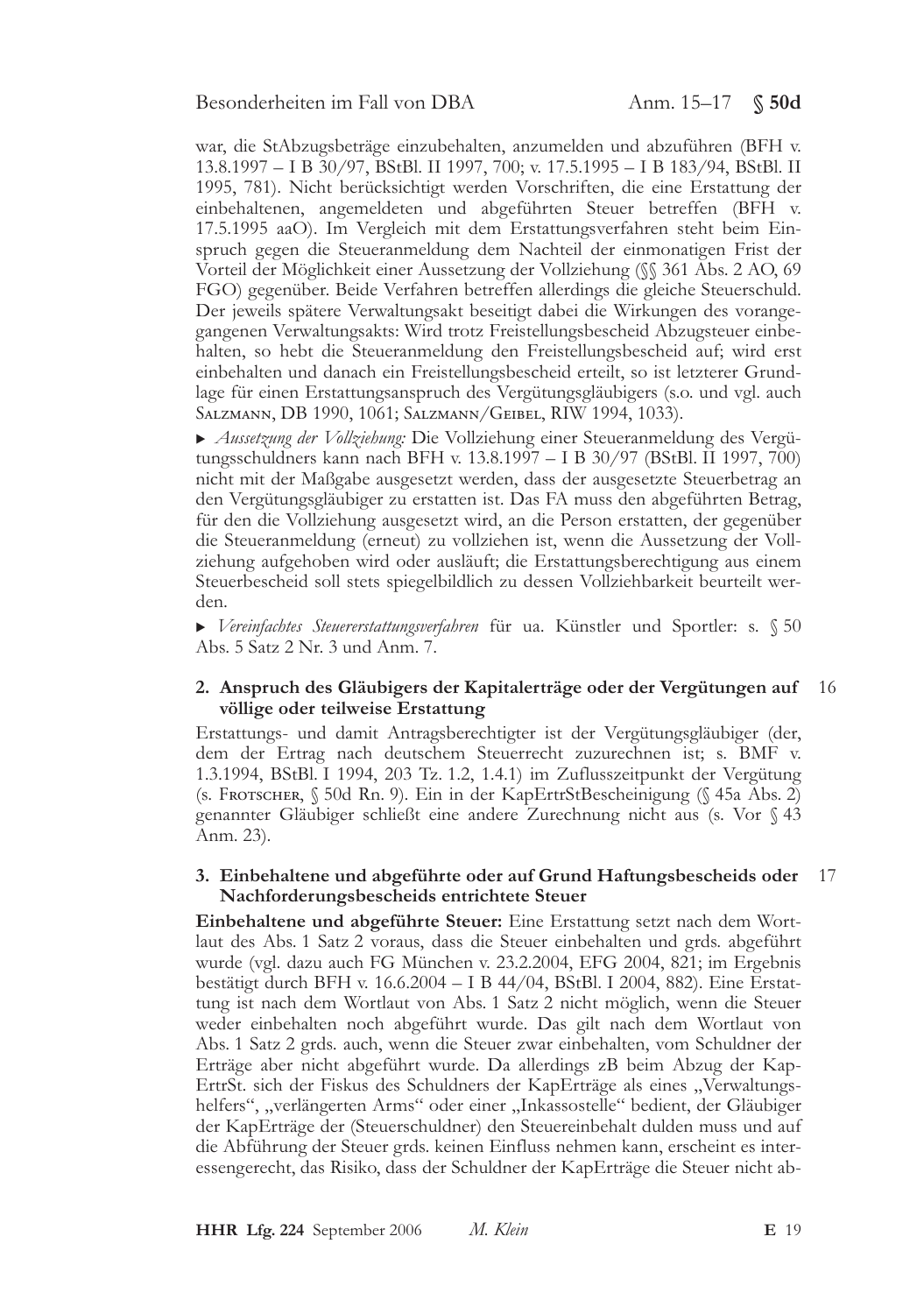$$50d$  Anm. 17-19

führt, dem Fiskus zuzuweisen (so BFH v. 23.4.1996 - VIII R 30/93, FR 1996, 753; vgl. auch Grams, BB 1997, 70 [76]; аА LBP/Rамаскегs, § 50d Rn. 41).

Auf Grund Haftungsbescheids oder Nachforderungsbescheids entrichtete Steuer: Behält der Schuldner der Erträge oder Vergütung die Abzugsteuer nicht ein, so kann entweder dieser durch Haftungsbescheid (§ 44 Abs. 5 Satz 1 bzw. § 50a Abs. 5 Satz 5) in Anspruch genommen oder die Steuer von dem Gläubiger der Erträge oder Vergütung nachgefordert werden (§ 44 Abs. 5 Satz 2 bzw. § 50a Abs. 5 Satz 6). Seit der Ergänzung von Abs. 1 durch das StÄndG v. 15.12.2003 (BGBl. I 2003, 2645; BStBl. I 2003, 710) ist unzweifelhaft, dass auch die so erhobene Steuer nach Abs. 1 völlig oder teilweise erstattet werden kann (zuvor fraglich, vgl. LBP/RAMACKERS, § 50d Rn. 60 ff.).

### 18 4. Verfahren

### Zuständigkeit:

Grds. ist das Bundeszentralamt für Steuern (BZSt.) zuständig (§ 5 Abs. 1 Nr. 2 FVG). Derzeitige Anschrift: An der Küppe 1, 53225 Bonn, Tel. +49-(0)228-406-0; Fax: +49-(0)228-406-2661; Internet: www.BZSt.de.

Einbehalt trotz Freistellung: Antrag an das FA, nicht das BZSt. (s. BMF v. 7.5.2002, BStBl. I 2002, 521 Tz. 2.1, und v. 1.3.1994, BStBl. I 1994, 203 Tz. 3.5; BfF - jetzt BZSt. - v. 9.10.2002, BStBl. I 2002, 916 Tz. 5.1).

Antragsfrist: s. Anm. 23.

**Freistellungsbescheid:** Erstattet wird auf der Grundlage (s.  $\%$  218, 37 AO) eines Freistellungsbescheids (Abs. 1 Satz 3), der Bescheid iSv. § 155 Abs. 1 Satz 3  $AO$  ist.

Rechtsbehelf: Gegen den nicht wie beantragt erlassenen Freistellungsbescheid oder gegen die Ablehnung des Erlasses eines solchen Bescheids: Einspruch (§ 347 Abs. 1 Satz 1 Nr. 1 AO), ggf. Verpflichtungsklage auf Erlass eines Freistellungsbescheids (§ 40 Abs. 1 FGO). Einspruchs- und klagebefugt ist der Gläubiger der Vergütungen, zu dessen Lasten die Steuern abgezogen werden. Für Klagen zuständig ist ausschließlich das FG Köln (§ 35, 38 Abs. 1 FGO). Bei nicht erfolgter Erstattung trotz Freistellungsbescheids: Antrag auf Abrechnungsbescheid (§ 218 Abs. 2 Satz 2 AO).

Verzinsung: Der Erstattungsbetrag wird grds. nicht verzinst, da Erstattungen von StAbzugsbeträgen nicht unter die Verzinsungsvorschrift des § 233a AO fallen (§ 233a Abs. 1 Satz 2 AO). 1. Ausnahme: § 50d Abs. 1a (s. Anm. 30). 2. Ausnahme: Prozesszinsen gem. § 236 AO (vgl. BFH v. 29.10.1981 - I R 89/80, BStBl. II 1982, 150 unter 2; v. 29.10.1981 - I R 142/78, BStBl. II 1982, 104).

Rückforderung eines erstatteten Betrags: Eine Rückforderung (zum Begriff s. TIPKE/KRUSE, AO/FGO, § 37 AO Tz. 109 ff.) setzt die Aufhebung des der Erstattung zugrunde liegenden Freistellungsbescheids voraus. Der Rückforderungsbescheid ist als Aufhebung des Freistellungsbescheids zu verstehen, der die Grundlage für die Erstattung bildete (s. BFH v. 18.12.1986 - I R 52/83, BStBl. II 1988, 521).

19

### II. Geltendmachung des Anspruchs durch Antrag nach amtlich vorgeschriebenem Vordruck (Abs. 1 Satz 3)

Der Erstattungsanspruch wird durch einen Antrag des Vergütungsgläubigers nach amtlich vorgeschriebenem Vordruck (verschiedene Formulare für Kapital-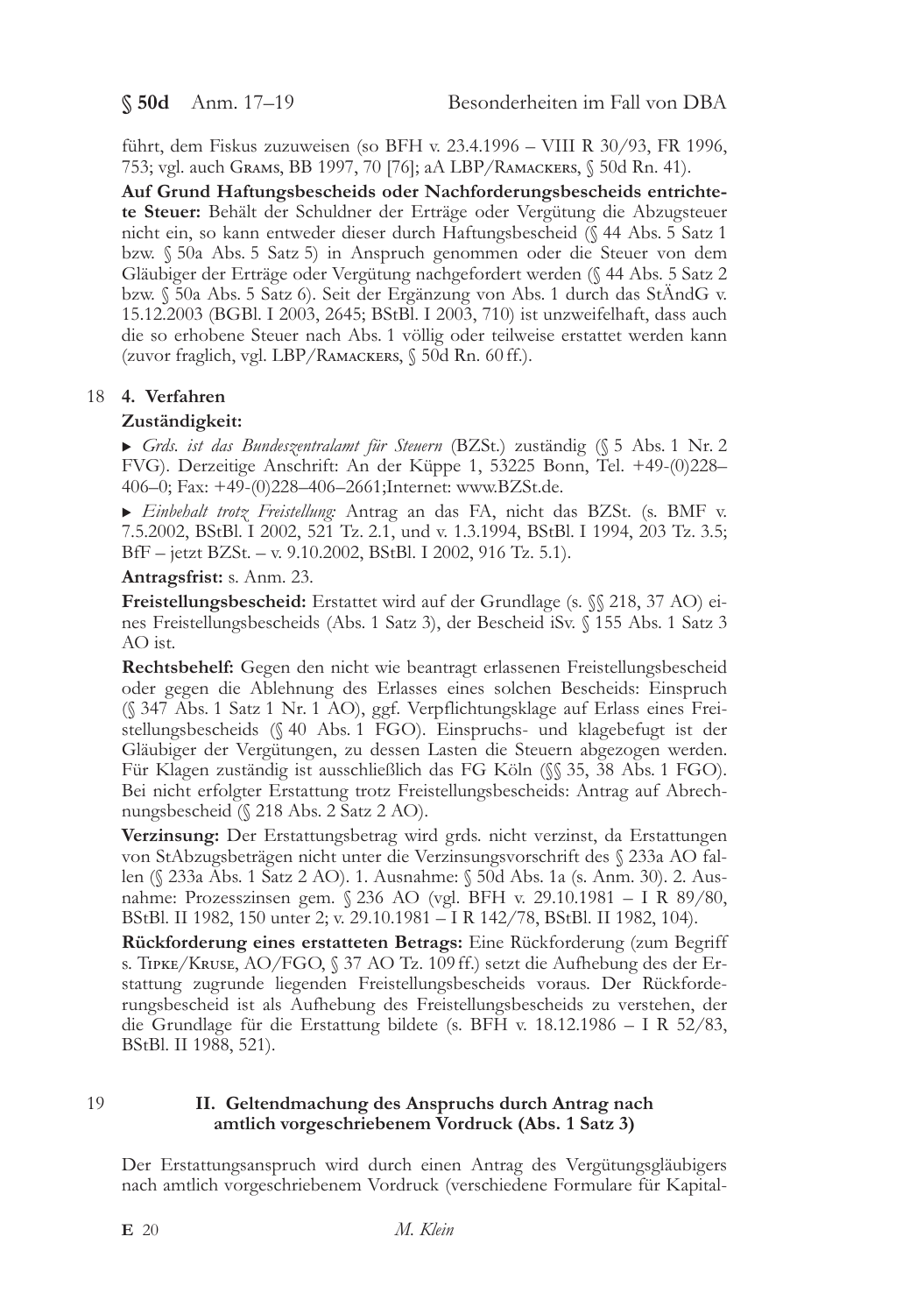Anm.  $19-23$   $$$  50d

erträge und Fälle des § 50a in verschiedenen sprachlichen Fassungen beim BZSt. unter www.BZSt.de) auf Erlass eines Bescheids über die (volle oder teilweise) Freistellung geltend gemacht. Dieser Bescheid ist dann Erstattungsgrundlage. Eine eigenhändige Unterschrift ist nicht notwendig, da dies durch die Steuergesetze nicht angeordnet ist (§ 150 Abs. 3 AO). Nach Abs. 4 ist dem Antrag die Bestätigung des anderen Vertragsstaates des jeweiligen DBA beizufügen, dass der Gläubiger der Erträge dort ansässig ist; vgl. im Einzelnen Anm. 51 f. Weiterhin ist ein Nachweis über die Art, den Tag und die Höhe des Zuflusses der Erträge und die einbehaltene KapErtrSt. beizufügen, zB eine KapErtrStBescheinigung (§ 45a Abs. 2-6), eine Quittung der Finanzkasse, eine Depotbescheinigung, eine Gutschriftenanzeige oder Unterlagen über den Erwerb und die Veräußerung von Wertpapieren; s. BMF v. 1.3.1994, BStBl. I 1994, 203, Tz. 2.4.

### III. Auszahlung des Erstattungsbetrages (Abs. 1 Satz 4)

Der zu erstattende Betrag wird nach der Bekanntgabe des Freistellungsbescheids (an den Gläubiger der Erträge) ausbezahlt (Satz 4).

#### IV. Nachweis der Zahlung in den Fällen des § 50a Abs. 5 (Abs. 1 Satz 5) 21

In den Fällen des § 50a Abs. 5 kann (Ermessen) die Auszahlung des Erstattungsanspruchs davon abhängig gemacht werden, dass der Gläubiger die Zahlung ihm einzubehaltender Steuer nachweist, hierfür Sicherheit leistet oder unwiderruflich die Zustimmung zur Verrechnung seines Erstattungsanspruchs mit seiner Steuerzahlungsschuld erklärt. Wie in Abs. 2 Satz 3 ist an Fälle gedacht, in denen der Vergütungsgläubiger selbst Vergütungsschuldner ist. Das kann zB bei einem ausländ. Veranstalter der Fall sein, der aus der für inländ. Darbietungen empfangenen Vergütung an die diese Darbietungen gestaltenden Künstler Vergütungen zahlt.

#### V. Maschinell verwertbare Datenträger (Abs. 1 Satz 6) 22

Das Bundeszentralamt für Steuern kann zulassen, dass Anträge auf maschinell verwertbaren Datenträgern gestellt werden; s. Hinweise zu eFormularen und dem Formularserver des BZSt. auf dessen Homepage unter www.bzst.de.

### VI. Frist (Abs. 1 Sätze 7 und 8)

Grundsätzlich vier Jahre nach Ablauf des Jahres, in dem die Kapitalerträge oder Vergütungen bezogen worden sind (Abs. 1 Satz 7). Das gilt auch, wenn ein DBA wie zB das DBA Schweiz in Art. 28 Abs. 3 (3 Jahre nach Ablauf des Kj., in dem die Vergütung fällig wurde) eine kürzere Frist vorsieht, da die innerstaatliche Regelung dann die für den Steuerschuldner günstigere Regelung ist (BFH v.  $6.10.1993 - I R 69/93$ , BStBl. II 1994, 318; v. 11.10.2000 - I R 34/99, IStR 2001, 124, m. Anm. Buciek, IStR 2001, 102; FinMin. NRW v. 17.10.1988, DStR 1988, 748).

Anlaufhemmung: Mit der Regelung einer besonderen Antragsfrist im Zuge der Neufassung von Abs. 1 durch das StAndG 2001 v. 20.12.2001 (BGBl. I 2001,

23

 $20^{\circ}$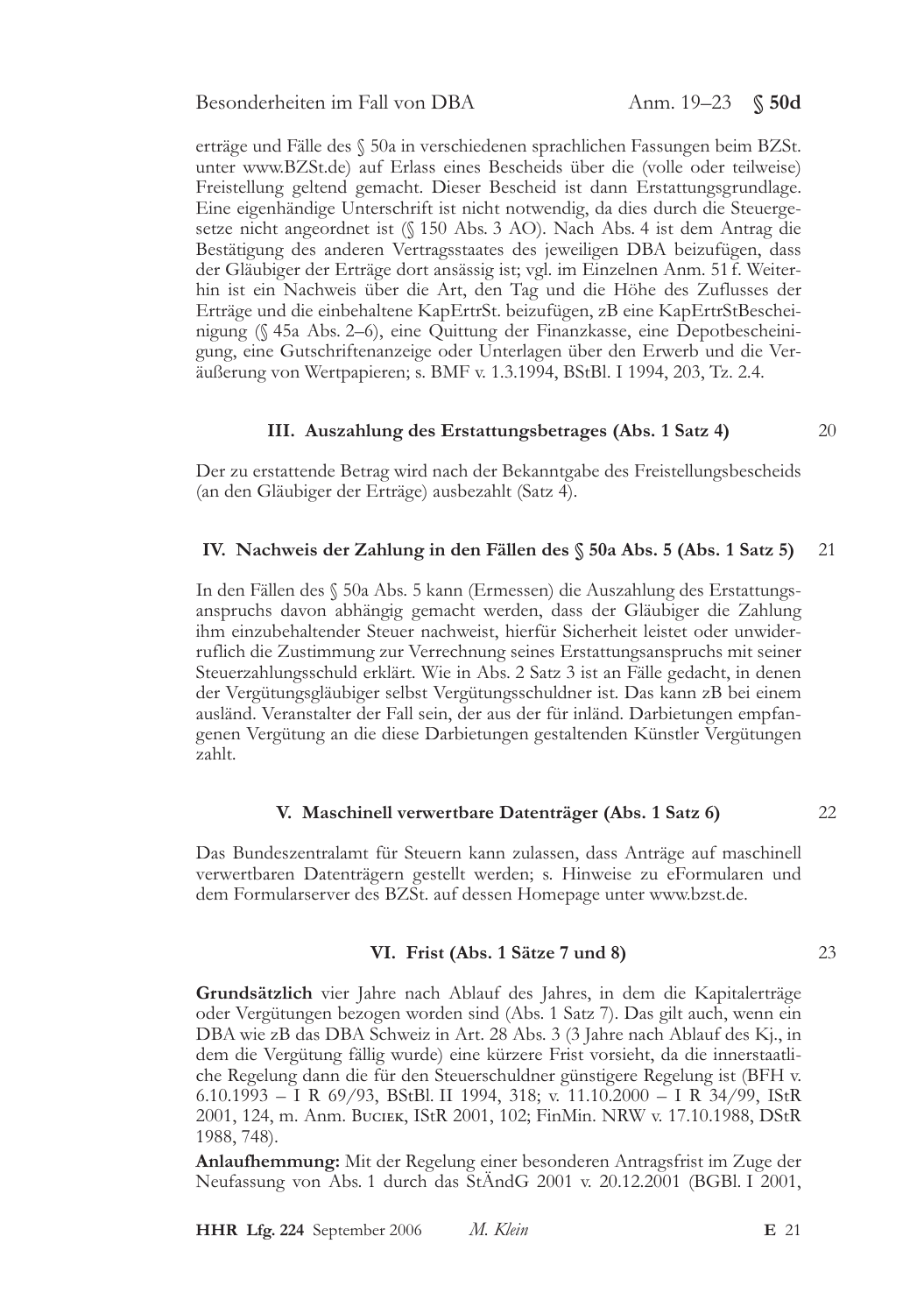$$50d$  Anm. 23–29

3794) hat sich die Frage erledigt, ob der Beginn der Festsetzungsfrist gegen den Vergütungsgläubiger gem. § 170 Abs. 2 oder Abs. 3 AO dadurch gehemmt wird, dass der Vergütungsschuldner die StAnmeldung nicht abgibt (abl. BMF v. 24.4.1997, BStBl. I 1997, 414).

"Ablaufhemmung": Die Frist endet nicht vor Ablauf von sechs Monaten nach dem Zeitpunkt der Entrichtung der Steuer (Abs. 1 Satz 8).

## 24

## VII. Entsprechende Geltung von § 45 für die Erstattung der Kapitalertragsteuer (Abs. 1 Satz 9)

Werden Kapitalerträge an einen anderen als den Gläubiger ausgezahlt, wird dem Zahlungsempfänger die KapErtrSt. grds. nicht nach § 50d (Abs. 1 Satz 9 iVm. § 45 Satz 1) erstattet. Eine Ausnahme gilt nach § 45 Satz 2 nur für den Erwerber von Dividendenscheinen (§ 20 Abs. 2 Satz 1 Nr. 2 Buchst. a), der sich – anders als der Erwerber von Zinsscheinen iSv. § 20 Abs. 2 Satz 1 Nr. 2 Buchst. b - die KapErtrSt. erstatten lassen kann.

### 25 C. Keine Gläubiger-Abkommensrechte für den Schuldner (im Haftungsverfahren, Abs. 1 Satz 10)

Satz 10 versagt es dem Schuldner der Kapitalerträge oder der Vergütung, sich auf die DBA-Rechte des Gläubigers zu berufen, wenn nicht eine Freistellungsbescheinigung vorliegt ("vorbehaltlich Abs. 2"). Dies betrifft den Schuldner im Haftungsverfahren (§ 44 Abs. 5 Satz 1; vgl. Tipke/Kruse, AO/FGO, § 191 AO Tz. 64, und § 50a Abs. 5 Satz 5; vgl. § 50a Anm. 141 ff. und TIPKE/KRUSE, AO/ FGO, § 191 AO Tz. 65). Deshalb kann die FinVerw. den Schuldner bei Vorliegen der entsprechenden Voraussetzungen auch dann als Haftungsschuldner in Anspruch nehmen, wenn dem Gläubiger aus einem DBA ganz oder teilweise eine Befreiung von der Abzugsteuer zusteht (FG Münster v. 23.5.2001, EFG 2001, 1376, nrkr.; Az. des BFH: I R 46/02; zum Nachforderungsverfahren s. FG Münster v. 16.12.2005, EFG 2006, 679, rkr.).

Rechte des Gläubigers aus dem Abkommen: Es sind dies die in einem DBA geregelten Rechte, als in dem anderen Vertragsstaat Ansässiger (zum Nachweis vgl. Abs. 4 und Anm. 51 f.) keinen StAbzug oder einen Abzug nach einem ermä-Bigten Satz verlangen zu können. Das Gesetz lässt andere Rechte des Gläubigers unerwähnt wie zB das der Muttergesellschaft iSd. § 43b Abs. 1, Abs. 2 Satz 1 aus § 43b bzw. das des Unternehmens (eines anderen EU-Mitgliedstaates) iSv. § 50g Abs. 1, Abs. 3 Nr. 5 aus § 50g. Die FinVerw. hat diese anderen Rechte bei einer Inanspruchnahme des Vergütungsschuldners uE folglich zu beachten, auch wenn kein Freistellungsbescheid und keine Freistellungsbescheinigung erlassen wurden (аА LBP/RAMACKERS, § 50d Rn. 11 mit Hinweis auf eine uneingeschränkte Entrichtungspflicht. Dies bringt uE aber der Wortlaut des Gesetzes, indem er durch Auswahl nur der DBA-Rechte differenziert, schlechter zum Ausdruck als wenn gar nichts geregelt wäre).

26-29 Einstweilen frei.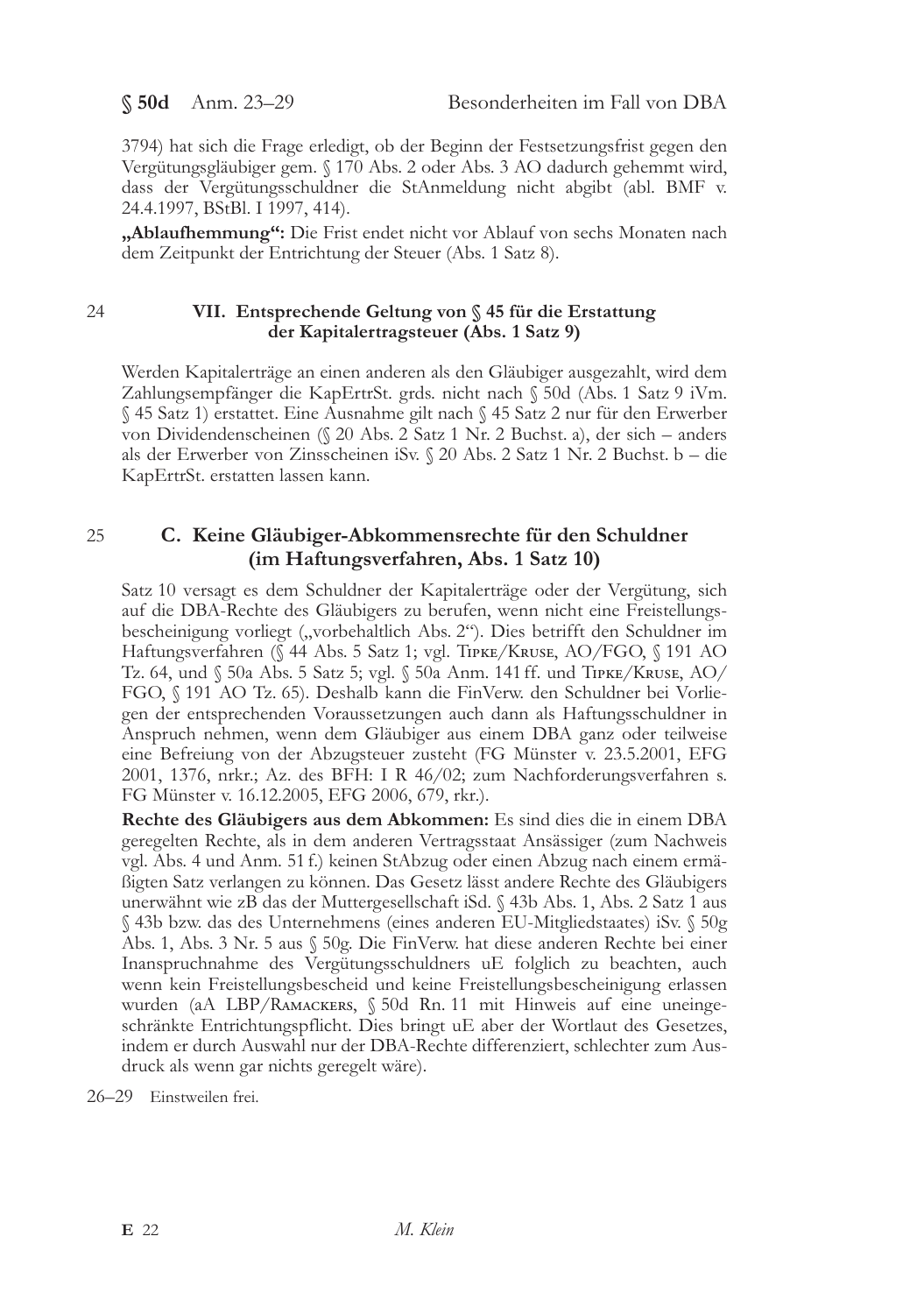# Erläuterungen zu Abs. 1a: Verzinsung von nach Abs. 1 iVm.  $\S$  50g zu erstattenden Beträgen

### A. Zinstatbestand (Abs. 1a Sätze 1 und 8)

Art. 1 Abs. 16 Satz 2 der Zins- und Lizenzrichtlinie (ABl. EU Nr. L 157, 49, und ABl. EU Nr. L 168, 35) verlangt, dass zu erstattende Quellensteuer verzinst wird. Da Ansprüche aus dem Steuerschuldverhältnis (§ 37 Abs. 1 AO) gem. § 233 Satz 1 AO nur verzinst werden, soweit dies gesetzlich vorgeschrieben ist, schreiben Sätze 1 und 8 eine solche Verzinsung vor. Verzinst wird der Erstattungsbetrag allerdings nur, wenn der StAbzug abgeltende Wirkung hat (Satz 8); werden abzugspflichtige Einkünfte im Rahmen einer Veranlagung erfasst, richtet sich die Verzinsung nach § 233a AO (s. auch BTDrucks. 15/3679, 19). Nach dem Gesetzentwurf der BReg. hätten ursprünglich alle nach Abs. 1 auf Antrag zu erstattenden Beträge verzinst werden sollen (s. BTDrucks. 15/3679, 19). Aufgrund der Stellungnahme des BRat und der Beschlussempfehlung des Fin-Aussch, ist jedoch der sachliche Anwendungsbereich des Abs. 1a Satz 1 auf die Fälle des § 50g beschränkt worden.

### B. Zinslauf (Abs. 1a Sätze 2 und 3)

Der Zinslauf beginnt erst zwölf Monate nach Ablauf des Monats, in dem der Antrag auf Erstattung und alle für die Entscheidung erforderlichen Nachweise vorliegen, frühestens am Tag der Entrichtung der Steuer durch den Schuldner der Kapitalerträge oder Vergütungen. Satz 2 ist damit für den Fiskus günstiger, als das Art. 1 Abs. 16 Satz 2 der Zins- und Lizenzrichtlinie vorsieht (Ablauf eines Jahres nach ordnungsgemäßem Erhalt des Antrages).

Für die Entscheidung erforderliche Nachweise: In den Gesetzesmaterialien (s. BTDrucks. 15/3679, 19) werden - beispielhaft - die folgenden Unterlagen genannt: Lizenzvertrag, Oberlizenzvertrag, Ansässigkeitsbestätigung (wird von der für den Gläubiger zuständigen FinBeh. des betreffenden EU-Mitgliedstaats ausgestellt – s. Art. 1 Abs. 13 Buchst. a der Richtl.), Gewinn- und Verlustrechnung, Rechnungen als Belege im Fall mündlich geschlossener Verträge, Mietverträge und Telefonabrechnungen. Hinzu kommen Unterlagen über die Nutzungsberechtigung des Gläubigers und über die Mindestbeteiligung der verbundenen Unternehmen. Dass auch auf die Missbrauchsregelungen in § 50d Abs. 3,  $\S$  50g Abs. 4 und  $\S$  42 AO verwiesen wird, muss man wohl so verstehen, dass nach Auffassung des Gesetzgebers (BTDrucks. 15/3679, 19) die Karenzfrist erst dann zu laufen beginnt, wenn nach den vorgelegten Unterlagen ein Missbrauch iSd. genannten Vorschriften ausgeschlossen werden kann. Dies darf jedoch nicht dazu führen, dass im Regelfall der Beginn der Karenzfrist mit der Begründung, ein Missbrauch sei nach den vorgelegten Unterlagen nicht auszuschließen, beliebig hinausgeschoben werden kann. Denn nach der Zins- und Lizenzrichtlinie sind die Erstattungspflicht und der Beginn der Karenzfrist nur von solchen Angaben abhängig, die der Quellenstaat "billigerweise" verlangen kann (Art. 1 Abs. 16 Satz 1 der Richtl., ABl. EU Nr. L 157, 49, und ABl. EU Nr. L 168, 35); hier regelmäßig einen Missbrauch zu unterstellen und danach die Vorlagepflichten des Vergütungsgläubigers auszurichten, wäre uE unbillig.

 $30^{\circ}$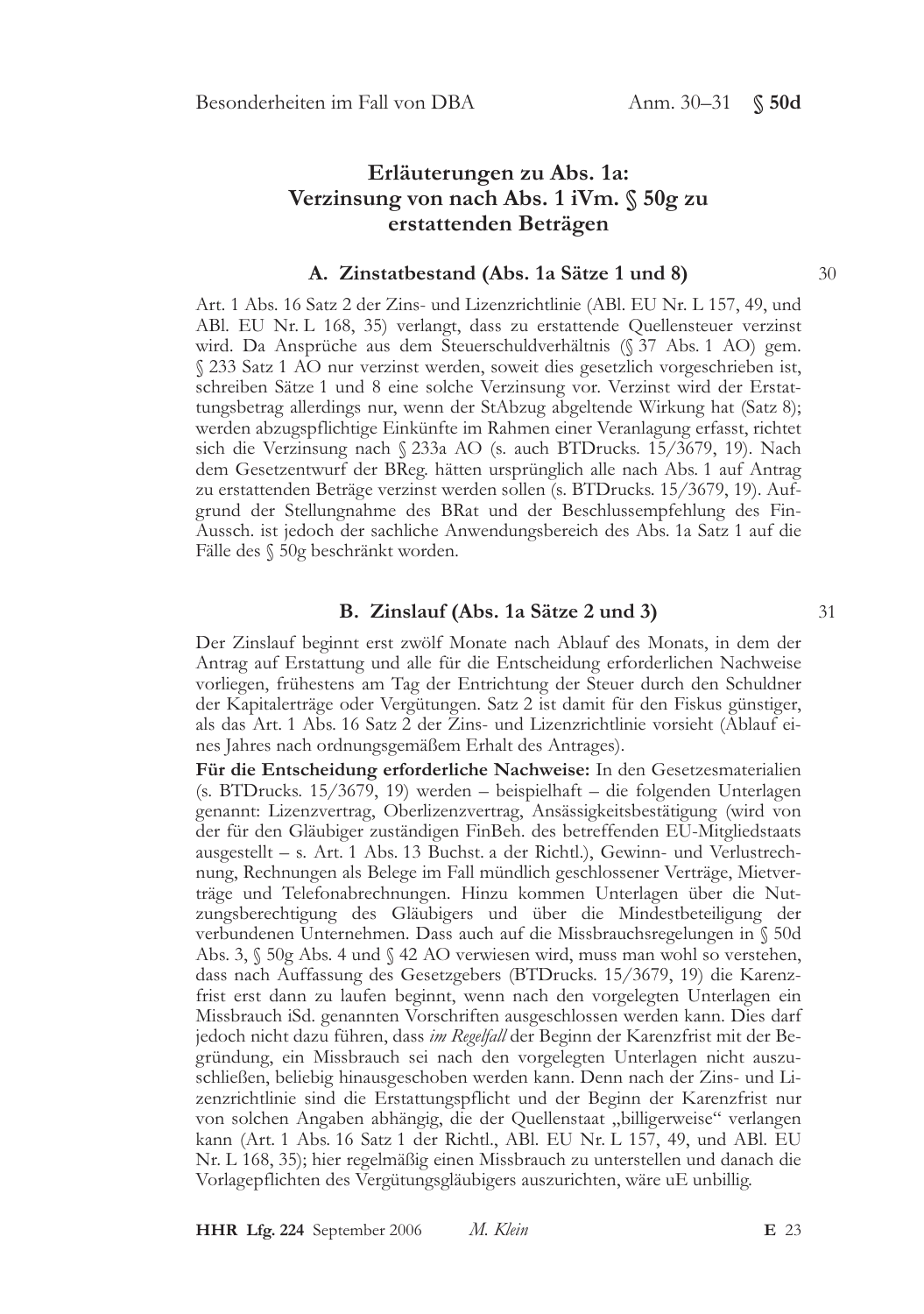$$50d$  Anm. 31-35

Der Zinslauf endet mit Ablauf des Tages, an dem der Freistellungsbescheid wirksam wird, also mit dessen Bekanntgabe (§ 124 Abs. 1 Satz 1 AO iVm. 122 AO). Zur Fristberechnung s. TIPKE/KRUSE, § 109 AO Tz. 12 ff.

### 32 C. Bemessungsgrundlage bei Aufhebung, Änderung oder Berichtigung des Freistellungsbescheids (Abs. 1a Sätze 4 und 5)

Wird der Freistellungsbescheid (Abs. 1 Satz 3) aufgehoben, geändert oder berichtigt, muss die Zinsfestsetzung gem. Abs. 1a Satz 4 und Satz 5 iVm. § 233a Abs. 5 AO angepasst werden. Diese Bestimmungen sind lex specialis zu den SS 172 ff. AO (s. hierzu auch TIPKE/KRUSE, S 233 AO Tz. 49 ff.).

33

## D. Höhe, Berechnung und Festsetzung der Zinsen (Abs. 1a Sätze 6 und 7)

Die Zinsen betragen für jeden Monat 0,5 vH des Erstattungsbetrags (Abs. 1a Satz 6 iVm. § 238 Abs. 1 Satz 1 AO). Für die Berechnung muss der zu verzinsende Betrag auf den nächsten durch 50 Euro teilbaren Betrag abgerundet werden (Abs. 1a Satz 6 iVm. § 238 Abs. 2 AO; zu den weiteren Einzelheiten: TIPKE/ KRUSE, § 238 AO Tz. 2ff.). Festgesetzt werden die Zinsen durch Bescheid (Abs. 1a Satz 7 iVm. § 239 Abs. 1 Satz 1, § 155 Abs. 1 AO). Der Bescheid muss schriftlich erteilt werden, den - da es um Erstattungszinsen geht - Zinsgläubiger (nicht -schuldner) angeben, die Zinsen nach Art und Betrag bezeichnen und eine Rechtsbehelfsbelehrung enthalten (Abs. 1a Satz 7 iVm. § 239 Abs. 1 Satz 1, § 157 Abs. 1 AO). Die Festsetzungsfrist beträgt ein Jahr (Abs. 1a Satz 7 iVm. § 239 Abs. 1 Satz 1 AO; zu den Einzelheiten s. wiederum TIPKE/KRUSE, § 239  $AO$  Tz,  $2$  ff.).

34 Einstweilen frei.

# Erläuterungen zu Abs. 2: Vereinfachendes vollständiges oder teilweises Absehen vom Steuerabzug in bestimmten Fällen (Freistellung im Steuerabzugsverfahren)

### 35

# A. Überblick

Abs. 2 schafft Erleichterungen durch Zulassen der Freistellung im Steuerabzugsverfahren in den Fällen der §§ 43b, 50a Abs. 4 und 50g.

Für Kapitalerträge, die bestimmten EU-KapGes. (einschließlich Betriebsstätten dieser EU-KapGes.; s. § 43b Abs. 1) und Nicht-EU-KapGes. aus Ausschüttungen einer unbeschränkt stpfl. KapGes., und für Zinsen und Lizenzgebühren, die bestimmten Unternehmen in anderen EU-Mitgliedstaaten zufließen, sowie für Vergütungen iSd. § 50a Abs. 4 wird ein Abgehen vom zweistufigen Grundverfahren (Abs. 1 Satz 1: Einbehalt; Abs. 1 Sätze 2 bis 9: nachfolgende Erstattung) zugelassen. Voraussetzung ist, dass das BZSt. auf Antrag bescheinigt, dass die Voraussetzungen für ein Absehen vom StAbzug oder für einen Abzug nach einem niedrigeren StSatz vorliegen. Im Freistellungsverfahren nach § 50d ist nur darüber zu befinden, ob aus den dort genannten Gründen eine Freistellung von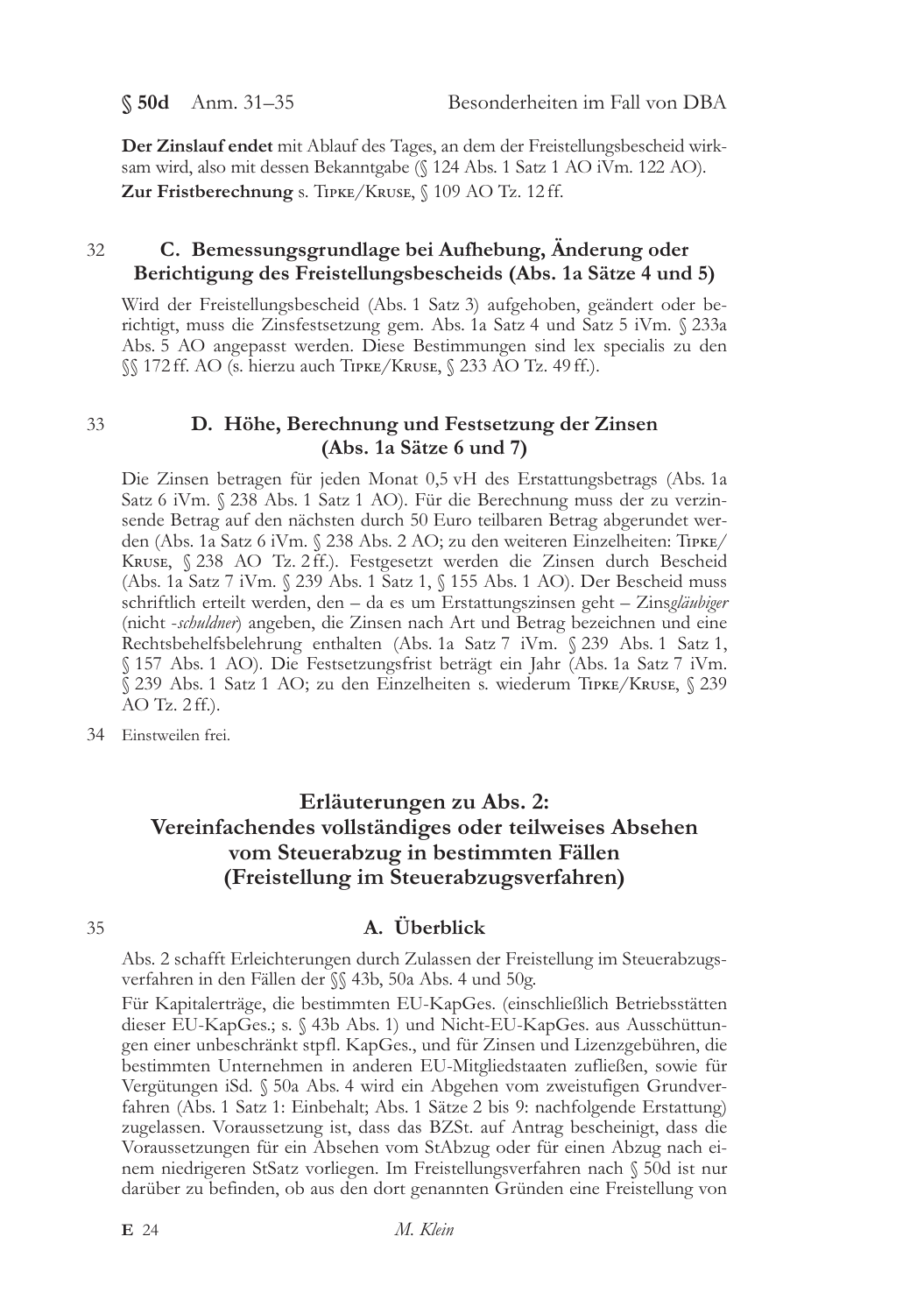deutscher Abzugsteuer geboten ist. Die Frage, ob stpfl. Einkünfte vorliegen oder ob diese Einkünfte aus anderen Gründen von der Besteuerung freizustellen sind, ist außerhalb des Verfahrens nach § 50d und dort von dem zuständigen FA zu entscheiden (BFH v. 19.11.2003 - I R 22/02, BStBl. II 2004, 56; v. 28.6.2005 - I R 33/04, BStBl. II 2006, 489).

Verhältnis zum Erstattungs- und Kontrollmeldeverfahren: Soweit alle Voraussetzungen für eine Freistellung im Steuerabzugsverfahrens erfüllt sind, tritt die Freistellung wahlweise neben das Erstattungsverfahren (BMF v. 1.3.1994, BStBl. I 1994, 203 Tz. 1.3.1). Bei Einkünften iSd. § 50a Abs. 4 Nr. 2 kann alternativ unter den in Abs. 5 genannten Voraussetzungen das Kontrollmeldeverfahren angewandt werden. Das gilt allerdings nicht für das Kontrollmeldeverfahren nach Abs. 6 iVm. Abs. 5 im Fall bestimmter Kapitalerträge (Streubesitzdividenden): Es soll nur genutzt werden können, wenn Abs. 2 nicht anwendbar ist.

#### B. Einkünfte, die vom Steuerabzug freigestellt werden können 36  $(Abs. 2 Satz 1)$

Fälle des § 50a Abs. 4: s. § 50a Anm. 40, 55, 80, 97.

**Fälle des § 43b:** s. § 43b Abs. 1 Satz 1.

Fälle nicht von § 43b erfasster Kapitalgesellschaften: Halbs. 2 des Satzes 1 ermöglicht es auch nicht von § 43b erfassten KapGes., unter den folgenden Voraussetzungen das Freistellungsverfahren zu nutzen: (1.) Zufluss von Kapitalerträgen (nach BMF v. 5.1.1996, StEK EStG § 50d Nr. 6, auch von Zinsen), (2.) von einer unbeschränkt stpfl. KapGes. iSd. § 1 Abs. 1 Nr. 1 KStG (AG, KGaA, GmbH), (3.) bei einer Kapitalgesellschaft, die (4.) die nach einem DBA in dem anderen Vertragsstaat ansässig ist (nicht auf Nicht-EU-Vertragsstaaten beschränkt, daher auch Auffangtatbestand, wenn nicht alle Voraussetzungen nach Abs. 3 Satz 1 Halbs. 1 erfüllt sind) und die (5.) am Nennkapital dieser unbeschränkt. stpfl. KapGes. zu mindestens einem Zehntel (Gegenseitigkeit, wie sie § 43b Abs. 3 bei Beteiligungen unter 25 vH voraussetzt, nicht gefordert) unmittelbar beteiligt ist (Mindestfrist für die Beteiligung wird anders als in § 43b Abs. 2 nicht gefordert) und die (6.) im Ansässigkeitsstaat den Steuern vom Einkommen oder Gewinn unterliegt, ohne davon befreit zu sein.

Andere Fälle: Satz 1 Halbs. 2 erfasst nicht alle Fälle, in denen nach DBA eine Entlastung von der deutschen KapErtrSt. vorgesehen ist. Dies bedeutet jedoch nicht, dass die Entlastung nicht gewährt wird. Vielmehr verbleibt es für diese Fälle beim Erstattungsverfahren des Abs. 1 Sätze 2 bis 9.

Fälle des § 50g: § 50g regelt die Nichterhebung von KapErtrSt. bei Zinsen und Abzugsteuer von Lizenzgebühren bei Zahlungen an bestimmte Unternehmen in anderen EU-Mitgliedstaaten.

## C. Antragsgebundene Freistellungsbescheinigung durch das Bundeszentralamt für Steuern

## I. Überblick

Die Freistellung im Steuerabzugsverfahren setzt voraus, dass dem Schuldner (der Vergütung) eine Bescheinigung des BZSt. vorliegt, dass die Voraussetzun-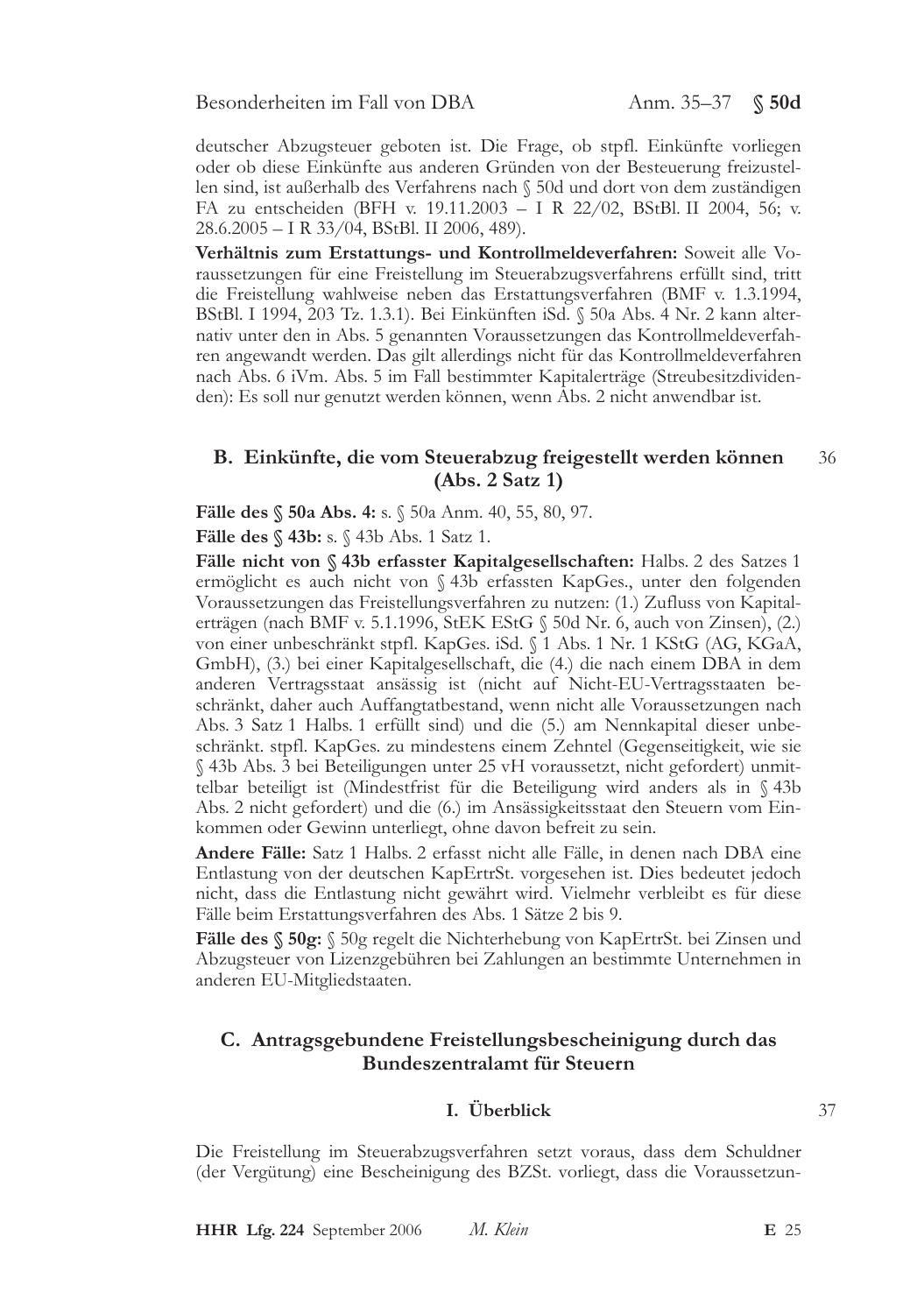38

gen erfüllt sind, unter denen von einem StAbzug abgesehen oder der StAbzug nach einem niedrigeren StSatz vorgenommen werden kann.

## II. Freistellungsantrag (Abs. 2 Satz 1)

**Antrag:** Eine Freistellungsbescheinigung (Abs. 2 Satz 5: "Bescheinigung im Sinne des Satzes 1") wird durch das BZSt. nur auf schriftlichen Antrag auf amtlich vorgeschriebenem Vordruck erteilt.

Antragsberechtigung: Den Antrag muss grds. der Gläubiger (der Erträge) stellen (so ausdrücklich Abs. 2 Satz 1 seit dem StÄndG 2001, zuvor ebenso BFH v. 29.10.1997 – I R 35/96, BStBl. II 1998, 235; v. 26.7.1972 – I R 210/70, BStBl. II 1973, 15). Der Gläubiger kann sich vertreten lassen, auch von dem Vergütungsschuldner (BMF v. 7.5.2002, BStBl. I 2002, 521 Tz. 1.4.1; v. 1.3.1994, BStBl. I 1994, 203 Tz. 1.4.1). Lt. BMF v. 7.5.2002 aaO Tz. 1.4.1 ist die Vollmachtsurkunde bei der Antragstellung vorzulegen. Nach BMF v. 1.3.1994, BStBl. I 1994, 201 Tz. 1.4.1 (ersetzt durch BMF v. 7.5.2002 aaO) sollte im Falle von Abzugsteuern gem. § 50a Abs. 4 - und nach BMF v. 1.3.1994, BStBl. I 1994, 203 Tz. 1.4.1 soll nach wie vor im Falle von Dividenden und anderen Kapitalerträgen - eine Vollmacht, den Antrag für den Vergütungsgläubiger zu stellen, vermutet werden, wenn ein mit einer amtlichen Ansässigkeitsbescheinigung versehener Antrag vorgelegt wird. Nur wenn der Vergütungsschuldner oder ein Dritter die Erstattung von KapErtrSt. auf ein anderes Konto als das des Gläubigers beantragt, wird die Vorlage einer ausdrücklichen schriftlichen Vollmacht verlangt (s. BMF v. 1.3.1994, BStBl. I 1994, 203 Tz. 1.4.1). Die Differenzierung - Vermutung einer Vollmacht bei Kapitalerträgen (BMF v. 1.3.1994, BStBl. I 1994, 203), keine Vermutung (mehr) bei Einkünften iSd. § 50a Abs. 4 (BMF v. 7.5.2002 aaO) – erscheint nur zufällig und ist inhaltlich kaum begründet. Allg. vertragliche Regelungen zwischen Vergütungsschuldner und -gläubiger wie Preisvereinbarungen oder Gebietsabsprachen für den Vertrieb sind nicht als Bevollmächtigung anzusehen, die Freistellung zu beantragen (FG Köln v. 24.2.2000, EFG 2000, 1189, Az. BFH I R 1/01, Erledigung der Hauptsache).

Kein Anspruch auf Erteilung der Bescheinigung für denjenigen, an den die Zahlungsansprüche abgetreten sind (s. BFH v. 23.1.1985 - I R  $64/81$ , BStBl. II 1985, 330).

Antragsgegenstand: Eine Freistellungsbescheinigung kann nur für eine konkrete vertragliche Beziehung zu einem Vergütungsschuldner beantragt werden, nicht aber für diverse unbekannte Veranstalter von Konzerten, Theaterveranstaltungen etc. (s. FG Köln v. 25.6.1986, NWB F. 1, 297 [1986], rkr.).

### Antragsbestandteile:

Bestätigung der Ansässigkeit gem. Abs. 4; vgl. Anm. 51 f.

Anlagen: Bei erstmaliger Antragstellung für Vergütungen nach § 50a Abs. 4 Satz 1 Nr. 3 ("Lizenzgebühren") wird die Beifügung einer Kopie des Lizenzvertrags verlangt (BfF – jetzt BZSt. – v. 9.10.2002, BStBl. I 2002, 916 Tz. 3.1). Nach BFH v. 27.10.1993 - I R 25/92 (BStBl. II 1994, 210) liegt darin ein zulässiges Erheben von Daten zu stl. Zwecken, das ebenso wenig wie die Auswertung des erlangten Vertrags nach mathematisch-statistischen Methoden als zulässige Verwendung von Daten einer besonderen gesetzlichen Ermächtigung bedarf (krit. GROTHE, StbJb. 1988/89, 344).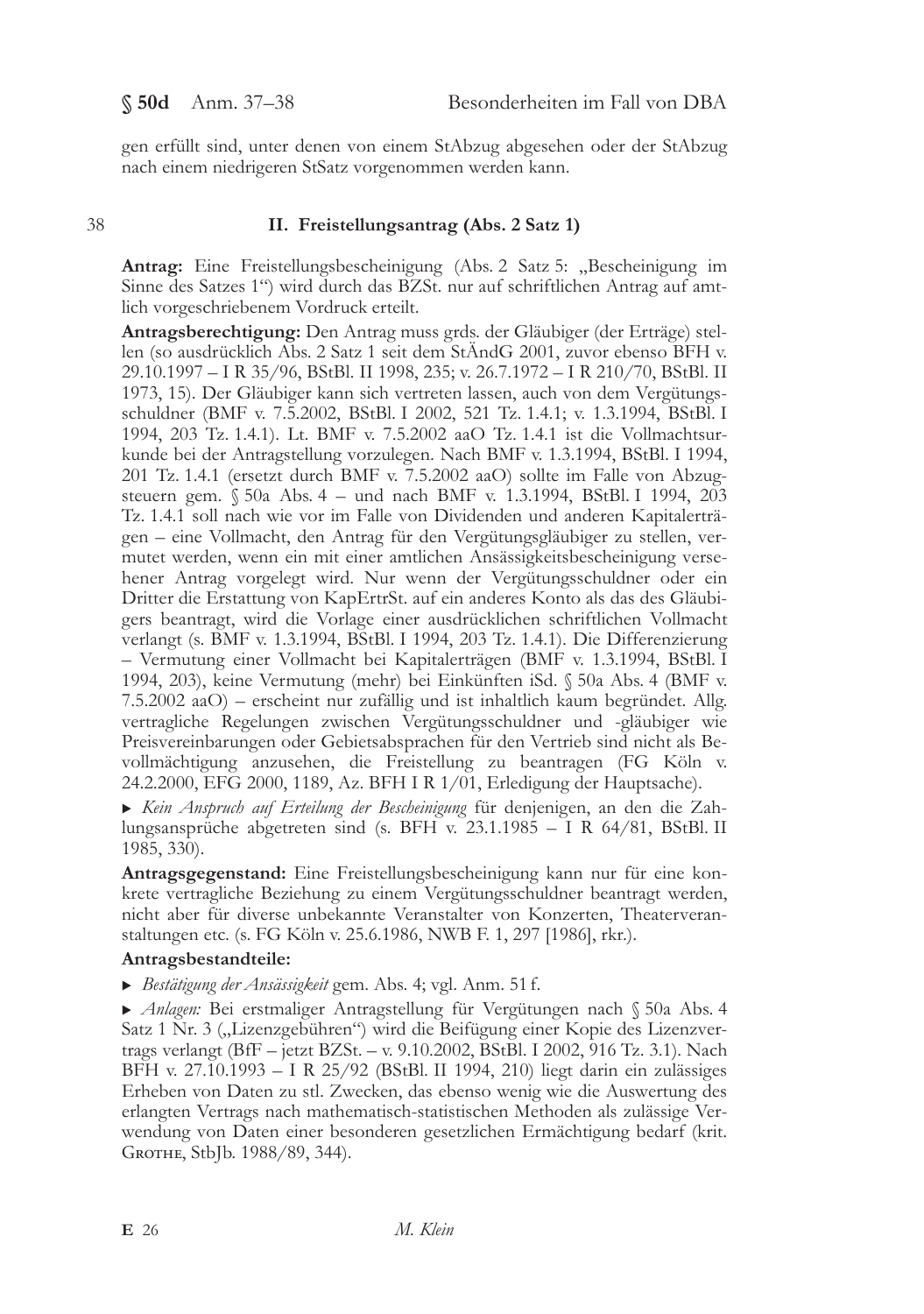Anm.  $38-40$   $\sqrt{$}50d$ 

Änderungen der tatsächlichen Verhältnisse: Der Antragsteller muss sich verpflichten, diese dem BZSt. rechtzeitig anzuzeigen (s. Antragsformulare). Diese Pflicht folgt aus § 153 AO. Zu Auswirkungen rückwirkender Umwandlungen auf im Rückwirkungszeitraum erteilte Freistellungsbescheinigungen und nicht oder ermäßigt einbehaltene KapErtrSt. s. BERG, DStR 1999, 1219.

### III. Frist für Entscheidung über Freistellungsantrag  $(Abs. 2 Sätze 6 und 7)$

Über den Freistellungsantrag ist innerhalb von drei Monaten zu entscheiden (Satz 6). Die Frist beginnt allerdings erst mit der Vorlage aller für die Entscheidung erforderlichen Nachweise (Satz 7).

### IV. Freistellungsbescheinigung (Abs. 2 Sätze 1 und 5)

Freistellungsbescheid und Freistellungsbescheinigung: Ergebnis eines Freistellungsverfahrens ist die Bescheinigung des BZSt., dass die Voraussetzungen für die Nichterhebung oder die Erhebung der Abzugsteuer nach einem niedrigeren vH-Satz vorliegen. Die Entscheidung erfolgt durch Bescheid (s. BMF v. 15.7.1998, AEAO, Zu § 155 Nr. 2), der von der Freistellungsbescheinigung zu unterscheiden ist. Der Freistellungsbescheid geht mit einer Durchschrift der Freistellungsbescheinigung an den Vergütungsgläubiger (Steuerschuldner) bzw. an dessen Bevollmächtigten. Die Freistellungsbescheinigung erhält der Vergütungsschuldner. Das für den Vergütungsschuldner zuständige FA erhält vom BZSt. eine Kopie des Freistellungsbescheids.

Freistellungsbescheid als Steuerbescheid: Der Freistellungsbescheid ist Steuerbescheid (§ 155 Abs. 1 Satz 3 AO; BFH v. 28.6.2005 - I R 33/04, BFH/ NV 2006, 38 [39]; v. 11.10.2000 - I R 34/99, BStBl. II 2001, 291) und demzufolge unter den Voraussetzungen der SS 172 ff. AO zu ändern.

Freistellungsbescheinigung als sonstiger Verwaltungsakt: Die Freistellungsbescheinigung gem. § 50d Abs. 2 ist (sonstiger, ggf. nach § 129 ff. zu berichtigender) Verwaltungsakt, aber nicht Steuerbescheid (BFH v. 11.10.2000 - I R 34/99, BStBl. II 2001, 291 = FR 2001, 264, mit Anm. KEMPERMANN und WAS-SERMEYER; BARANOWSKI, IWB F. 3a Gr. 1, 951; BFH v. 28.10.1999 - I R 35/98, BFH/NV 2001, 881 und IStR 2001, 446, s. auch BUCIEK, IStR 2001, 102; KLEIN, IStR 2002, 157 [158]). Ihr eigener Regelungsgehalt besteht danach darin, dass sie, ohne wie der Freistellungsbescheid die Besteuerung des Vergütungsgläubigers abschließend zu regeln, die Abzugspflicht des Vergütungsschuldners beeinflusst.

Rechtsbehelf bei Ablehnungsbescheid: Einspruch (§ 347 Abs. 1 Satz 1 Nr. 1 AO), ggf. Verpflichtungsklage beim FG Köln (§ 38 FGO) auf Erlass eines Freistellungsbescheids. Ein Bescheid, mit dem die Erteilung einer Freistellung abgelehnt wird, ist nach BFH v. 13.4.1994 – I B 212/93 (BStBl. II 1994, 835) kein Bescheid, dessen Vollziehung ausgesetzt werden kann, weil sich sein Regelungsgehalt in der Feststellung erschöpft, dass kein Erstattungsanspruch besteht. Demgegenüber soll ein Bescheid, durch den ein Freistellungsbescheid aufgehoben wird, ein vollziehbarer Verwaltungsakt sein. Auch der Gläubiger einer dem Steuerabzug nach § 50a Abs. 4 unterliegenden Vergütung hat ein Rechtsschutzinteresse daran, die Aufhebung eines ihm erteilten Freistellungsbescheids anzufechten (FG Köln, Beschl. v. 23.1.1997, EFG 1997, 243, rkr.).

HHR Lfg. 224 September 2006 M. Klein  $40$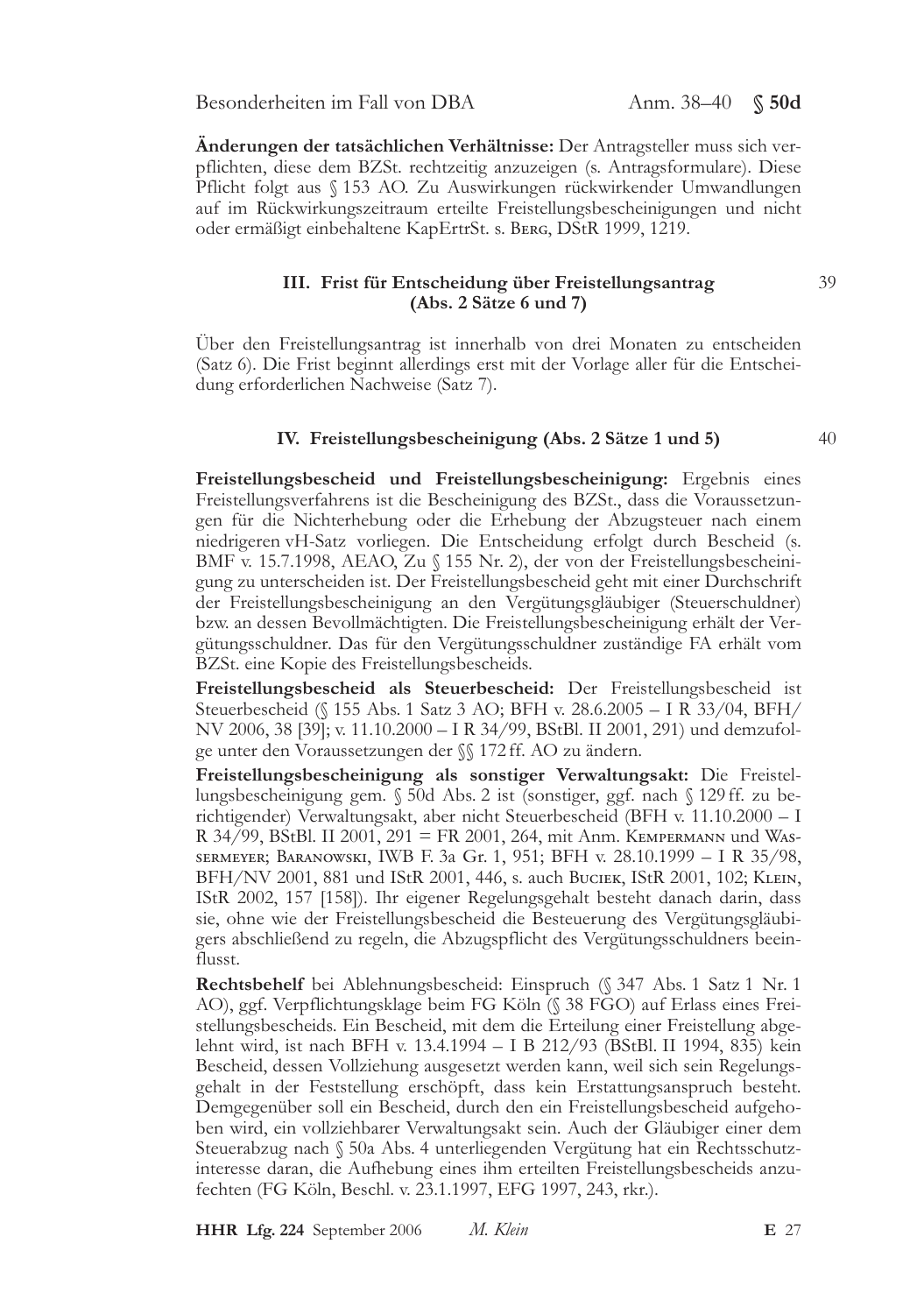$$50d$  Anm. 40-44

Geltungsdauer: Sie beträgt mindestens ein Jahr, aber höchstens drei Jahre für mehrere Zahlungen von demselben Zahlungsverpflichteten und beginnt frühestens am Tag, an dem der Freistellungsantrag beim BZSt. eingeht (Abs. 2 Satz 4). Mit der Formulierung "beginnt frühestens" bringt das Gesetz (nur) zum Ausdruck, dass das Freistellungsverfahren ein in die Zukunft gerichtetes Verfahren ist (s. BTDrucks. 14/7341, 13), stellt es allerdings nicht in das Ermessen des BZSt., die Freistellungsbescheinigung mit Geltung erst ab einem späteren Datum als dem Tag des Antragseingangs zu erlassen. Regelmäßig dürfte der Antragsteller ein Interesse daran haben, dass die Bescheinigung mit Wirkung ab dem Antragsdatum ausgestellt wird, damit sie zwischenzeitlich erfolgte Zahlungen erfasst. Das Gesetz heißt das (und damit wohl auch Auszahlungen ohne Steuerabzug in der Zwischenzeit) praktisch gut, indem es die Rückwirkung, der es sonst nicht bedürfte, ausdrücklich vorsieht.

#### 41 V. Widerrufsvorbehalt, Auflagen und Bedingungen (Abs. 2 Satz 2)

Die Freistellung kann unter dem Vorbehalt des Widerrufs erteilt und von Auflagen und Bedingungen (zB Abs. 2 Satz 3) abhängig gemacht werden.

#### 42 VI. Nachweis der Erfüllung der Verpflichtungen nach § 50a Abs. 5  $(Abs. 2 Satz 3)$

Abs. 2 Satz 3 erlaubt es, die Freistellung vom Steuerabzug in den Fällen des § 50a Abs. 4 davon abhängig zu machen, dass der beschränkt stpfl. Erstempfänger einer Vergütung iSd. § 50a Abs. 4, der diese an einen weiteren beschränkt. Stpfl. weiterleitet, nachweist, die Verpflichtungen nach § 50a Abs. 5 (s. § 50a Anm. 130) erfüllt zu haben. Gedacht ist an Fälle, in denen der Vergütungsgläubiger selbst Vergütungsschuldner ist. Das kann zB bei einem ausländ. Veranstalter der Fall sein, der aus der für inländ. Darbietungen empfangenen Vergütung an die diese Darbietungen gestaltenden Künstler Vergütungen zahlt (BMF v. 23.1.1996, BStBl. I 1996, 89, Rn. 2.5. u. 3.1; vgl. zu praktischen Schwierigkeiten, die Regelung umzusetzen, GRÜTZNER, IWB F. 3 Gr. 3, 1273, 1282 [1999]; LBP/ RAMACKERS, § 50d Rn. 88).

#### 43 VII. Keine Auswirkungen auf bestehende Anmeldepflichten  $(Abs. 2 Satz 8)$

Nach Satz 8 bleiben beim Freistellungs- und beim Kontrollmeldeverfahren (über Abs. 5 Satz 7) bestehende Anmeldepflichten (§ 73e Sätze 2-4 EStDV; s. § 50a Anm. 135) unberührt.

#### 44 VIII. Belegaufbewahrungspflichten?

Anders als der früher für das Freistellungsverfahren und das Kontrollmeldeverfahren gemeinsam geltende Abs. 3 Satz 8 aF und anders als aktuell Abs. 5 Satz 6 für das Kontrollmeldeverfahren verlangt Abs. 2 für das Freistellungsverfahren nicht mehr ausdrücklich, dass die Bescheinigung als Beleg aufzubewahren ist. Das dürfte ein Redaktionsversehen sein; der Schuldner der Erträge ist gut beraten, die Bescheinigung aufzubewahren.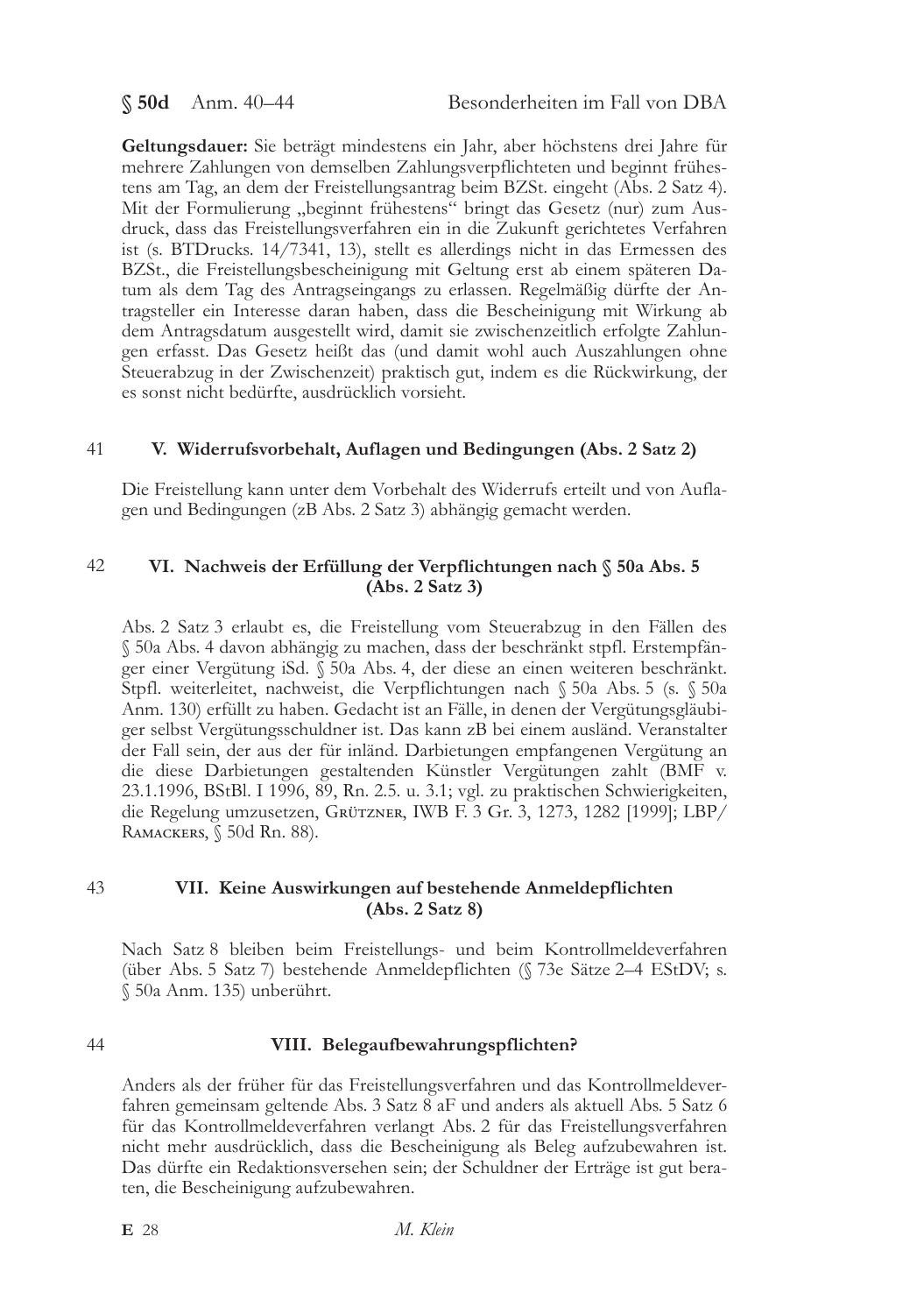Anm. 45-49 \$50d

Einstweilen frei.

### D. Unterlassen des Steuerabzugs oder Vornahme nach einem 47 niedrigeren Steuersatz nach Maßgabe des § 43b, des § 50a Abs. 4, des § 50g oder eines DBA

Vorliegen einer Freistellungsbescheinigung: Liegt dem Vergütungsschuldner eine für den jeweiligen Vergütungsgläubiger und den jeweiligen Zahlungszeitpunkt gültige Freistellungsbescheinigung vor, dann kann er entsprechend dem DBA oder nach § 43b oder § 50g vom StAbzug absehen oder diesen nach dem vom DBA vorgesehenen niedrigeren Satz vornehmen; seine Haftung ist entsprechend beschränkt. Seine Vereinbarung mit dem Vergütungsgläubiger dürfte zudem regelmäßig ergeben, dass damit im Verhältnis zum Vergütungsgläubiger auch das Recht entfällt, Steuern einzubehalten und abzuführen; Anmeldeverpflichtungen bleiben unberührt (Satz 8; s. Anm. 132).

Einstweilen frei.

48-49

# Erläuterungen zu Abs. 3: Versagung der Steuerentlastung nach Abs. 1 oder 2 bei Zwischenschaltung bestimmter ausländischer Gesellschaften

Ausgewähltes Schrifttum vor 2001: RAUPACH, Der Durchgriff im Steuerrecht, München 1968; GALAVAZI, Germany cracks down on tax treaty abuse, International Tax Review, November 1993, 39, FLICK, Deutsche Aktivitäten von Ausländern über ausländische Zwischengesellschaften und die Missbrauchsgesetzgebung des § 50d Abs. 1a EStG, IStR 1994, 223; FLICK, Missbrauchsgesetzgebung contra Steuerumgehung, in Festschr. Franz Klein, Köln 1994, 329; KRABBE, Zweifelsfragen zu § 50d Abs. 1a EStG, IStR 1995, 382; SIEKER, Geschäftsleitende Holding als Ausweg aus dem Dilemma des § 50d Abs. 1a EStG?, IStR 1996, 57; FÜGER/RIEGER, Ende des Mythos der Monaco-Entscheidung, Anmerkungen zu den Entscheidungen des BFH vom 29.12.1994, 28.8.1997 und 29.10.1997, IStR 1998, 353; Höppner, Missbräuchliche Zwischenschaltung einer ausländischen Basisgesellschaft durch Steuerausländer, Anmerkung zu BFH v. 29.10.1997 - I R 35/96 in IWB F. 3a Gr. 1, 653 (656) (1998); KRABBE, Mittelbare Abkommensberechtigung nach § 50d Abs. 1a EStG, IStR 1998, 76; Füger, Zur Auslegung des § 50d Abs. 1a EStG, Praxis Internationale Steuerberatung 1999, 54; Höppner, Deutsche steuerliche Missbrauchsvorschriften und das Gemeinschaftsrecht - § 42 AO und § 50d Abs. 1a aus EG-rechtlicher Sicht, in Festschr. Rädler, München 1999, 305; Hörrner, Nutzung von Doppelbesteuerungsabkommen und § 50d Abs. 1a EStG, in: HAARMANN (Hrsg.), Finanzierungen, Ausschüttungen und Nutzungsüberlassungen im Internationalen Steuerrecht, Forum der Internationalen Besteuerung Bd. 12, Köln 1999, 127; M. KLEIN, Ungewöhnlich ist nicht unangemessen - Zwischengeschaltete ausländische Kapitalgesellschaften sind nicht ungewöhnlich, FR 1999, 286; RAUPACH/BURWITZ, Die Versagung des Schachtelprivilegs für Beteiligungen an irischen unlimited companies durch die Irland-Urteile des BFH, IStR 2000, 385.

Schrifttum ab 2001: FISCHER, Geltungsanspruch des Steuergesetzes, Steuerumgehung und "wirtschaftliche oder sonst beachtliche außersteuerliche Gründe", FR 2001, 1212; Fi-SCHER, Zurechnung, Zugriff, Durchgriff - Aspekte einer Grundfrage des Steuerrechts, FR 2001, 1; JEGZENTIS/KAHL, Qualifikationskonflikte bei Missbrauch rechtlicher Gestaltungsmöglichkeiten durch beschränkt steuerpflichtige Kapitalgesellschaften, IStR 2001, 131; LAMPE, Steuerlicher Gestaltungsmissbrauch mithilfe einer Basisgesellschaft und Rechtmä-Bigkeit des § 50d Abs. 1a EStG und des § 42 AO, RIW 2002, 864; STOSCHEK/PETER, § 50d

M. Klein HHR Lfg. 224 September 2006

E 29

 $45 - 46$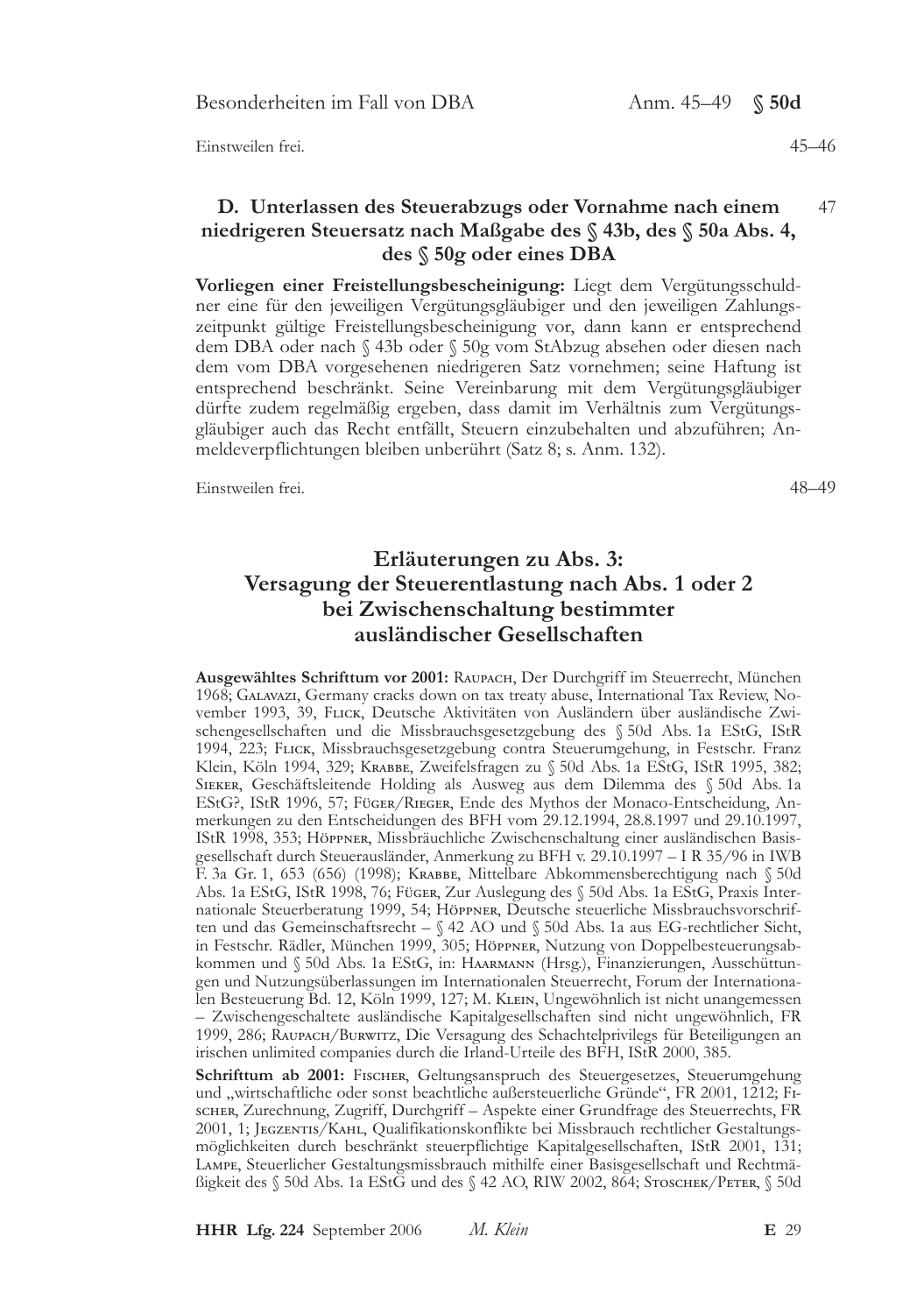Abs. 3 EStG - erste Rechtsprechung zu einer verfehlten Missbrauchsvorschrift, IStR, 2002, 656; NIEDRIG, Substanzerfordernisse bei ausländischen Gesellschaften, IStR 2003, 474; WESSELS, Das Verhältnis des § 42 AO zu gemeinschaftsrechtlichen Beihilferegelungen zur Wirtschaftsförderung am Beispiel der "Dublin-Docks-Gesellschaften", DStZ 2004, 154; EILERS, Substanzerfordernis an ausländische Finanzierungsgesellschaften, in: Körperschaftsteuer, Internationales Steuerrecht., Doppelbesteuerung (FS Wassermeyer), München 2005, 323; FISCHER, Zum Streit zwischen "Außentheorie" und "Innentheorie" – am Beispiel des Erkenntnisses des österr. VwGH zu "Briefkastengesellschaften in der irischen IFSC-Steueroase", FR 2005, 585; HEY, German Tax Court Revamps Treaty Shopping Law, Tax Notes International 2005, 122; Мемновм, § 50d Abs. 3 EStG und der stillschweigende Missbrauchvorbehalt in Doppelbesteuerungsabkommen, IStR 2005, 325; RITZER/ STANGL, Aktuelle Entwicklungen bei den steuerlichen Anforderungen an die Zwischenschaltung ausländischer Kapitalgesellschaften, FR 2005, 1063; GROTHERR, Keine deutsche Kapitalertragsteuerentlastung bei Einschaltung einer ausstattungslosen Zwischenholding im Ausland - Nichtanwendungserlass zur Hilversum II-Entscheidung des BFH, IStR 2006, 361; HAARMANN/KNÖDLER, German Supreme Tax Court Limits the Scope of the German Anti-Treaty Shopping Rule and Redifines Substance Requirements for Foreign Companies, INTERTAX 2006, 260; HERGETH/ETTINGER, Nichtanwendungserlass zum Urteil des BFH vom 31.5.2005 zu § 50d Abs. 3 EStG, IStR 2006, 307; LIEBER, Ausschluss der Kapitalertragsteuererstattung bei Zwischenschaltung einer funktionslosen Holding, IWB F. 3 Gr. 3, 1433 [2006]; Musil, Spielräume des deutschen Gesetzgebers bei der Verhütung grenzüberschreitender Steuerumgehung, RIW 2006, 287; EHLERMANN/SELACK, Germany to Tighten Anti-Treaty-Shopping Rules, Tax Notes International, 2006, 282; KESSLER/EICKE, Treaty Shopping - Quo vadis? Kritische Anmerkungen zu § 50d Abs. 3 EStG-E, IStR 2006, 577; RITZER/STANGL, Zwischenschaltung ausländischer Kapitalgesellschaften, FR 2006, 757; WIESE/Süss, Verschärfungen bei Kapitalertragsteuer-Entlastung für zwischengeschaltete ausländische Kapitalgesellschaften, GmbHR 2006, 972.

Verwaltungsanweisung: BMF v. 30.1.2006, BStBl. I 2006, 166 (Nichtanwendungserlass zu BFH-Urteil vom 31.5.2005, I R 74, 88/04).

### A. Allgemeine Erläuterungen zu Abs. 3

### 50

## I. Überblick

Abs. 3 versagt ausländ. Gesellschaften die völlige oder teilweise Entlastung nach Abs. 1 oder 2, soweit Personen an ihr beteiligt sind, denen die Erstattung oder Freistellung bei unmittelbarer Einkunftserzielung im Inland nicht zustände, und wenn für die Zwischenschaltung der ausländ. Gesellschaft beachtliche Gründe fehlen und sie keine eigene Wirtschaftstätigkeit entfaltet. Abs. 3 soll durch das JStG 2007 nach seinem am 23.8.2006 vom Bundeskabinett beschlossenen Entwurf gegenüber der hier kommentierten Fassung erheblich verschärft werden (vgl. dazu RITZER/STANGL, FR 2006, 757; KESSLER/EICKE, IStR 2006, 577). Insbesondere nach der Entscheidung des EuGH in der Rechtssache C-196/04 (Cadbury/Schweppes) v. 12.9.2006 (s. unter www.curia.europa.eu) dürfte eine so weitgehende pauschale (spezielle) Missbrauchsverhinderungsvorschrift, die wie der Entwurf des Abs. 3 idF des JStG 2007 keinen Gegenbeweis zulässt, dass im Einzelfall kein Missbrauch vorliegt, nicht gemeinschaftsrechtskonform sein (s. auch KESSLER/EICKE, IStR 2006, 577, 580 f.).

### II. Rechtsentwicklung und Bedeutung des Abs. 3

Nach dem Ergehen des sog. Monaco-Urteils des BFH v. 29.10.1981 – I R 89/80 (BStBl. II 1982, 150) wurde angenommen, § 42 AO und die dazu ergangene Ba-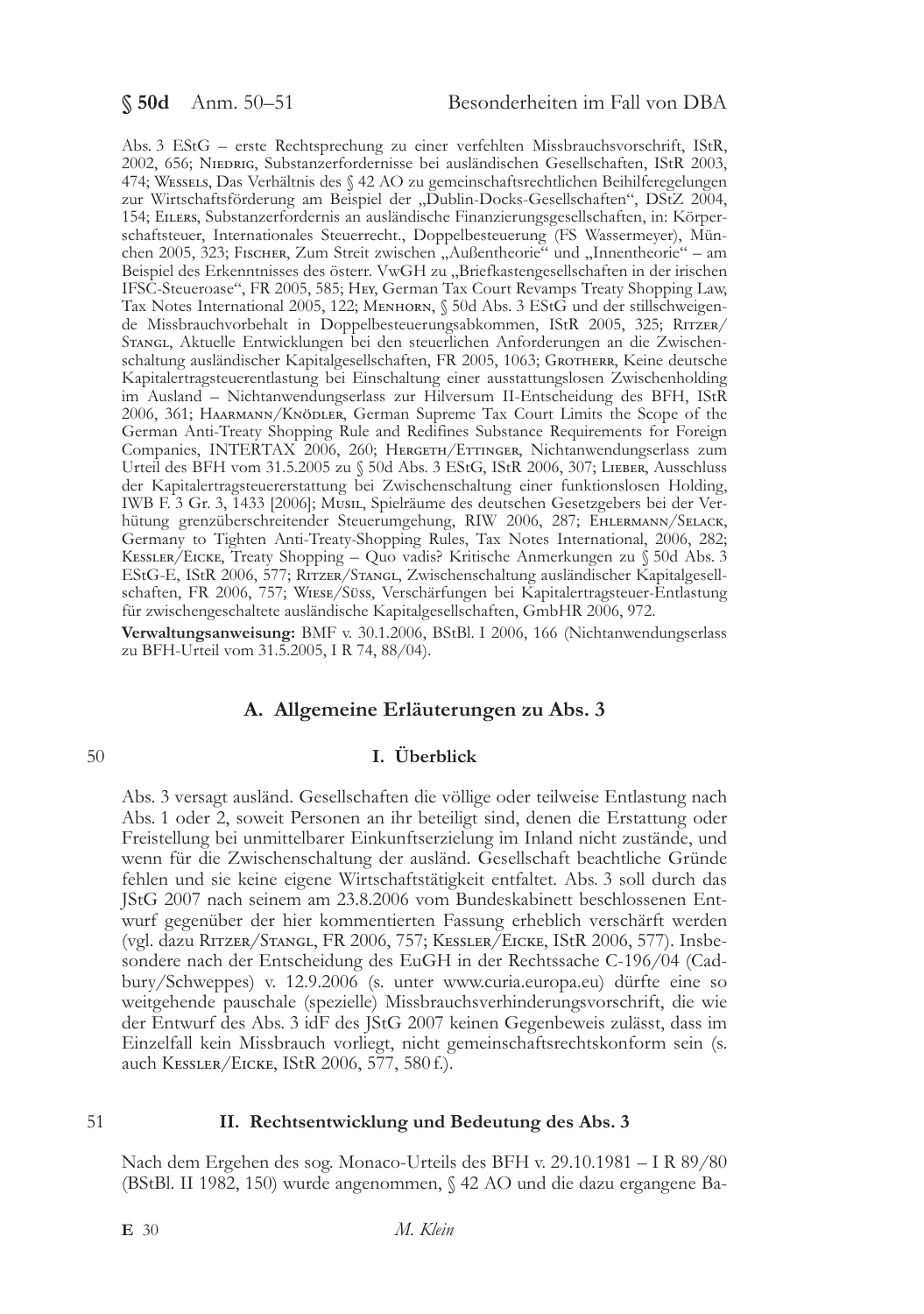sisgesellschaften-Rspr. seien nicht auf Basisgesellschaften anwendbar, an denen nur Steuerausländer beteiligt seien (BTDrucks. 12/5630, 65). Der Gesetzgeber befürchtete, dies hindere die FinVerw., gegen Gestaltungen vorzugehen, in denen Steuerausländer (die uU über nicht nachweisbare Treuhandverhältnisse für Steuerinländer handelten, s. BTDrucks. 12/5630, 65) zwischen sich und ihre inländ. Einkünfte ohne beachtliche Gründe eine ausländ. Gesellschaft schalteten und so auf Grund eines DBA oder auf Grund von EU-Regelungen (zB § 43b) eine StFreistellung oder -ermäßigung in Deutschland in Anspruch nehmen konnten. Deshalb wurde mit dem StMBG v. 21.12.1993 (BGBl. I 1993, 2310; BStBl. I 1994, 50) Abs. 1a (jetzt Abs. 3) in § 50d eingefügt, um ein Vorgehen gegen diese Gestaltungen und die missbräuchliche Inanspruchnahme von Abkommensrecht und supranationalem Recht zu ermöglichen.

### III. Verhältnis zu anderen Vorschriften

### 1. Verhältnis zu supranationalem Recht und zu DBA

Treaty Override und Abs. 3 als nationale Ausfüllung eines allgemeinen Missbrauchsvorbehalts: Abs. 3 wird überwiegend nicht als völkervertragsrechtswidriger "treaty override" angesehen (s. Anm. 6). Der Gesetzgeber hielt das Nichtgewähren von Entlastungen nach DBA oder EU-Recht für zulässig. In der Begründung zum Gesetzentwurf wurde der frühere Abs. 1a (jetzt Abs. 3) nur als eine Konkretisierung des Grundsatzes gesehen, "dass bilaterale Abkommen und Maßnahmen supranationaler Organisationen unter einem Umgehungsvorbehalt stehen" (BTDrucks. 12/5630, 65 unter Berufung auf den Kommentar zum OECD-MA 1992 Art. 1 Tz. 7 ff. und die Missbrauchsklauseln der jeweiligen EU-Regelung; s. auch unter Hinweis auf BTDrucks. 12/5764, 26 BFH v. 29.10.1997 - I R 35/96, BStBl. II 1998, 235 [237]).

DBA: Vorschriften, die dem Missbrauch von DBA entgegenwirken sollen, können im Abkommensrecht oder im innerstaatlichen Recht eines Vertragsstaates verankert sein (vgl. WASSERMEYER, IStR 2000, 505). Enthält ein DBA wie zB Art. 23 DBA Schweiz (s. dazu Zwosta in DEBATIN/WASSERMEYER, DBA, Art. 23 Rn. 1) oder Art. 28 DBA USA (s. dazu JACOB, Handkommentar DBA USA, 1992, Art. 28 Rn. 1) ausdrückliche Missbrauchsklauseln, die die Anerkennung von Gestaltungen detailliert und umfassend regeln, gehen diese als Spezialregeln dem Abs. 3 vor, dh. Abkommensvergünstigungen können aus anderen als den in ihnen geregelten Gründen nicht versagt werden (VoGEL/LEHNER, DBA, 4. Aufl. 2003, Art. 1 Rn. 112).

Gemeinschaftsrecht: Abs. 3 verstößt – jedenfalls bei gemeinschaftsrechtkonformer Auslegung des Tatbestandsmerkmals der "wirtschaftlichen oder sonst beachtlichen Gründe" (mit dieser Einschränkung: Sснöм, IStR 1996, Beihefter Heft 2, 13) – nicht gegen das EG-Recht (BFH v. 20.3.2002 – I R 38/00, IStR 2002, 597, m. Anm. JACOB/KLEIN). Nach Art. 1 Abs. 2 der Mutter-Tochter-Richtlinie (Richtlinie Nr. 90/435/EWG des Rates v. 23.7.1990, ABIEG Nr. L 225, 6) steht dieselbe der Anwendung einzelstaatlicher oder vertraglicher Bestimmungen zur Verhinderung von Missbräuchen nicht entgegen.

### 2. Verhältnis zu nationalem Recht: § 42 AO

Ausgangssituation: In stRspr. beurteilt der BFH die Einschaltung ausländ. Basisgesellschaften unter bestimmten weiteren Voraussetzungen als unangemessen iSd. § 42 AO.

E 31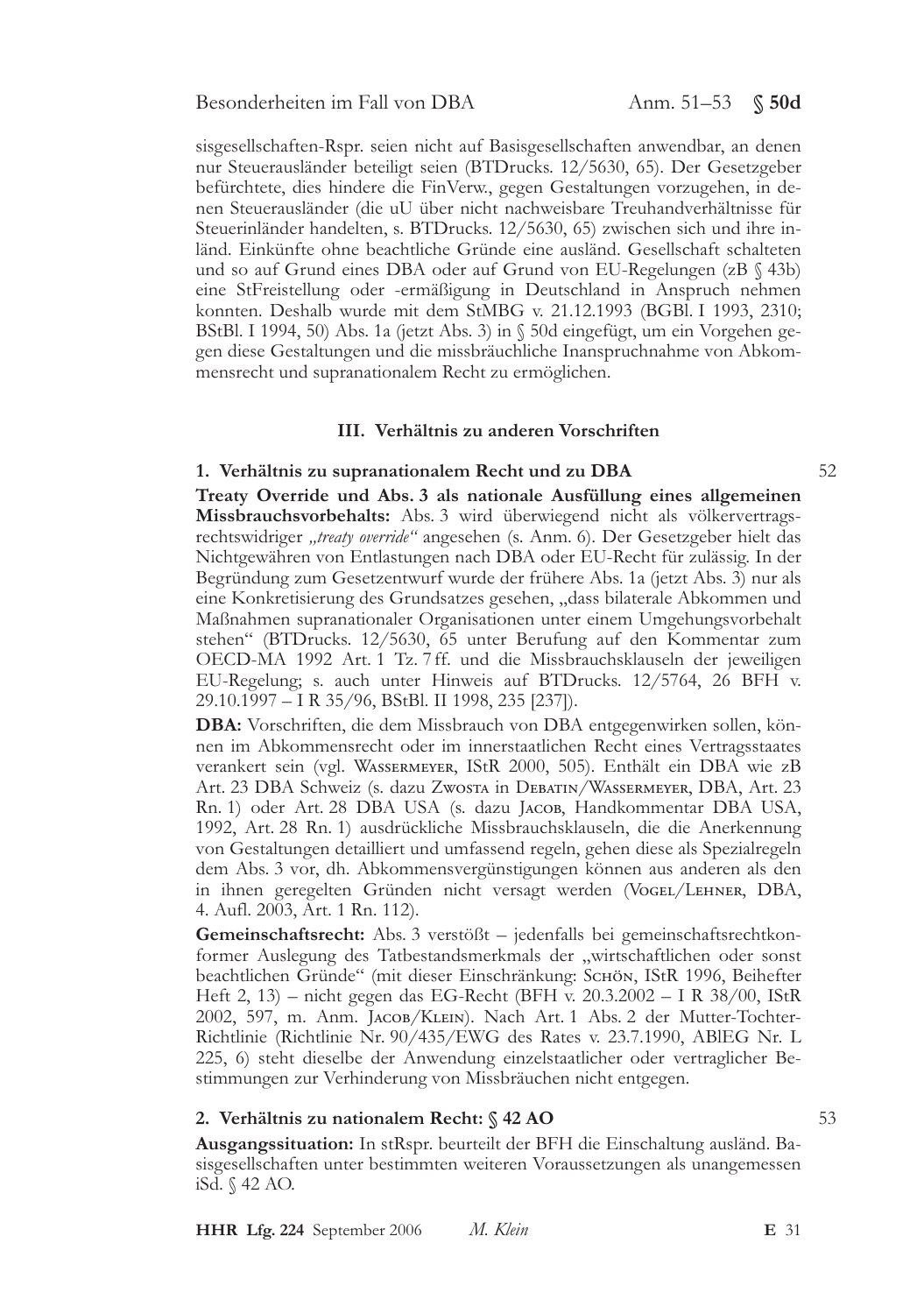Vgl. BFH v. 29.1.1975 - I R 135/70, BStBl. II 1975, 553; v. 29.7.1976 - VIII R 142/ 73, BStBl. II 1977, 263; v. 9.12.1980 – VIII R $11/77$ , BStBl. II 1981, 339; v. 5.3.1986 – I R $201/82$ , BStBl. II 1986, 496; v. 10.6.1992 – I R $105/89$ , BStBl. II 1992, 1029; v. 23.10.1992 – I R 40/89, BStBl. II 1992, 1026; v. 31.5.2005 – I R 74, 88/04, IStR 2005, 710 m. Anm. JACOB/KLEIN.

Nachdem aber dem sog. Monaco-Urt. (BFH v. 29.10.1981 - I R 89/80, BStBl. II 1982, 150) entnommen worden war, § 42 AO sei nicht auf Basisgesellschaften anwendbar, an denen nur Steuerausländer beteiligt sind (BTDrucks. 12/5630, 65), und dies auch nach der "Niederländische-Brüder-Entscheidung" des BFH v. 10.11.1983 - IV R 62/82 (BStBl. II 1984, 605) als maßgebend empfunden wurde (HUNDT in Festschr. Debatin, 1997, 153 [162]), sollte mit dem in seiner Formulierung an die Rspr. des BFH zu ausländ. Basisgesellschaften angelehnten Abs. 1a (jetzt Abs. 3) "der geschaffene Missbrauchsfreiraum für beschränkt Stpfl. wieder auf das für unbeschränkt Stpfl. durch § 42 AO geltende Ausmaß zurückgeführt werden" (BTDrucks. 12/5630, 65).

Abs. 3 als die gegenüber § 42 AO speziellere Vorschrift: Abs. 3 ist spezieller als § 42 AO. Als speziellere Vorschrift gibt Abs. 3 - wie es der BFH unter Aufgabe der Auffassung, § 42 AO und § 50d Abs. 1a seien nebeneinander anzuwenden, zu § 50d Abs. 1a formulierte (BFH v. 31.5.2005 – I R 74, 88/04, IStR 2005, 710 m. Anm. JACOB/KLEIN) – "den tatbestandlichen Rahmen auch für § 42 AO abschließend vor". Um Wertungswidersprüche auszuschließen, müsse – so der BFH – die tatbestandlich engere Vorschrift auf die allgemeinere Vorschrift "durchschlagen". Mit anderen Worten: Ein Sachverhalt, der den Anforderungen des § 50d Abs. 3 EStG genügt, kann an § 42 AO nicht mehr scheitern. Der BFH schließt zwar nicht aus, dass § 42 AO "ggf. daneben" anzuwenden sein kann. Unseres Erachtens deutet dies "ggf. daneben" nun aber endgültig an, dass dem § 42 AO neben § 50d Abs. 1a EStG auf der Tatbestandsseite keine eigenständige Bedeutung mehr zukommt, dass § 42 AO neben § 50d Abs. 1a EStG also leer läuft (so schon JACOB/KLEIN, Anmerkung zu BFH v. 20.3.2002 – I R 38/00, IStR 2002, 597 [600]; zum Verhältnis von § 42 AO und Spezialvorschriften, die das, was in einem bestimmten Bereich als Missbrauch angesehen werden soll, in sachlicher, zeitlicher und persönlicher Sicht konkretisieren, s. KRUSE/ DRÜEN in TIPKE/KRUSE, AO/FGO, § 42 AO Tz. 20 ff.).

## B. Tatbestandsmerkmale des Abs. 3

### I. Ausländische Gesellschaft

Gesellschaft: Abs. 3 gilt für alle Formen von Gesellschaften (Personen- und KapGes.). Mangels Abkommensberechtigung bzw. Nichterfüllung der Voraussetzungen des § 43b (s. § 43b Abs. 2 iVm. Anlage 7 zum EStG) oder des § 50g wird Abs. 3 allerdings regelmäßig für eine PersGes. nicht praktisch werden.

**Ausländisch:** Es fehlt an einer Definition in Abs. 3. UE sind ausländ. Gesellschaften solche, die weder Geschäftsleitung noch Sitz in Deutschland haben (vgl.  $\sqrt{7}$  Abs. 1 AStG).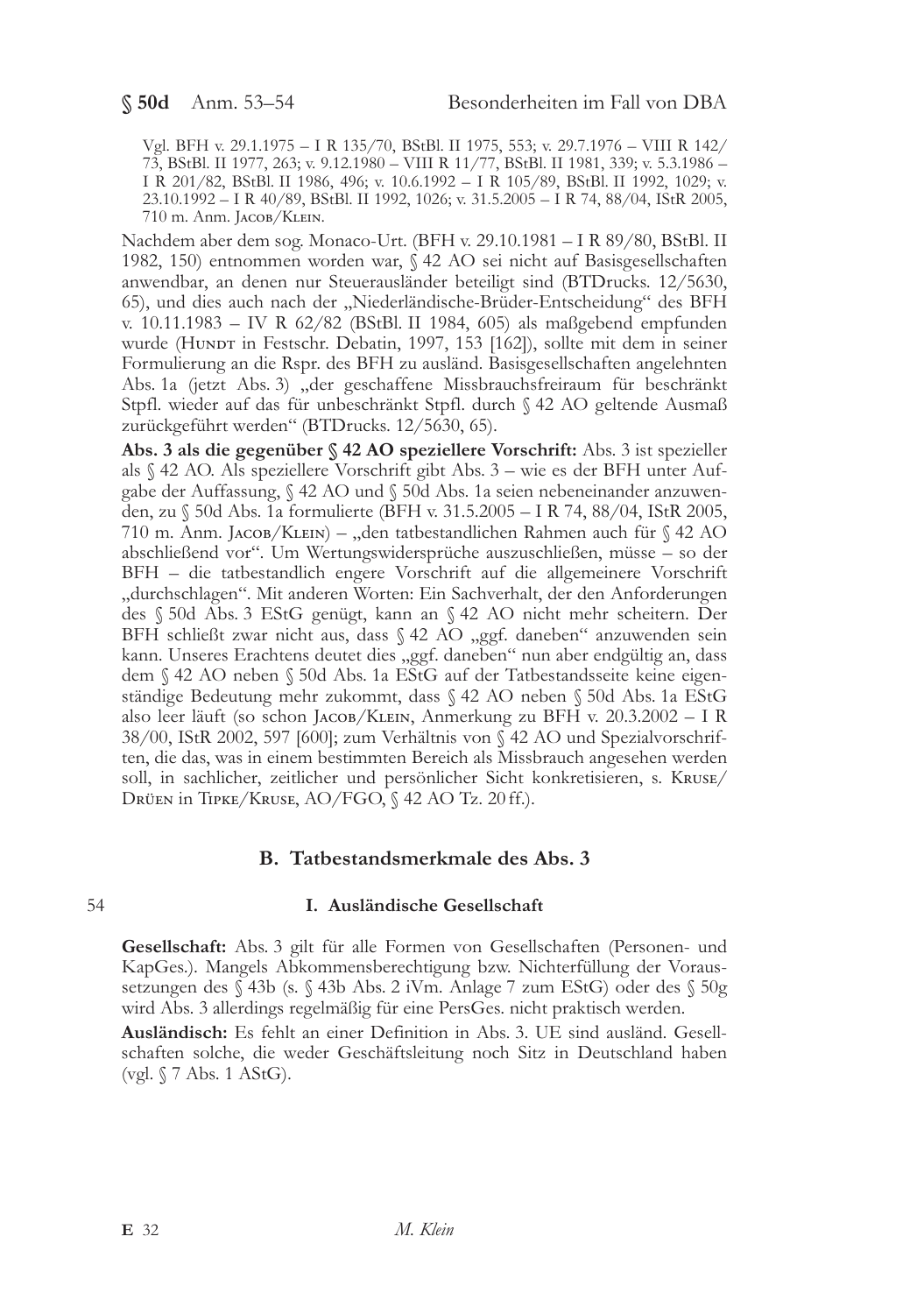### II. Beteiligung von Personen, denen bei unmittelbarer Einkunftserzielung die Steuerentlastung nicht zustände

Beteiligung von Personen: Bei den beteiligten Personen kann es sich um natürliche oder juristische Personen handeln. Nach dem Wortlaut wird nicht zwischen inländ. und ausländ. Personen unterschieden. Da sich Steuerinländer wie Steuerausländer durch Zwischenschaltung einer Auslandsgesellschaft Entlastungen von deutscher Abzugsteuer verschaffen können, die ihnen nach einem DBA oder nach § 43b oder § 50g nicht zustehen, erstreckt sich der Anwendungsbereich von Abs. 3 auf Steuerinländer und -ausländer (THÖMMES, JbFStR 1995/96, 127).

Beteiligung: Die Person muss an der ausländ. Gesellschaft, die einen Anspruch auf Steuerentlastung geltend macht, gesellschaftsrechtlich beteiligt sein. Eine "Beteiligung" am wirtschaftlichen Erfolg der ausländ. Gesellschaft über ein Darlehen, Genussrecht oder eine stille Beteiligung reicht nicht (vgl. LBP/RA-MACKERS, § 50d Rn. 136).

Mittelbare Beteiligung: Ob und unter welchen Voraussetzungen auch nur mittelbar Beteiligte einzubeziehen sind, ist noch nicht abschließend geklärt. Der Wortlaut des Gesetzes erwähnt mittelbar Beteiligte nicht (gegen Einbeziehung daher FLICK, IStR 1994, 223 [224]). Andererseits wird aus dem Zweck des Abs. 3 abgeleitet, auch mittelbare Beteiligungen müssten einbezogen werden, da Abs. 3 sonst zu leicht umgangen werden könne. (LBP/RAMACKERS, § 50d Rn. 138; KRAFT, IStR 1994, 370 [376]). Das Urt. des BFH v. 20.3.2002 - I R 38/00 (BStBl. II 2002, 819 und IStR 2002, 597, mit Anm. JACOB/KLEIN) ist nicht eindeutig: Dort (aaO 822 r. Sp., dritter Absatz) heißt es zum einen, § 50d Abs. 1a (jetzt Abs. 3) stelle nur auf die (unmittelbare) Beteiligung an der zwischengeschalteten Gesellschaft ab (so auch KRABBE, IStR 1998, 76 Beispiel 5). Jedenfalls solle es aber auf die Abkommensberechtigung von entfernter beteiligten Gesellschaftern nicht ankommen, wenn feststehe, dass ein näher beteiligter Gesellschafter nicht abkommensberechtigt ist (so auch KRABBE aaO). Andererseits soll aber (wohl) doch ein "Durchgriff auf tiefergestaffelte Beteiligungsstrukturen" in Betracht kommen, wenn der unmittelbar beteiligte Gesellschafter abkommensberechtigt ist (BFH v. 20.3.2002 - I R 38/00 aaO). UE wäre es, wenn man mittelbare Beteiligungen einbezieht, konsequent, durch alle weiteren sich "in ihrer formalen Existenz erschöpfende Gesellschaften" hindurchzuschauen und auf den mittelbar Beteiligten abzustellen, der als erster in einer Kette solcher Gesellschaften Substanz, dh. einen eigenen Geschäftsbetrieb hat oder für dessen Existenz es wirtschaftliche oder sonst beachtliche Gründe gibt (vgl. Anm. JACOB/ KLEIN zu BFH v. 20.3.2002 - I R 38/00, IStR 2002, 597).

Bei unmittelbarer Erzielung der Einkünfte: Für die Beurteilung, ob der Person die StEntlastung zustände, ist fiktiv von der Lage auszugehen, die bestanden hätte, wenn die ausländ. Gesellschaft(en) nicht zwischengeschaltet worden wäre und die Person die Einkünfte, auf die sich die StEntlastung bezieht, selbst erzielt hätte.

Nicht zustehende Entlastung: Abs. 3 spricht in der vorweggestellten Rechtsfolgenregelung (,,... hat keinen Anspruch auf ...") nur noch (anders als Abs. 1a aF) von der "Entlastung nach Abs. 1 oder 2" und beschreibt dieselbe in seinem Tatbestand als "die Erstattung oder Freistellung". Entlastung nach Abs. 1 ist also die Erstattung von deutschen Abzugsteuern, Entlastung nach Abs. 2 die Freistellung von der Verpflichtung, Abzugsteuern einbehalten (und abführen) zu müssen, also die Erlaubnis, den Steuerabzug ganz oder teilweise zu unterlassen.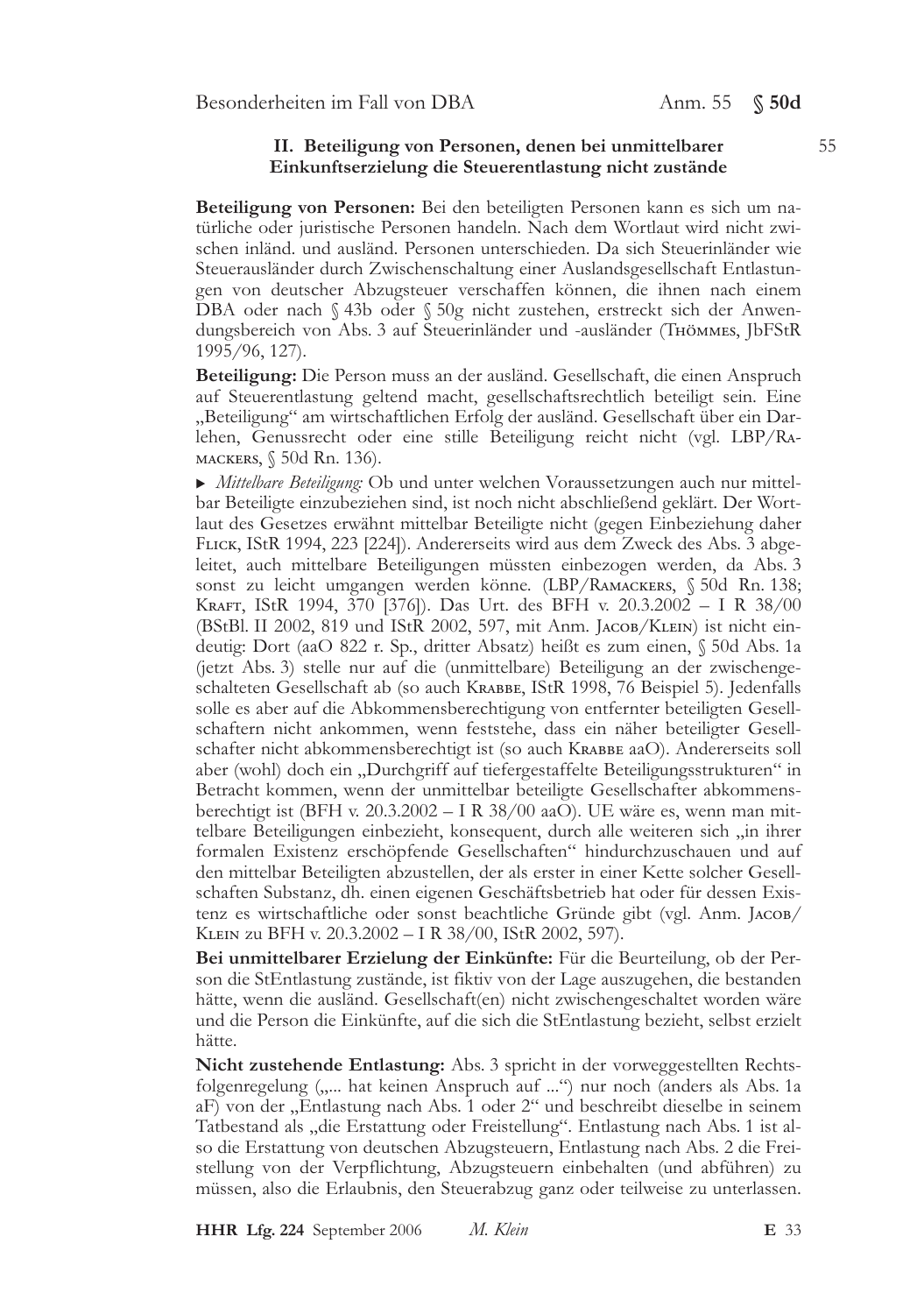## $$50d$  Anm. 55-56

Damit stellt sich nicht mehr die unter Abs. 1a aF aufgeworfene Frage, ob die damals geltende Rechtsfolge ("... kein Anspruch auf Steuerentlastung ...") eng oder weit auszulegen war, ob also nur die Quellensteuersatzsenkungen der DBA oder durch § 43b zu versagen waren oder ob neben den Reduzierungen von Abzugsteuern auch die Inanspruchnahme weiterer DBA-Regelungen, die das deutsche Besteuerungsrecht einschränken und damit für einen Steuerausländer eine StBefreiung oder -ermäßigung darstellen (zB enge Betriebsstättendefinition, kein Besteuerungsrecht im Quellenstaat für Veräußerungsgewinne bei Anteilsveräußerungen etc.) versagt werden konnte. Für die jeweilige StEntlastung ist zu prüfen, ob die an der Auslandsgesellschaft beteiligte Person ihrerseits die Entlastungsvoraussetzungen erfüllt.

#### 56 III. Keine wirtschaftlichen oder sonst beachtlichen Gründe für die Einschaltung der ausländischen Gesellschaft

Die Rechtsfolge des Abs. 3 tritt nur ein, wenn es keine wirtschaftlichen oder sonst beachtlichen Gründe für die Einschaltung der ausländ. Gesellschaft gibt. Diese Gründe müssen nicht bei der eingeschalteten Gesellschaft selbst vorliegen, sondern können sich aus deren Funktion innerhalb einer Gruppe von Gesellschaften ergeben (BFH v. 31.5.2005 – I R 74, 88/04, IStR 2005, 710 m. Anm. JACOB/KLEIN und weiterer Anm. HAARMANN; aA BMF v. 30.1.2006, IStR 2006, 324, dazu HERGETH/ETTINGER, IStR 2006, 307: "Gesellschaft kann sich nicht selbst einschalten").

Kriterium der Rechtsprechung zu § 42 AO: Das Tatbestandsmerkmal "keine wirtschaftlichen oder sonst beachtlichen Gründe" greift die von der auf § 42 AO gestützten Rspr. zu Basisgesellschaften entwickelten Rechtssätze auf; s. BTDrucks. 12/5630, 65 (s. Anm.). Es handelt sich um den ersten Teil der Grundformel der Basis-Rspr. (2. Teil: "und wenn sie keine eigene wirtschaftliche Tätigkeit entfaltet"; s. dazu Anm. 58). Zu beachten ist beim Verständnis des Abs. 3, dass wie bei § 42 AO das wirtschaftliche Verhalten der Beteiligten nicht auf seine Angemessenheit untersucht werden darf (BFH v. 30.11.1989 - IV R 97/86, BFH/NV 1991, 432 [433]; v. 16.1.1992 - V R 1/91, BStBl. II 1992, 451). Beispiele für beachtliche wirtschaftliche Gründe sind das Dienen als Spitze eines (aufzubauenden) Konzerns, wohl auch als regionale Teilkonzern-, Spartenoder Divisionsspitze (BFH v. 29.1.1975 - I R 135/70, BStBl. II 1975, 553), die Wahrnehmung (zumindest ausgewählter) geschäftsleitender Funktionen (FG Köln v. 16.3.2006, EFG 2006, 896 mit Anm. HERLINGHAUS, nrkr., Az. des BFH: I R 26/06) sowie die Finanzierung von (mindestens zwei) Tochtergesellschaften (BFH v. 23.10.1991 - I R 40/89, BStBl. II 1992, 1026). Dagegen sollten nach herkömmlicher Auffassung (s. nachfolgend "Anderung der Rechtsprechung") keine beachtlichen wirtschaftlichen Gründe darstellen: ein bloßes Halten von Stammkapital einer Tochtergesellschaft ohne geschäftsleitendende Funktionen (BFH v. 20.3.2002 – I R 38/00, BStBl. II 2002, 819, dort allerdings diskutiert unter dem Aspekt "wirtschaftliche Tätigkeit"; v. 16.1.1976 – III R 92/74, BStBl. II 1976, 401; v. 29.7.1976 - VIII R 41/74, BStBl. II 1977, 261; v. 29.7.1976 - VIII

R 142/73, BStBl. II 1977, 263), der Ankauf bzw. das Halten von Wertpapieren von Wertpapieren als Dauerkapitalanlage (BFH v. 29.7.1976 – VIII R 142/73, BStBl. II 1977, 263; v. 9.12.1980 - VIII R 11/77, BStBl. II 1981, 339; v. 5.3.1986 - I R 201/82, BStBl. II 1986, 496) sowie bloße Verwaltungs- oder Rechtshandlungen (BFH v. 29.10.1997 – I R 35/96, BStBl. II 1998, 235 [238] mwN).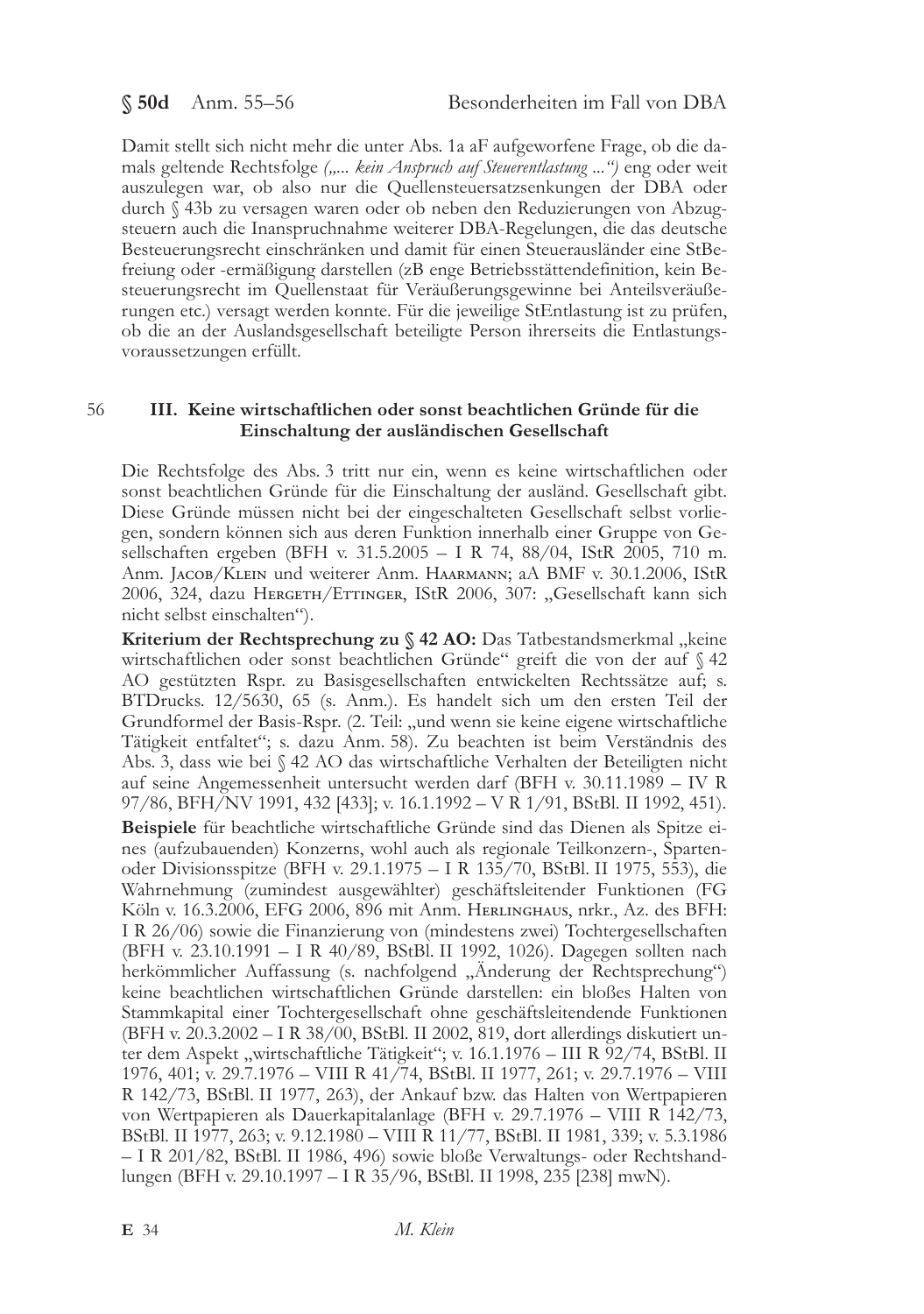Änderung der Rechtsprechung (Halten von Beteiligungen/Outsourcing der Vermögensverwaltung): Von diesem traditionellen Verständnis ist der BFH zuletzt mit seinen Entscheidungen v. 25.2.2004 – I R 42/02 (BStBl. II 2005, 14) und v. 31.5.2005 - I R 74, 88/04 (BStBl. II 2006, 118, und IStR 2005, 710 m. Anm. JACOB/KLEIN und weiterer Anm. HAARMANN – sowie in IWB Gr. 1 Rechtsprechung, 1083 [2005] m. Anm. LIEBER; s. auch Минм, BB-Kurzkommentar zu BFH v. 7.9.2005 – I R 118/04, BB 2005, 2668) abgerückt:

Dublin Docks-Entscheidungen: Schon in zwei Entscheidungen zur Missbräuchlichkeit der Zwischenschaltung irischer Finanzierungsgesellschaften (BFH v. 19.1.2000 - I R 94/97, BStBl. II 2001, 222, mit Anm. KEMPERMANN in FR 2000, 453, und v. 19.1.2000 - I R 117/97, IStR 2000, 182) bezieht der BFH in seine Erwägungen ein, dass der deutsche Gesetzgeber "das sog. Outsourcing im Bereich der Vermögensanlage und -verwaltung ... institutionalisiert und typisiert" hat (BFH v. 19.1.2000 - I R 94/97 aaO), und zwar auch und sogar unter Verwendung eigenwirtschaftlich an sich funktionsloser Vermögenspools wie der Spezialfonds (§ 1 Abs. 2 KAGG). Es sei ein Wertungswiderspruch, die Einschaltung einer im Ausland, zumal in einem EU-Staat ansässigen eigenständigen KapGes. mit vergleichbarer Zwecksetzung demgegenüber als missbräuchlich anzusehen (BFH v. 19.1.2000 - I R 94/97 aaO).

 $\triangleright$  Urt. v. 31.5.2005 - I R 74, 88/04 (BStBl. II 2006, 118): Anknüpfend an das Senatsurt. v. 17.11.2004, DStRE 2005, 580 wendet sich der BFH in 2. c) bb) der Urteilsgründe jetzt von der im Urteilsfall BFHE 198, 514 vertretenen Sichtweise ab und erkennt, dass eine "passive Beteiligungsaktivität" der zwischengeschalteten Gesellschaft unter bestimmten Voraussetzungen einen wirtschaftlich oder sonst beachtlichen Grund iSv. § 50d Abs. 1a (jetzt Abs. 3) darstellen und einen Gestaltungsmissbrauch iSv. § 42 AO ausschließen kann. Ein – langfristiges – bloßes Halten von Beteiligungen kann zum "funktional eigenwirtschaftlichen" Unternehmenszweck einer Gesellschaft werden, auch ohne dass sie dazu mit einem eigenen Geschäftsbetrieb ausgestattet werden muss (s. auch HEY, Tax Notes International 2005, 122; HAARMANN/KNÖDLER, INTERTAX 2006, 260).

Nichtanwendungserlass des BMF v. 30.1.2006 (BStBl. I 2006, 166): Die FinVerw. will das Urt. des BFH v. 31.5.2005 - I R 74, 88/04 (BStBl. II 2006, 118) nicht über den entschiedenen Einzelfall hinaus anwenden (s. dazu HERGETH/ETTIN-GER, IStR 2006, 307; HERLINGHAUS, Anm. zu FG Köln v. 16.3.2006, EFG 2006, 896, nrkr. (Az. des BFH: I R 26/06); GROTHERR, IStR 2006, 361).

Einbeziehen europarechtlicher Aspekte: Einzubeziehen ist, dass die Urteile des BFH im Einklang mit den einschränkenden Ausführungen des EuGH in der Denkavit-Entscheidung v. 17.10.1996 - Rs. C-283/94, C-291/94 u. C-292/94 (FR 1996, 821 mit Anm. DAUTZENBERG) stehen, nach der an den Nachweis der wirtschaftlichen oder sonst beachtlichen Gründe keine überzogenen Anforderungen gestellt werden dürfen (s. dazu Thömmes, JbFStR 1997/98, 76 [85]; THÖMMES, JbFStR 1998/99, 94 [100]; für eine richtlinienkonforme Auslegung des Abs. 1a auch FG Köln v. 4.3.1999, EFG 1999, 963, rkr.). Nach der Judikatur des EuGH rechtfertigt der Vorwurf des Gestaltungsmissbrauchs keine pauschal angelegten Vorschriften, sondern nur den gezielten Kampf gegen rein stl. motivierte Konstrukte auf der Grundlage der Würdigung des Einzelfalls (SCHÖN, DB 2001, 940 [945] mwN). Demgegenüber beachtet das BMF mit seiner Anweisung nicht nur unzureichend den Grundsatz der Gemeinschaftstreue (Art. 10 EGV), nach dem von Bedeutung ist, dass die Kommission die stl. Sondervorschriften für die im sog. "Dublin Dock" ansässigen Gesellschaften genehmigt hatte (s. DE WEERTH, IStR 2001, 228). Eine Auslegung von Missbrauchsvorschriften, die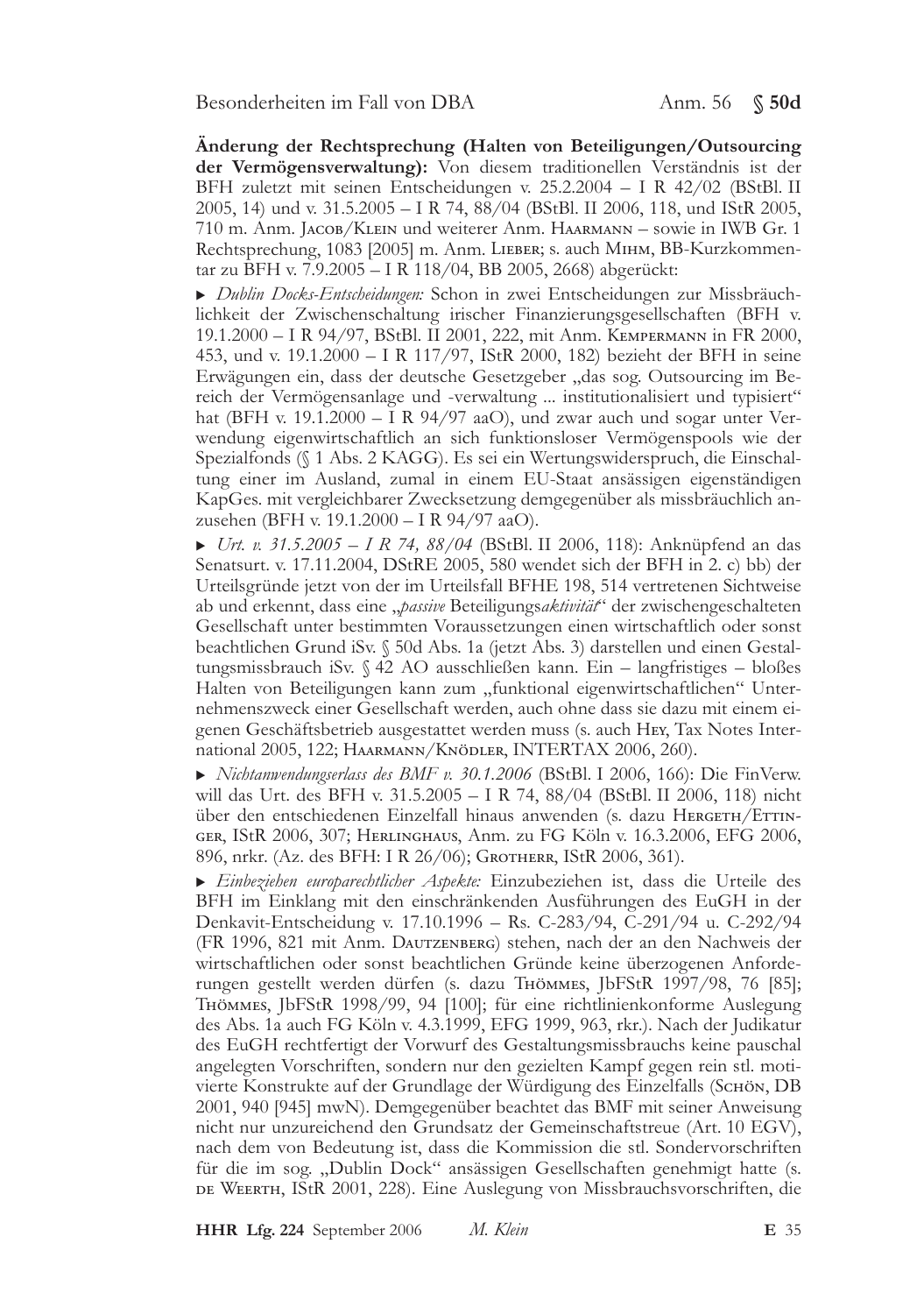$$50d$  Anm. 56-57

die Überlegungen des BFH nicht reflektiert, behindert zudem die gemeinschaftsrechtliche geschützte Freiheit der Niederlassung oder des Kapitalverkehrs (DE WEERTH aaO).

Sonst beachtliche Gründe: Soweit ersichtlich, beziehen sich Urteile des BFH ausnahmslos auf wirtschaftliche Gründe, so dass unklar ist, was "sonst beachtliche Gründe" sein könnten. In Betracht kommen rechtliche, politische oder auch religiöse Gründe (HUNDT in Festschr. Debatin, 1997,153 [156]). Auch bezieht sich die Rspr. regelmäßig auf Dividendeneinkünfte, was Zinsen und Lizenzen unerörtert lässt. Vgl. LUTTERMANN, IStR 1993, 157; FLICK, IStR 1994, 224 f.

Ausland: Nach dem Wortlaut des Gesetzes muss es wirtschaftliche oder sonst beachtliche Gründe für die Einschaltung der ausländ. Gesellschaft, nicht für die Einschaltung der Gesellschaft im Ausland geben. Das Gesetz verlangt damit (anders als die Rspr. des BFH zu Basisgesellschaften im Ausland, zB BFH v. 29.7.1976 - VIII R 142/73, BStBl. II 1977, 263) nicht, dass die Wahl des Auslands begründet werden können muss (aA wohl THÖMMES/EICKER, European Taxation 1999, 9 [11]). Jedenfalls bei der Einschaltung einer KapGes. in einem EU-Mitgliedstaat soll es besonderer Gründe dafür ebenso wenig wie bei Einschaltung einer solchen im Inland bedürfen (BFH v. 19.1.2000 - I R 94/97, BStBl. II 2001, 222).

Zeitlicher Zusammenhang: Die wirtschaftlichen oder sonst beachtlichen Gründe für die Einschaltung der ausländ. Gesellschaft müssen in einem gewissen zeitlichen Zusammenhang mit der Einschaltung der ausländ. Gesellschaft eingreifen. Werden sie zB erst mehr als fünf Jahre danach verwirklicht, sollen sie das ursprüngl. Einschalten der ausländ. Gesellschaft (ggf. aber dann deren Einschaltung in Folgejahren) nicht mehr rechtfertigen können (vgl. BFH v. 29.7.1976 - VIII R 142/73, BStBl. II 1977, 263).

### 57

### IV. Keine Entfaltung einer eigenen Wirtschaftstätigkeit durch die ausländische Gesellschaft

**Eigene Wirtschaftstätigkeit:** Eine Definition dessen, was eine solche Tätigkeit ist und welchen Umfang sie haben muss, enthält Abs. 3 nicht. Der BFH verlangt grds. unternehmerische, insbes. über bloße Verwaltungs- oder Rechtshandlungen hinausgehende Aktivitäten (BFH v. 29.10.1997 – I R 35/96, BStBl. II 1998, 235 [238]; v. 2.6.1992 - VIII R 8/89, BFH/NV 1993, 416; v. 9.12.1980 - VIII R 11/77, BStBl. II 1981, 339). Wesentlich soll sein, ob die Gesellschaft ein unternehmerisches Risiko trägt (BFH v. 29.10.1997 – I R 35/96 aaO; v. 31.5.1972 – I R 94/69, BStBl. II 1972, 697). Nach FG Köln v. 16.3.2006 (EFG 2006, 896 mit Anm. HERLINGHAUS, nrkr., Az. des BFH: I R 26/06) reicht eine geschäftsleitende Holdingaktivität. Nicht ausreichen soll nach herkömmlicher Auffassung das bloße Halten von Stammkapital nur einer Beteiligung ohne geschäftsleitendende Funktionen (BFH v. 20.3.2002 - I R 38/00, BStBl. II 2002, 819). UE sollte nur verlangt werden können, dass die entfaltete eigene Wirtschaftstätigkeit ausreicht, die wirtschaftlichen oder sonst beachtlichen Gründe für die Einschaltung der ausländ. Gesellschaft auszufüllen (vgl. auch EILERS in Festschr. Wassermeyer, 2005, 323 [327]: "funktionsorientierte Auslegung"). Reicht insofern, dass Vermögen unter Zuhilfenahme externer Dienstleistungen verwaltet wird, oder reicht unter gewissen Umständen das bloße Halten von Beteiligungen ("passive Beteiligungsaktivität", vgl. BFH v. 31.05.2005 - I R 74, 88/04, BStBl. II 2006, 118, und IStR 2005, 710 m. Anm. Jacob/KLEIN und m. Anm. HAARMANN), kön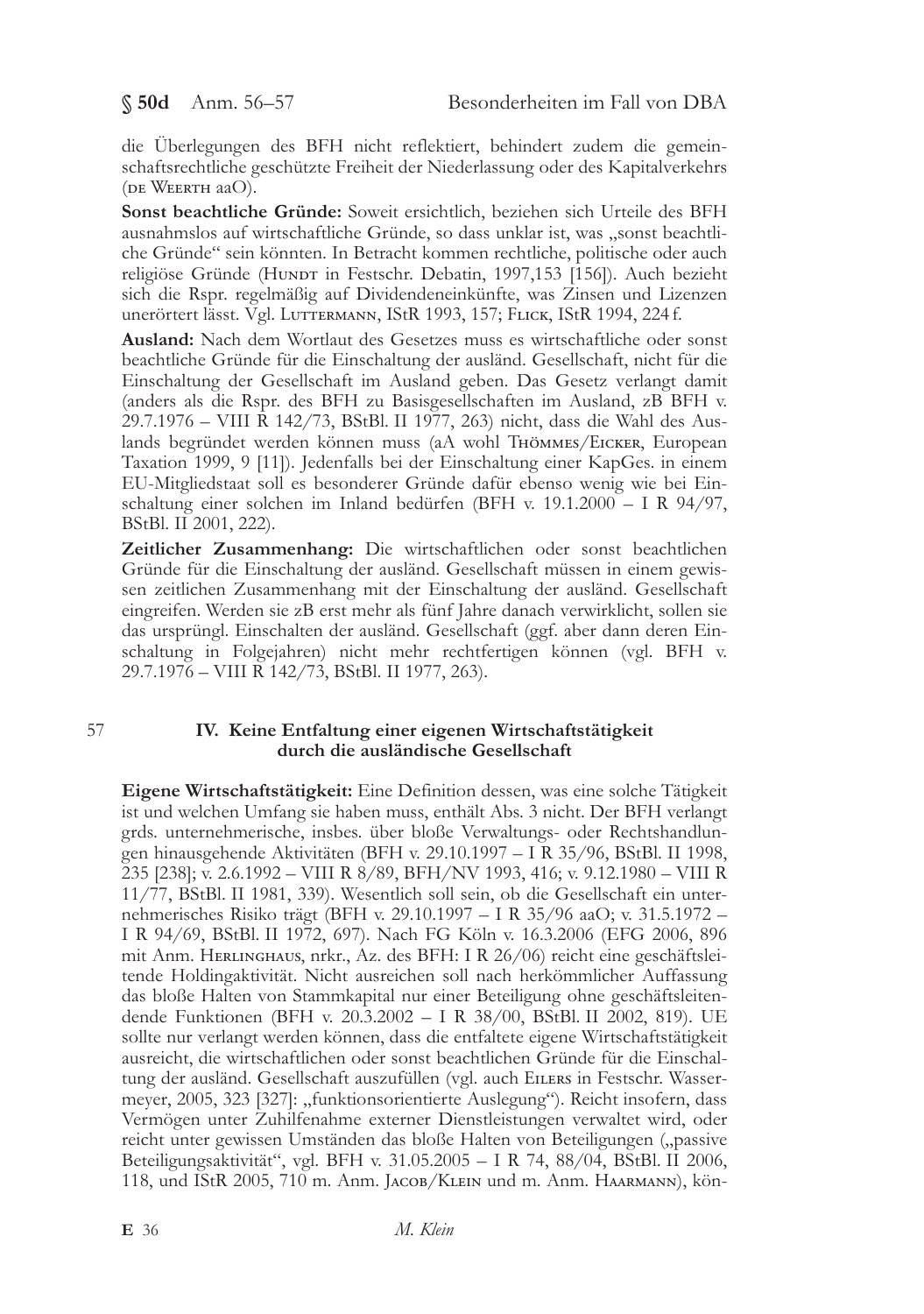nen die Anforderungen an den unterhaltenen Geschäftsbetrieb nicht sehr hoch sein. Angesichts fortentwickelter Kommunikationstechniken ist es ohnehin nicht mehr zeitgemäß, den ausreichenden Umfang wirtschaftlicher Aktivitäten an der Anzahl aufgestellter Schreibtische und Telefone messen zu wollen. Rechtspraktisch und für Zwecke der Gestaltungsplanung ist allerdings, im Blick zu behalten (s. Anm. JACOB/KLEIN zu BFH v. 31.5.2005 – I R 74/88/04, BStBl. II 2006, 118, in IStR 2005, 710), dass nach Auffassung der FinVerw. (Nichtanwendungserlass zu BFH v. 31.5.2005 - I R 74, 88/04 aaO, BStBl. I 2006, 166 und IStR 2006, 324) einen ausländ. Gesellschaft nach wie vor eine substanzielle Geschäftsausstattung haben müssen soll und dass (selbstverständlich) der Ort der (tatsächlichen) Geschäftsleitung (Tagesgeschäft, vgl. KRUSE in TIPKE/KRUSE, AO/FGO, § 10 AO Tz. 2) im Ausland liegen muss (vgl. FISCHER, FR 2005, 585 [588]).

Umfang der eigenen Wirtschaftstätigkeit: Der Gesetzentwurf zu Abs. 1a aF enthielt noch den Zusatz "es sei denn, die diesem Bereich zuzuordnenden Einkünfte fallen nicht ins Gewicht"; s. BTDrucks. 12/6078, 29. Auf Empfehlung des FinAussch. wurde dieser letzte Halbsatz aber zur "Vereinfachung" gestrichen; s. BTDrucks. 12/6078, 125. Nach dem verabschiedeten Gesetzeswortlaut ist damit jede Entfaltung einer eigenen Wirtschaftstätigkeit geeignet, die Anwendung von Abs. 3 auszuschließen. Da der BFH (BFH v. 31.5.2005 - I R 74, 88/ 04, BStBl. II 2006, 118) eine "passive Beteiligungsaktivität" der zwischengeschalteten Gesellschaft unter bestimmten Voraussetzungen als einen wirtschaftlich oder sonst beachtlichen Grund iSd. Abs. 3 anerkennt, ist eine Aktivität, die diese Schwelle nicht erreicht, schwer vorstellbar.

### V. Kumulatives Tatbestandsmerkmal

Wortlaut: Die beiden Tatbestandsmerkmale "Nichtentfalten eigener Wirtschaftstätigkeit" und "Fehlen wirtschaftlicher oder sonst beachtlicher Gründe" müssen nach dem klaren Wortlaut des Gesetzes kumulativ vorliegen, um die Rechtsfolge des Abs. 3 (kein Anspruch auf völlige oder teilweise Entlastung nach Abs. 1 oder 2) auszulösen (BFH v. 31.5.2005 - I R 74, 88/04, BStBl. II 2006, 118, m. Anm. JACOB/KLEIN in IStR 2005, 710; FG Köln v. 16.3.2006, EFG 2006, 896 mit Anm. HERLINGHAUS, nrkr., Az. des BFH: I R 26/06 explizit gegen BMF, BStBl. I 2006, 166). Dies ergibt sich aus dem Anschluss des Kriteriums mit "und". Nur so wörtlich verstanden ist die Regelung auch sinnvoll: Lässt man nämlich neben "wirtschaftlichen" auch "sonst beachtliche" (dh. nicht wirtschaftliche) Gründe zu, so darf die Anerkennung einer ausländ. Gesellschaft, für die "sonst beachtliche" Gründe sprechen, nicht daran scheitern, dass sie keine wirtschaftliche Tätigkeit entfaltet.

Rechtsprechung zu § 42 AO: Nach neuen Urteilen des BFH ist das Nichtentfalten eigener Wirtschaftstätigkeit nur ein Indiz für ein Fehlen wirtschaftlicher Gründe für die Einschaltung der Zwischengesellschaft; s. BFH v. 28.1.1992 -VIII R 7/88, BStBl. II 1993, 84; v. 2.6.1992 – VIII R 8/89, BFH/NV 1993, 416; v. 29.10.1997 - I R 35/96, BStBl. II 1998, 235 (237). Die eigene wirtschaftliche Tätigkeit der zwischengeschalteten KapGes. schließt danach den Missbrauch nicht bereits per se aus. Für die Auslegung des Abs. 3 kann diese Entwicklung indes nicht maßgebend sein. Abs. 3 lehnt sich zwar nach der Begründung des Gesetzentwurfs an die Rechtssätze der Rspr. zu Basisgesellschaften an, die bei seiner Verabschiedung galten (s. BTDrucks. 12/5630, 65), kann aber nicht dyna-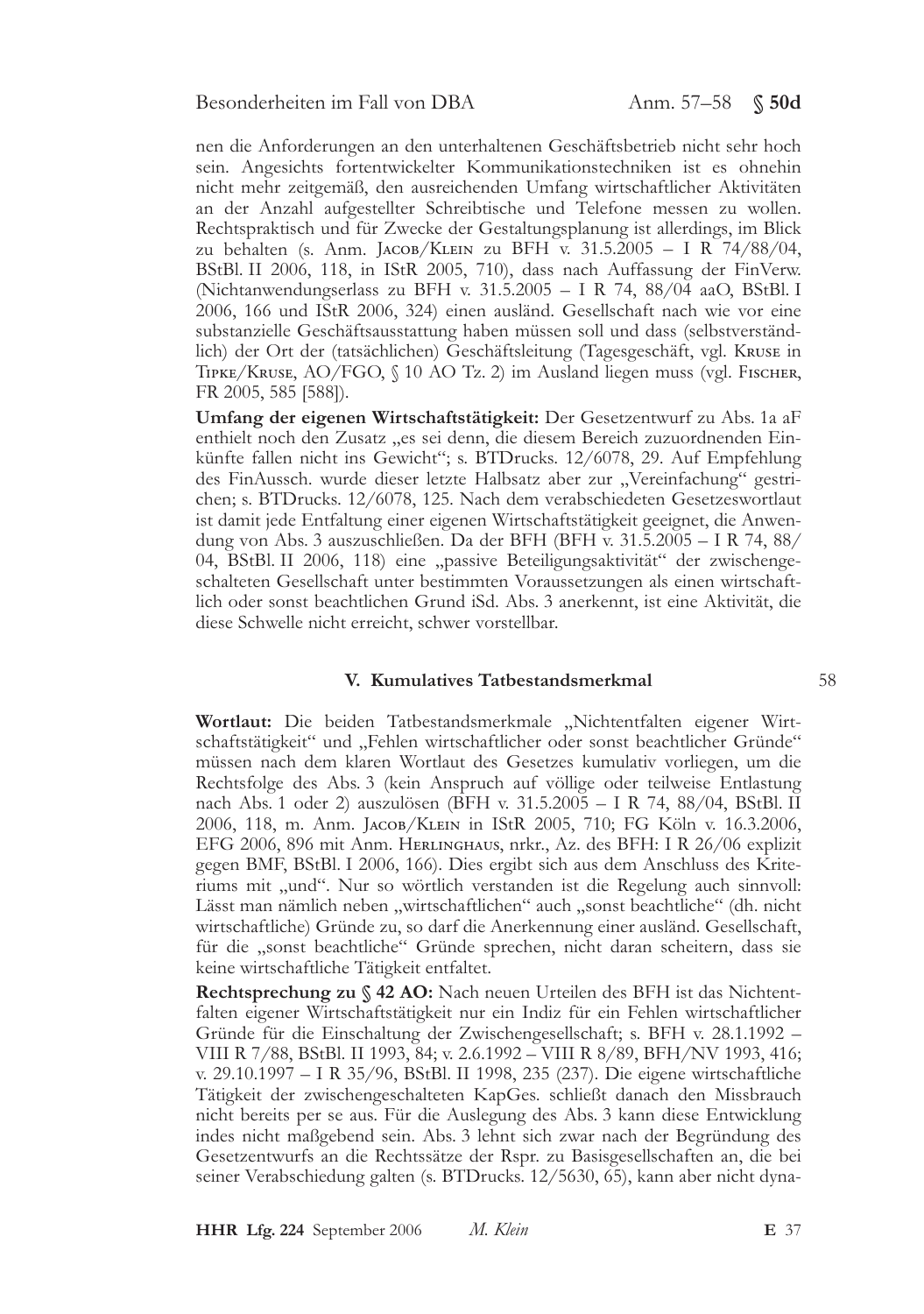misch deren Entwicklung nachvollziehen. Dies wurde als "legislative Zementierung" beklagt, durch die der Gesetzgeber die "Möglichkeit einer automatischen Anpassung an eine eventuelle Fortentwicklung der Rechtsprechung zu § 42 AO aufgegeben" habe (Höppner, IWB F. 3 Deutschland Gr. 3, 1153 [1155], und Höppner so wohl auch in IWB F. 3a Gr. 1 [1998], 653 [658]). Angesichts des Charakters des Abs. 3 als Spezialklausel, die in ihrem Anwendungsbereich § 42 AO weitgehend verdrängt (s. Anm. 53), ist das unvermeidbar. Um den in der Rspr. eingetretenen Bedeutungsverlust der eigenen Wirtschaftstätigkeit vom den Missbrauch ausschließenden Tatbestandsmerkmal zum bloßen Indiz für das Vorliegen wirtschaftlicher Gründe auch im Rahmen des Abs. 3 nachzuvollziehen, bedürfte es einer Gesetzesänderung (ebenso HUNDT in Festschr. Debatin, 1997, 153 [172 f.]; vgl. auch FG Köln v. 16.3.2006, EFG 2006, 896 mit Anm. HERLINGHAUS, nrkr., Az. des BFH: I R 26/06, explizit gegen BMF, BStBl. I 2006, 166), die sich mit dem im Juli 2006 vorgelegten Referentenentwurf eines Jahressteuergesetzes 2007 ankündigt.

Feststellungslast: Bei der Aufklärung ausländ. Rechtsverhältnisse treffen den Stpfl. erhöhte Mitwirkungspflichten (§ 90 AO, § 76 FGO). Bei einem non liquet liegt gleichwohl die objektive Beweislast (Feststellungslast, vgl. KRUSE, Lehrbuch des Steuerrechts, Bd. I, 1991, 328) bei der FinVerw. (HUNDT aaO [160]; LÜDICKE in PILTZ/SCHAUMBURG, [Hrsg.], Unternehmensfinanzierung im Internationalen Steuerrecht, 1995, 102 [113 f.]). Kritisch ist zu bewerten, wenn sich die Sachverhaltsermittlungen des BZSt. allein auf den Inhalt von Telefonbüchern, Firmenverzeichnissen und Auskünften von Kreditauskunfteien erstrecken. "Feststellungen" dürfte das kaum rechtfertigen (STRECK/MACK/SCHWEDHELM, AG 1998,  $333$ ).

JStG-E 2007: Insbes. im Hinblick auf die Verknüpfung der Tatbestandsmerkmale "eigene Wirtschaftstätigkeit" und "wirtschaftliche oder sonst beachtlichen Gründe" soll Abs. 3 durch das JStG 2007 nach seinem am 23.8.2006 vom Bundeskabinett beschlossenen Entwurf erheblich verschärft werden (s. Anm. 2 und Anm. 50).

### 59

### VI. Kein Nachweis einer Missbrauchsabsicht

Abs. 3 setzt nicht voraus, dass konkret nachgewiesen wird, dass die ausländ. Gesellschaft mit Blick auf eine Steuerersparnis mit Steuerumgehungsabsicht eingeschaltet worden ist (BFH v. 20.3.2002 - I R 38/00, BStBl. II 2002, 819 und IStR 2002, 598 m. Anm. Jacoв/KLEIN; aA FG Köln v. 4.3.1999, EFG 1999, 963, rkr.; s. dazu Füger, Praxis Internationale Steuerberatung 1999, 54).

## C. Rechtsfolge: Kein Anspruch auf völlige oder teilweise Entlastung nach Abs. 1 oder 2 für die ausländische Gesellschaft, soweit Personen beteiligt sind, denen die Erstattung oder Freistellung nicht zustände

60

### I. Kein Anspruch auf völlige oder teilweise Entlastung nach Abs. 1 oder Abs. 2

Entlastung nach Abs. 1 ("Erstattung"): s. Anm. 55 und Anm. 15. Entlastung nach Abs. 2 ("Freistellung"): s. Anm. 55 und Anm. 35.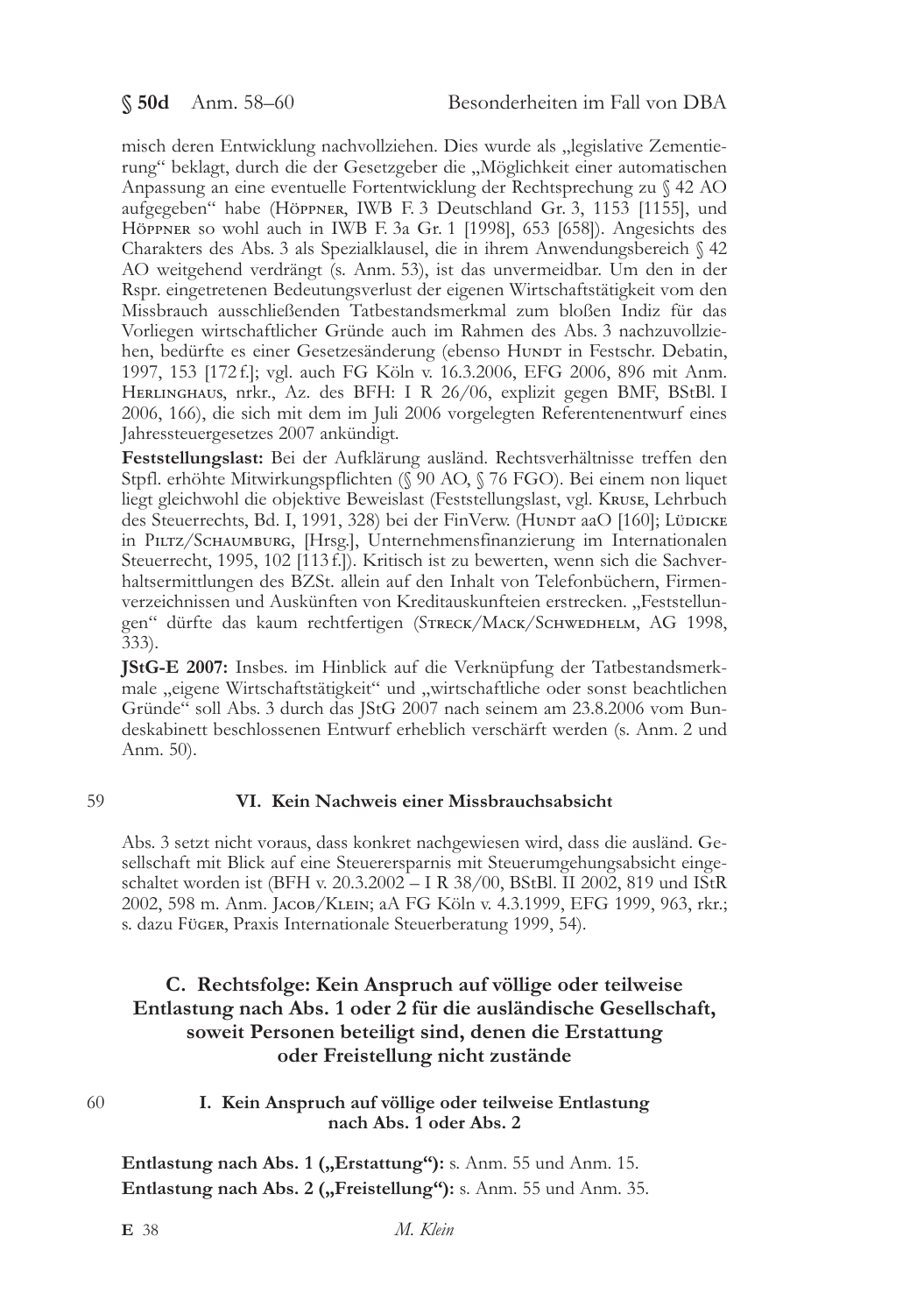Kein Anspruch: Der ausländ. Gesellschaft wird (teilweise) die Entlastung verwehrt. S. auch Anm. 62.

### II. Für die ausländische Gesellschaft

Nach dem Wortlaut des Abs. 3 trifft seine Rechtsfolge nur die ausländ. Gesellschaft. Anders als § 42 AO schreibt Abs. 3 nicht ausdrücklich vor, dass die angemessene Gestaltung zugrunde gelegt, dh. die Folgen eintreten sollen, die sich ohne Einschaltung der ausländ. Gesellschaft ergäben. Der Gesetzesbegründung ist indes nicht zu entnehmen, dass Abs. 3 Strafcharakter haben soll. Bliebe es bei der von seinem Wortlaut vorgesehenen Rechtsfolge, so wirkte er jedoch so. Das ginge über seinen Zweck hinaus. Deshalb sind dem Anteilseigner der zwischengeschalteten Gesellschaft die StEntlastungen zu gewähren, die dieser ohne Zwischenschaltung erhalten hätte (LADEMANN/NIELAND, § 50d Rn. 130 [teleologische Reduktion]; КIRCHHOF/GOSCH VI. § 50d Rn. 23; Нöррмеr, IWB F. 3 Deutschland Gr. 3, 1153, 1163; KRABBE, IStR 1994, 370 [376]; HÖPPNER in HAAR-MANN [Hrsg.], Finanzierungen, Ausschüttungen und Nutzungsüberlassungen im Internationalen Steuerrecht, Köln 1999, 127 [154]).

### III. Soweit Personen beteiligt sind, denen bei unmittelbarer Einkunftserzielung die Erstattung oder Freistellung nicht zustände

### Beteiligte Personen: s. Anm. 55.

### "Soweit" Personen beteiligt sind:

Anteilseigner: Der StEntlastungsanspruch wird nur in dem Umfang ausgeschlossen, wie die oben bestimmten Personen an der Gesellschaft beteiligt sind (KRABBE, IStR 1995, 382 [383 zu Frage 7]; WOLFF in PILTZ/SCHAUMBURG [Hrsg.], Unternehmensfinanzierung im Internationalen Steuerrecht, 1995, 205). Praktisch bedeutet dies, dass je nach Gesellschafterstruktur der ausländ. Gesellschaft einheitliche inländ. Einkünfte unterschiedlichen Abzugsteuersätzen unterliegen können.

• Höhe der Entlastung: Aus der Formulierung "soweit" in Abs. 3 wird abgeleitet, dass die StEntlastung nur insoweit zu versagen ist, wie sie dem Anteilseigner bei unmittelbarer Einkunftserzielung nicht zusteht (LBP/RАМАСКЕRS, § 50d Rn. 152; HUNDT in Festschr. Debatin, 1997, 153 [171]; im Ergebnis inzident zu § 50d Abs. 1a (aF) wohl ebenso FG Köln v. 13.3.2001, EFG 2001, 693, bestätigt durch BFH v. 23.10.2002 - I R 39/01, BFH/NV 2003, 289, allerdings ohne Aussage zur Rechtsfolge des Abs. 1a [aF]). Das Ergebnis ließe sich auch mit einer teleologischen Reduktion des zu weiten Wortlauts des Abs. 3 begründen (so LADE-MANN/NIELAND,  $\$$  50d Rn. 130); s. auch Anm. 61.

Einstweilen frei.

 $63 - 69$ 

62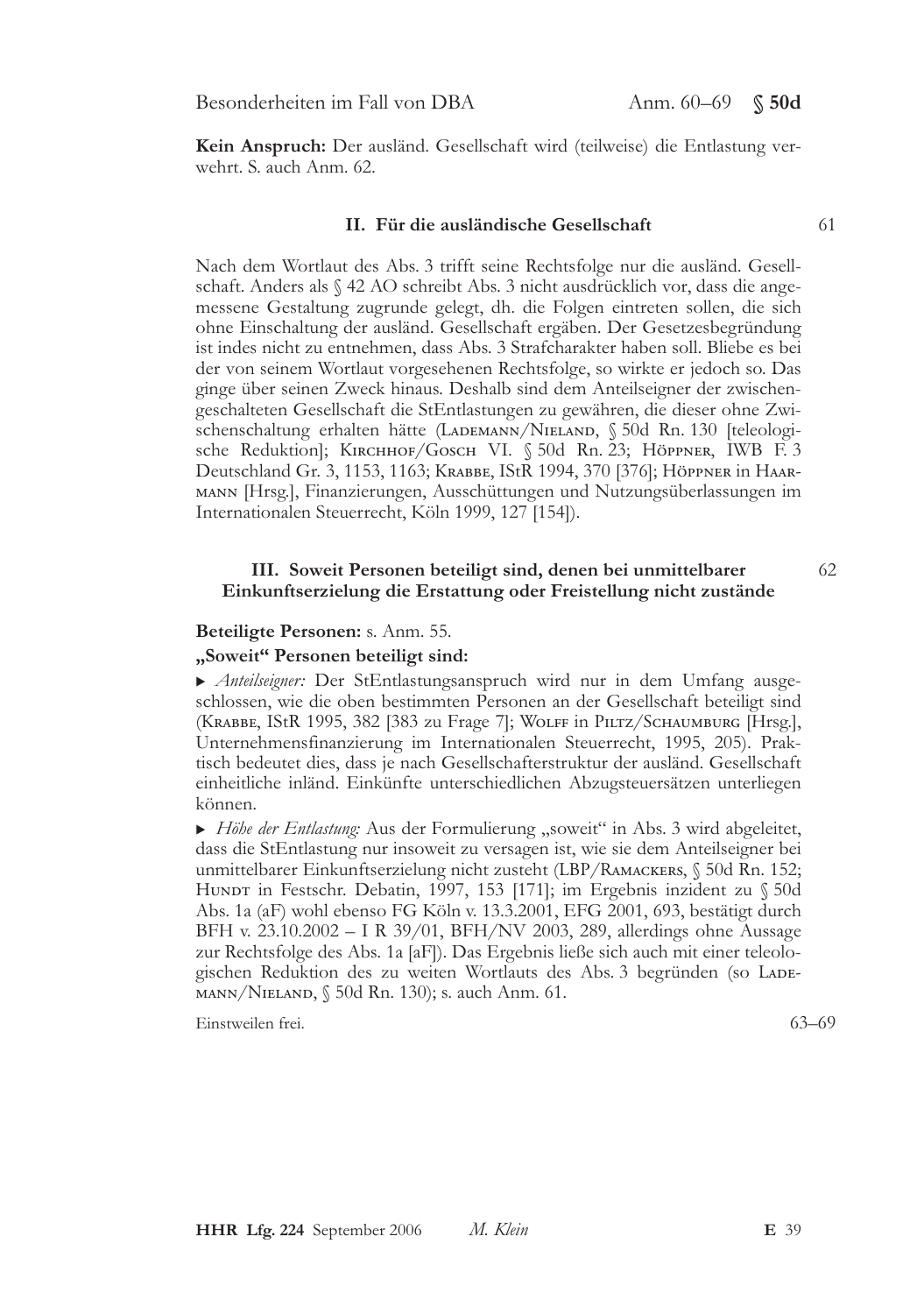## Erläuterungen zu Abs. 4: Nachweis der Ansässigkeit in dem anderen Vertragsstaat

## A. Nachweis durch Bestätigung der Steuerbehörde des anderen Vertragsstaates (Abs. 4 Satz 1)

### 70

### I. Allgemeines zur Ansässigkeitsbestätigung

Überblick, Geltungsbereich und Bedeutung: Nach Abs. 4 Satz 1 muss der Gläubiger der KapErträge bzw. der Vergütungen iSd. § 50a durch eine Bestätigung der für ihn zuständigen Steuerbehörde des anderen Staates auf einem amtlich vorgeschriebenen Vordruck nachweisen, dass er dort ansässig ist oder dass "die Voraussetzungen des § 50g Abs. 3 Nr. 5 Buchst. c erfüllt sind". Die Ansässigkeitsbestätigung ist für das Erstattungsverfahren (Abs. 1 Sätze 2 bis 9) und die Freistellung im Steuerabzugsverfahren (Abs. 2) erforderlich; beim Kontrollmeldeverfahren wird auf sie verzichtet (Abs. 5 Satz 3). Durch die Ansässigkeitsbestätigung soll auch sichergestellt werden, dass die Steuerbehörde im Ansässigkeitsstaat des Gläubigers von den Einkünften erfährt und somit der Entlastung in Deutschland die stl. Erfassung im anderen Vertragsstaat gegenübersteht (s. BTDrucks. 11/4507, 166; BFH v. 13.7.1994 - I R 120/93, BStBl. II 1995, 129).

### 71

### II. Einzelfragen zur Ansässigkeitsbestätigung

Ansässigkeit in dem anderen Vertragsstaat: DBA bestimmen zwar idR den Vertragsstaat, in dem eine Person iSd. Abkommens ansässig ist. Sie definieren jedoch idR den Begriff der Ansässigkeit nicht selbständig, sondern verweisen mit der Formulierung "eine Person, die nach dem Recht dieses Staates dort auf Grund ihres Wohnsitzes, ihres ständigen Aufenthaltes ... steuerpflichtig ist" auf die Merkmale, die nach dem innerstaatlichen Recht eines oder beider Vertragsstaaten die StPflicht einer zu diesen Staaten in besonderer Beziehung stehenden Person begründen (VOGEL/LEHNER, DBA, 4. Aufl. 2003, Art. 4 Rn. 2).

Voraussetzungen des § 50g Abs. 3 Nr. 5 Buchst. c (Definition der Betriebsstätte): Das Gebot, die Bestätigung beizubringen, dass "die Voraussetzungen des § 50g Abs. 3 Nr. 5 Buchst. c erfüllt sind", dürfte wohl so zu verstehen sein, dass der Gläubiger nachweisen muss, dass er in dem jeweiligen anderen Mitgliedstaat eine Betriebsstätte iSd. § 50g Abs. 3 Nr. 5 Buchst c unterhält. Der geforderte Nachweis umfasst damit nicht die Voraussetzungen der in § 50g Abs. 3 Nr. 1 Satz 2 Buchst. b geregelten Nutzungsberechtigung.

Keine Bestätigung der Voraussetzungen des § 43b Abs. 2: Es ist nicht ausdrücklich vorgesehen, dass bestätigt werden muss, dass die Voraussetzungen des § 43b Abs. 2 erfüllt sind. Da § 50g Abs. 3 Nr. 5 Buchst. c die Betriebsstätte nur für Zwecke des § 50g definiert (§ 50g Abs. 3: "Für die Anwendung der Ansätze 1 und 2 ... ") und zudem  $\Diamond$  43b Abs. 2 die Betriebsstätte für  $\Diamond$  43b anders definiert, sind (theoretisch) Fälle denkbar, in denen die Ermäßigung nach § 43b beansprucht werden kann, ohne dass dazu eine Bestätigung der Steuerbehörde des anderen Staates vorzulegen ist.

Bestätigung der für den Gläubiger zuständigen Steuerbehörde des anderen Vertragsstaats: Nach dem Wortlaut des Abs. 4 Satz 1 kann nur diese Be-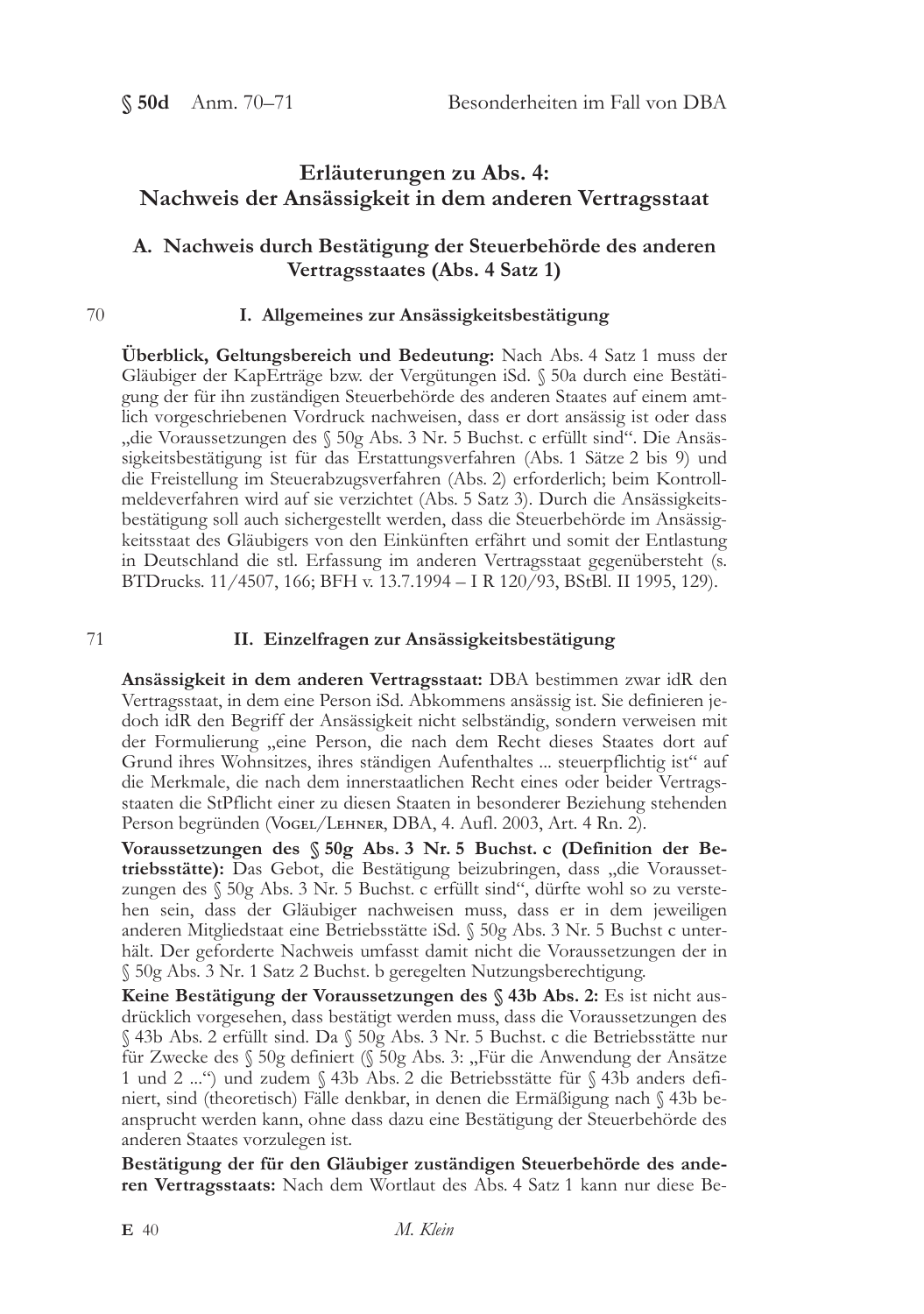hörde und keine andere, wie zB das Einwohnermeldeamt oder eine Stadt- oder Gemeindekasse, die Bestätigung erteilen (BfF v. 31.8.1998, BStBl. I 1998, 1170 Tz. 3.1). Damit soll auch die Informationsfunktion der Wohnsitzbestätigung sichergestellt werden (BfF v. 31.8.1998 aaO). Einschränkend soll lt. BMF v. 1.3.1994 (BStBl. I 1994, 203, Tz. 1.2 Satz 6) die Ansässigkeit allerdings nur "regelmäßig" durch eine Bescheinigung der ausländ. Steuerbehörde nachzuweisen sein, was bedeuten kann, dass gegen den Wortlaut des Satzes 1 an Ausnahmen gedacht ist.

Auf amtlich vorgeschriebenem Vordruck: Die Bestätigung ist auf dem Vordruck zu erbringen, mit dem die Erstattung (Abs. 1 Satz 2) bzw. die Freistellung (Abs. 3 Satz 1) beantragt wird. Bescheinigungen auf einem separaten Blatt werden nicht anerkannt, um sicherzustellen, dass die Steuerbehörden von dem Antrag und den darin erklärten Einkünften Kenntnis erhalten (s. BfF – jetzt BZSt. -, Merkblatt v. 9.10.2002, BStBl. I 2002, 916 Tz. 3.1). Mit dieser "Fürsorge" für das ausländ. Steueraufkommen überschreitet die FinVerw. den Regelungszweck des § 50d.

### B. Ermächtigung zur Zulassung erleichterter Verfahren oder 72 vereinfachter Nachweise (Abs. 4 Satz 2)

Die Ermächtigung des Satzes 2 erlaubt es dem BMF, im Einvernehmen mit den obersten FinBeh. der Länder (die Initiative liegt anders als bei den Pauschalierungsvorschriften §§ 50 Abs. 7, 34c Abs. 5 beim BMF) Erleichterungen beim Berechtigungsnachweis zuzulassen. Die Erleichterung kann in einem erleichterten Verfahren oder in vereinfachten Nachweisen bestehen.

Erleichterte Verfahren: ZB im Verhältnis zu den USA der Verzicht auf Ansässigkeitsbescheinigung der US-Steuerbehörde bei Angabe der Social Security Number, Employer Identification Number oder Taxpayer Identification Number, statt dessen Kontrollmitteilung (BMF v. 7.5.2002, BStBl. I 2002, 521 Tz. 2.5 für Abzugsteuer gem. § 50 Abs. 4; v. 1.3.1994, BStBl. I 1994, 203 Tz. 4.1 für Kap-ErtrSt.).

Vereinfachte Nachweise: Kontrollmeldeverfahren vgl. Abs. 5 und Anm. 82.

Einstweilen frei.

## Erläuterungen zu Abs. 5: Kontrollmeldeverfahren

Verwaltungsanweisung: BMF v. 18.12.2002, BStBl. I 2002, 1386.

# A. Überblick

Statt des einzelfallbezogenen Freistellungsverfahrens gem. Abs. 2 kann das BZSt. den Schuldner in Fällen geringer stl. Bedeutung (Satz 2) auf Antrag auch allgemein ermächtigen, bei Vergütungen iSd. § 50a Abs. 4 Nr. 2 und 3 (und nach Abs. 6 auch insbes. im Fall von Streubesitzdividenden) den StAbzug zu unterlassen oder nach einem niedrigeren Satz vorzunehmen (Kontrollmeldeverfahren, Satz  $1$ ).

 $73 - 79$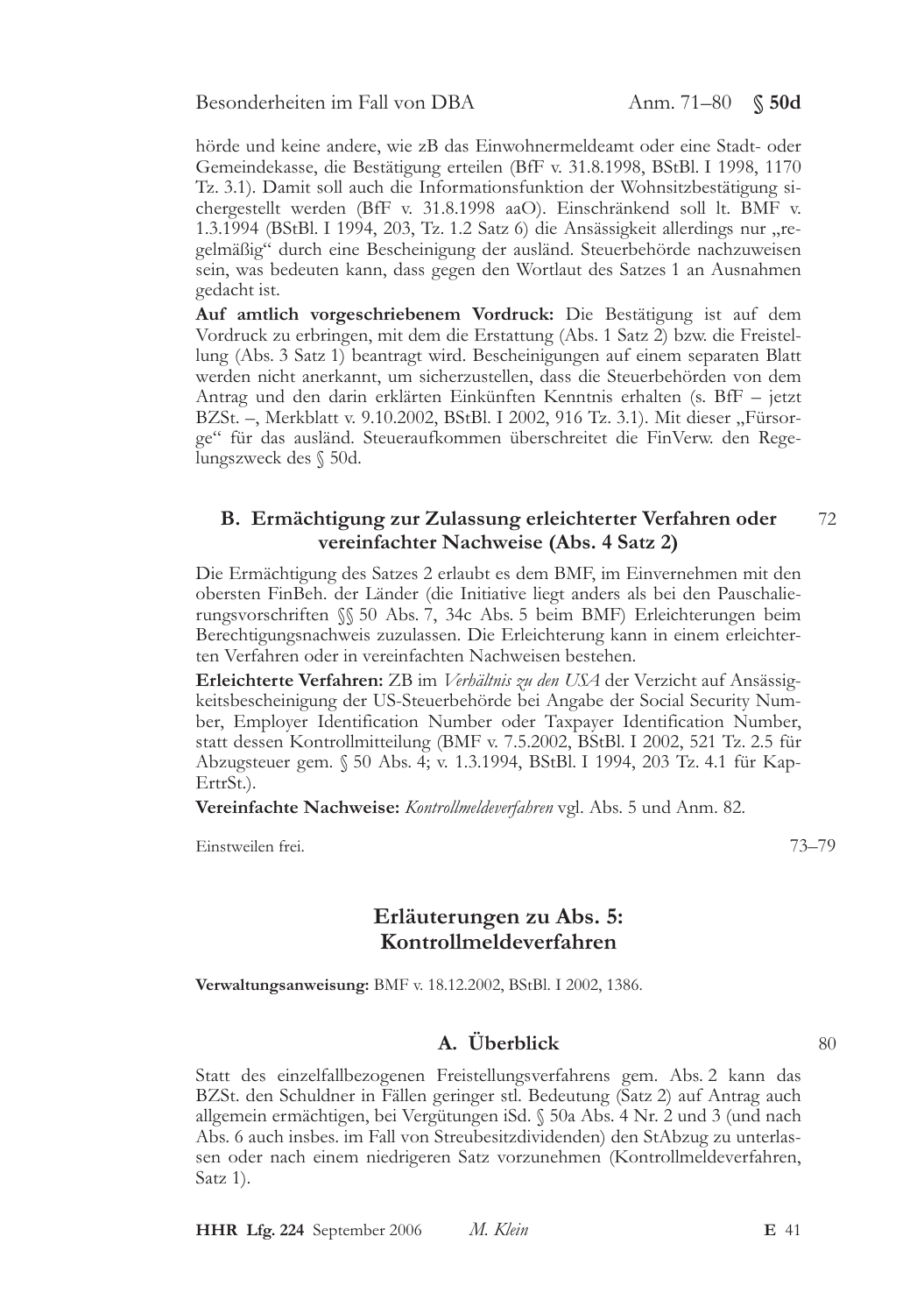$$50d$  Anm. 81

## B. Antragsgebundene allgemeine Ermächtigung, in Fällen geringer steuerlicher Bedeutung den Steuerabzug zu unterlassen oder nach einem niedrigeren Steuersatz vorzunehmen (Kontrollmeldeverfahren)

"Abweichend von Abs. 2 ...": Mit dieser Formulierung knüpft Abs. 5 an die Freistellung im Steuerabzugsverfahren (Abs. 2) an und regelt eine weitere Ausnahme von der Grundregel des Abs. 1, dass Abzugsteuer zunächst in voller Höhe einzubehalten ist und erst in einem zweiten Schritt durch völlige oder teilweise Erstattung ermäßigt werden kann.

Fälle des § 50a Abs. 4 Nr. 2 und 3: s. § 50a Anm. 80 f. und 95 f.

Antragsgebundene allgemeine Ermächtigung durch das Bundeszentralamt für Steuern (Satz 1): Die Ermächtigung zum Kontrollmeldeverfahren wird nur auf Antrag erteilt. Der Antrag auf Ermächtigung zum Kontrollmeldeverfahren ist vom Vergütungsschuldner an das BZSt. zu richten (s. BMF v. 18.12.2002, BStBl. I 2002, 1386 Tz. 2). Der Antrag muss nach Auffassung der FinVerw. nach vorgeschriebenem Muster gestellt werden (BMF v. 18.12.2002 aaO Tz. 2). Der Vergütungsschuldner muss sich darin verpflichten (BMF v. 18.12.2002 aaO Tz. 2),

- bis zum 30.4. des folgenden Jahres für jeden Gläubiger eine Jahreskontrollmeldung abzugeben mit Namen und Anschrift, Ort des Sitzes oder der Geschäftsleitung des Schuldners und des Gläubigers, Jahresbeträge der Bruttovergütung und der einbehaltenen Steuer. Die Anmeldung nach § 73e EStDV bleibt unberührt (s. Abs. 5 Satz 7). Abs. 5 Satz 2 lässt es zu, dass die Ermächtigung mit Auflagen verbunden werden kann. Satz 4 nennt beispielhaft Angaben, die zur Auflage gemacht werden können und die das in der Jahreskontrollmeldung Geforderte abdecken (vgl. Anm. 82);
- $\triangleright$  den Ermächtigungsbescheid und je eine Kopie der Jahreskontrollmitteilungen zu seinen Unterlagen zu nehmen und als Beleg aufzubewahren (s. Abs. 5 Satz 6, Anm. 85);
- > dem Vergütungsgläubiger mitzuteilen, dass vom Kontrollmeldeverfahren Gebrauch gemacht wird und dass seine Heimat-FinVerw. Mitteilung über die geleisteten Zahlungen erhalten wird (BMF v. 18.12.2002 aaO Tz. 8). Die Zustimmung zur Weiterleitung der Angaben des Schuldners gilt mit dem Antrag als erteilt (vgl. Satz 5; Anm. 84);
- ⊳ außerdem muss er anerkennen, dass die Haftung nach § 50a Abs. 5 unberührt bleibt (BMF v. 18.12.2002 aaO Tz. 2). Der Vergütungsschuldner haftet auch beim Kontrollmeldeverfahren für die abzuziehende Steuer. Von einer Inanspruchnahme soll nach BMF v. 18.12.2002 (aaO Tz. 13) aber abgesehen werden, wenn er von dem Zahlungsempfänger über Person oder Wohnsitz getäuscht wurde, ohne dass sich ihm Zweifel an der Richtigkeit der Angaben des Zahlungsempfängers hätten aufdrängen müssen.

 $\triangleright$  Erteilung der Ermächtigung durch Bescheid des BZSt.: Die Ermächtigung ist im Allgemeinen unbefristet, steht aber unter dem Vorbehalt des jederzeitigen Widerrufs (BMF v. 18.12.2002 aaO Tz. 3). Die Ermächtigung darf nur bis zum Beginn des laufenden Kj. rückwirkend erteilt werden.

Ermächtigung in Fällen geringer steuerlicher Bedeutung (Satz 2 Halbs. 1):

Höchstbeträge für die Zulässigkeit des Kontrollmeldeverfahrens: Die FinVerw. legt durch Erlass fest, bis zu welchen Höchstbeträgen sie das Kontrollmeldeverfahren zulässt (zur Zeit bei Vergütungsgläubigern, bei denen die jeweilige Ein-

81

E 42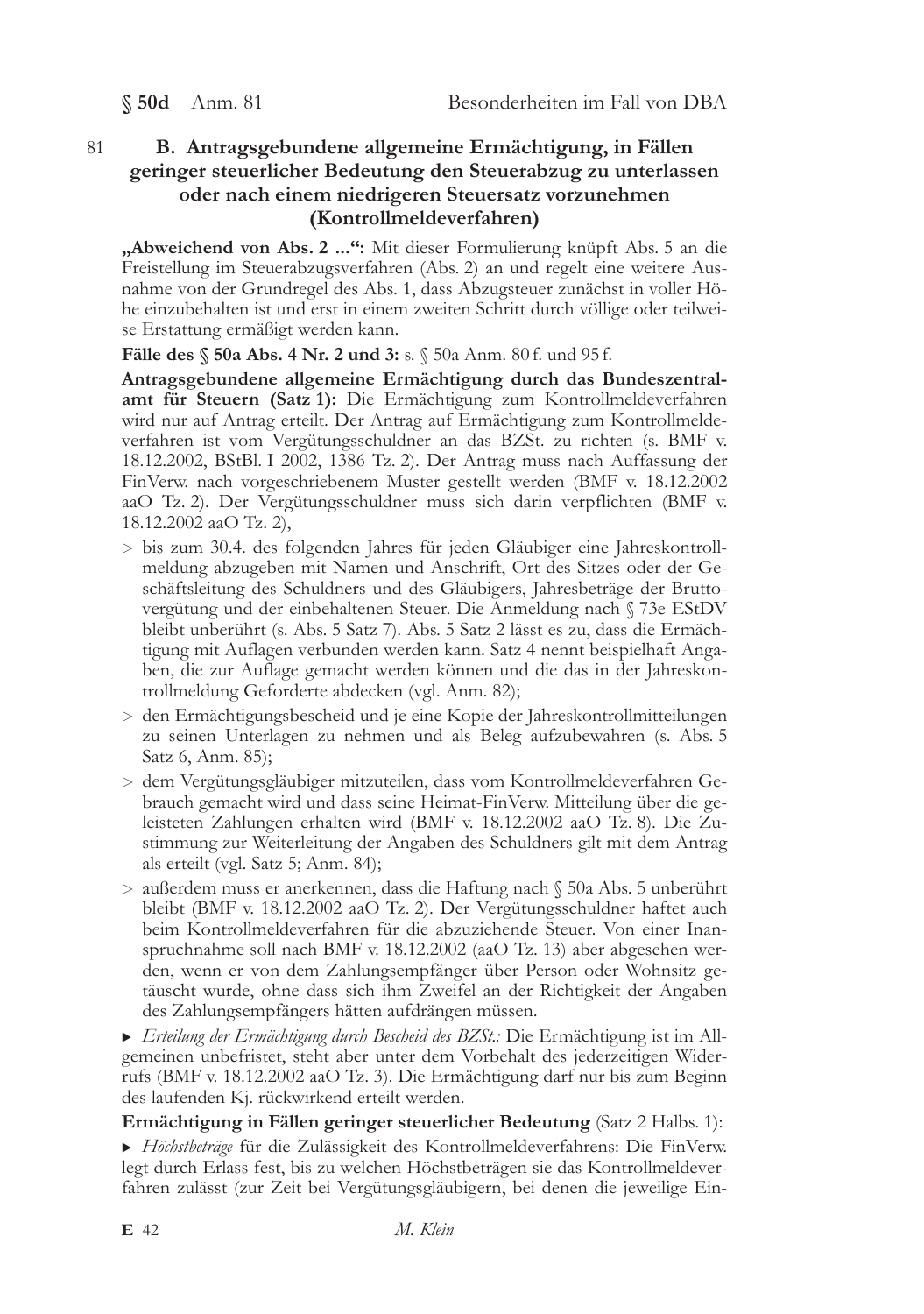zelzahlung den Bruttobetrag von 5500  $\epsilon$  und die während eines Kj. geleisteten Zahlungen den Bruttobetrag von 40000 € nicht übersteigen, s. BMF v. 18.12.2002, BStBl. I 2002, 1386 Tz. 5). Bei Überschreiten der Höchstbeträge sind für diese beschränkt Stpfl. Freistellungsbescheinigungen zu beantragen (BMF v. 18.12.2002 aaO Tz. 6).

Beschränkung auf bestimmte Vergütungen und Empfänger: Das BMF behält es dem BZSt. vor, das Kontrollmeldeverfahren auf Zahlungen aus einer bestimmten (zB im Inland lediglich verwerteten Tätigkeit und auf bestimmte Personen oder Personengruppen zu beschränken (BMF v. 18.12.2002, BStBl. I 2002, 1386 Tz. 4). Für Zahlungen, die für eine Tätigkeit als Künstler oder Berufssportler im Inland geleistet werden, soll das Kontrollmeldeverfahren ausgeschlossen sein (BMF v. 18.12.2002 aaO).

### C. Auflagen (Abs. 5 Satz 2 Halbs. 2 und Satz 4)

Auflagen: Die Teilnahme am Kontrollmeldeverfahren kann mit Auflagen verbunden werden (Satz 2 Halbs. 2). Inhalt der Auflage können die Angabe sein von (Satz 4): Namen, Wohnort oder Ort des Sitzes oder der Geschäftsleitung des Schuldners und des Gläubigers, Art der Vergütung, Bruttobetrag der Zahlungen, Zeitpunkt der Zahlungen, Betrag der einbehaltenen Steuer. Von der Ermächtigung der Auflagenerteilung wird in allgemeiner Form durch die Forderung nach Vorlage einer Jahreskontrollmeldung Gebrauch gemacht, die die in Satz 4 genannten Angaben enthalten muss (s. Anm. 81). Die Aufzählung in Satz 4 ist jedoch nur beispielhaft.

### D. Befreiung vom Nachweis der Ansässigkeit gem. Abs. 4 Satz 1 83  $(Abs. 5 Satz 3)$

Nach Satz 3 bedarf es beim Kontrollmeldeverfahren nicht der Bestätigung der für den Gläubiger zuständigen Steuerbehörde des anderen Vertragsstaats, um nachzuweisen, dass der Gläubiger der Erträge dort ansässig ist oder dass die Voraussetzungen des § 50g Abs. 3 Nr. 5 Buchst. c erfüllt sind. An ihre Stelle treten ggf. Mitteilungen an den (Wohn-)Sitzstaat des Gläubigers (Satz 5).

## E. Zustimmung zur Weiterleitung der Angaben an den (Wohn-)Sitzstaat des Gläubigers (Abs. 5 Satz 5)

Mit dem Antrag auf Teilnahme am Kontrollmeldeverfahren gilt nach Satz 5 die Zustimmung des Gläubigers und des Schuldners als erteilt, die Angaben des Schuldners an den (Wohn-)Sitzstaat des Gläubigers weiterzuleiten. Dafür wird auf die Bestätigung der Ansässigkeit in dem anderen Vertragsstaat durch die zuständige Steuerbehörde desselben (Abs. 4 Satz 1) verzichtet (Satz 3). Das BZSt. übermittelt regelmäßig Daten aus den Jahreskontrollmeldungen an die zuständigen FinBeh. der in Betracht kommenden Staaten (s. BMF v. 18.12.2002, BStBl. I 2002, 1386 Tz. 12).

## F. Belegaufbewahrungspflichten (Abs. 5 Satz 6)

85

84

Der Ermächtigungsbescheid (und nicht, wie das Gesetz sprachlich ungenau formuliert, die Ermächtigung) ist als Beleg für sechs Jahre nach dem letzten Jahr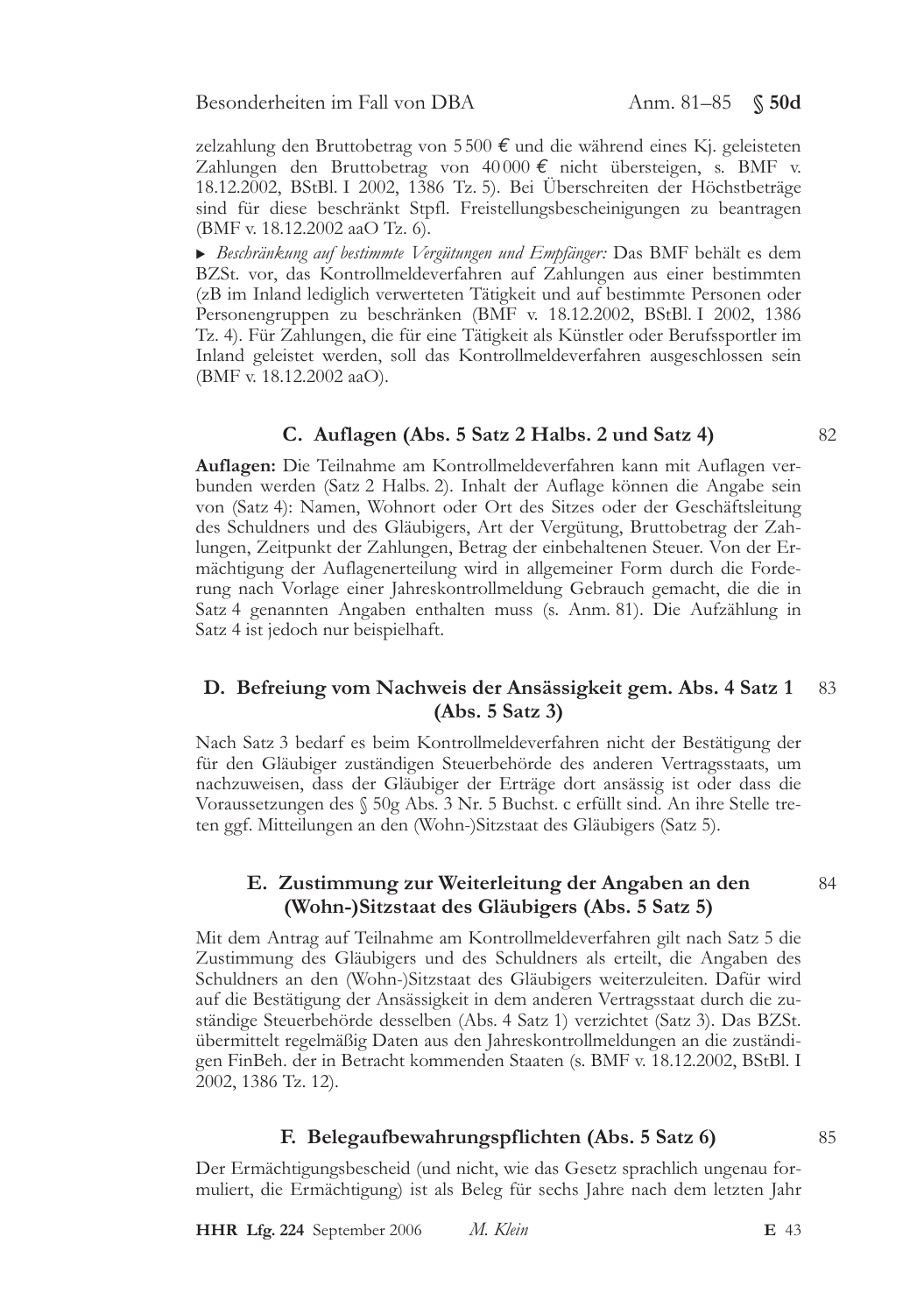$$50d$  Anm. 85-99

der Gültigkeit (§ 147 AO; vgl. BMF v. 7.5.2002, BStBl. I 2002, 521 Tz. 3.3, und v. 1.3.1994, BStBl. I 1994, 203 Tz. 3.2, jeweils zur Freistellungsbescheinigung) aufzubewahren.

Aufbewahrungsverpflichteter: Satz 6 nennt nicht den zur Aufbewahrung Verpflichteten, aber da Sinn der Aufbewahrung nur die Überprüfung sein kann, ob eine Steuer zu Recht nicht oder mit ermäßigtem Satz einbehalten wurde, kommt als Verpflichteter nur der Vergütungsschuldner in Betracht (s. BMF v. 7.5.2002, BStBl. I 2002, 521 Tz. 3.3; v. 1.3.1994, BStBl. I 1994, 203 Tz. 3.2).

### 86 G. Keine Auswirkungen auf bestehende Anmeldepflichten  $(Abs. 5 Satz 7)$

Über den Verweis in Satz 7 auf Abs. 2 Satz 8 bleiben auch beim Kontrollmeldeverfahren bestehende Anmeldepflichten (§ 73e Sätze 2-4 EStDV) unberührt.

87-90 Einstweilen frei.

## Erläuterungen zu Abs. 6: Kontrollmeldeverfahren bei bestimmten Kapitalerträgen

91

## A. Tatbestandsmerkmale des Abs. 6

Abs. 6 gestattet es, das Kontrollmeldeverfahren auch bei der Auszahlung von bestimmten Kapitalerträgen iSv. § 43 Abs. 1 Satz 1 Nr. 1 (insbes. Streubesitzdividenden etc.) zu nutzen, wenn folgende Tatbestandsmerkmale vorliegen:

Kapitalerträge im Sinne des § 43 Abs. 1 Satz 1 Nr. 1: Dies sind Kapitalerträge iSv. § 2 Abs. 1 Nr. 1 und Nr. 2 (§ 43 Abs. 1 Satz 1 Nr. 1 Satz 1) und iSv. § 20 Abs. 2 Satz 1 Nr. 2 Buchst. a und Satz 2 (§ 43 Abs. 1 Satz 1 Nr. 1 Satz 2).

Unanwendbarkeit des Abs. 2: Das Kontrollmeldeverfahren kann nach Abs. 6 nur, "soweit Abs. 2 nicht anwendbar ist", und damit nicht alternativ zum Freistellungsverfahren genutzt werden. Damit bleiben für das Kontrollmeldeverfahren nach Abs. 6 (unter den dort genannten Voraussetzungen) die Fälle der Dividendenzahlungen an zu unter 10 vH beteiligte Anteilseigner (Streubesitz).

Anspruch auf Besteuerung nach einem niedrigeren Steuersatz: Der Gläubiger der Kaptalerträge muss (auf Grund eines DBA) berechtigt sein, die Anwendung eines niedrigeren Abzugsteuersatzes verlangen zu können.

Feststellbarkeit ohne nähere Ermittlungen: Der Anspruch auf Besteuerung nach einem niedrigeren Steuersatz muss im Zeitpunkt der Zahlung des Kapitalertrags ohne nähere Ermittlungen feststellbar sein. Das dürfte insbes. bei Namensaktien der Fall sein.

92

## B. Rechtsfolge des Abs. 6

Absatz 5 gilt, dh. das BZSt. kann den Schuldner auf Antrag allgemein ermächtigen, den StAbzug zu unterlassen oder nach einem niedrigeren Satz vorzunehmen.

93-99 Einstweilen frei.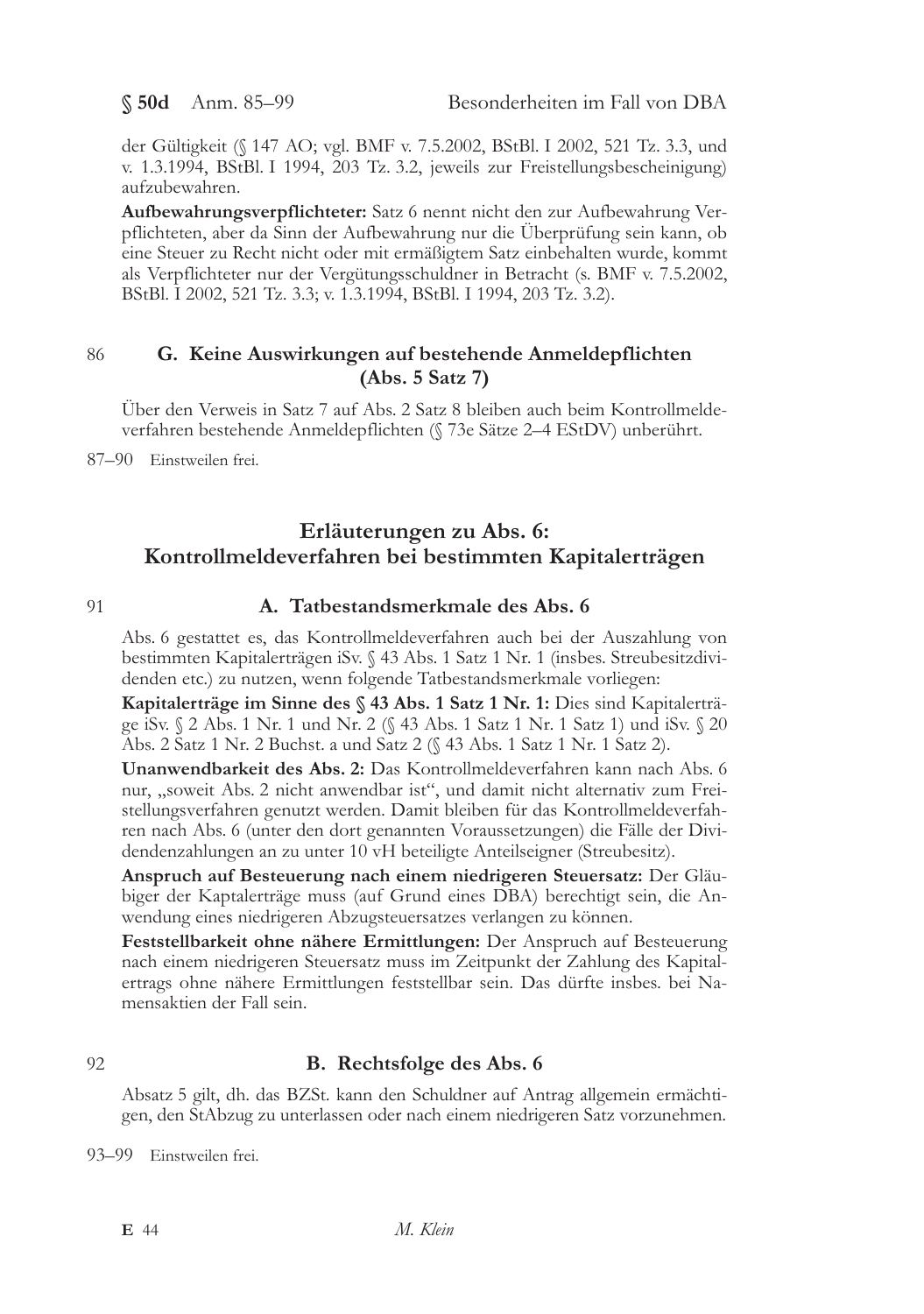## Erläuterungen zu Abs. 7: Auslegung von DBA-Kassenstaatsklauseln

### A. Allgemeine Erläuterungen zu Abs. 7

Überblick zu Abs. 7: Er steht in keinerlei Zusammenhang zu den in den Abs. 1 bis 6 im Wesentlichen (nur) geregelten Verfahrensfragen und wurde eingefügt durch das JStG 1997 (s. Anm. 2). § 49 Abs. 1 Nr. 4 schafft zusammen mit § 1 Abs. 4 die rechtliche Grundlage für die Besteuerung von Einkünften aus nichtselbständiger Arbeit, die aus inländ. öffentlichen Kassen mit Rücksicht auf ein bestehendes oder ein früheres Dienstverhältnis gewährt werden (s. § 49 Anm. 760 ff.). Da in diesen Fällen die Arbeit regelmäßig im Ausland ausgeübt wird oder wurde (und der Empfänger im Ausland ansässig ist oder war), bedarf es, wenn eine Doppelbesteuerung mit Hilfe eine DBA vermieden werden soll, einer Regelung, die das Besteuerungsrecht entweder dem Tätigkeitsstaat oder dem zahlenden Staat (Kassenstaat) zuweist. Letzteres geschieht regelmäßig durch sog. Kassenstaatsklauseln in DBA (Art. 19 OECD-MA), nach denen Vergütungen, die von einem Vertragsstaat oder einer seiner Gebietskörperschaften für diesem oder der Gebietskörperschaft geleistete Dienste gezahlt werden, nur in diesem Staat besteuert werden können. Abs. 7, der in keinerlei Zusammenhang zu den in den Abs. 1 bis 6 oder 8 im Wesentlichen (nur) geregelten Verfahrensfragen steht, schreibt vor, derartige Kassenstaatsklauseln so auszulegen, dass sie von deutscher Seite auch zur Anwendung gelangen, wenn zwar die Vergütung aus einer Kasse einer juristischen Person des öffentlichen Rechts gewährt wird, nicht aber auch die Dienste an den Kassenstaat oder seine Gebietskörperschaft geleistet werden.

### Verhältnis des Abs. 7 zu anderen Vorschriften:

Verhältnis zu DBA: Die durch Abs. 7 vorgeschriebene Auslegung von DBA-Kassenstaatsklauseln (s.o.) zielt darauf, das in DBA regelmäßig vereinbarte Kassenstaatsprinzip (s. Art. 19 OECD-MA) unilateral zu erweitern. Dessen Anwendung setzt voraus, dass der Staat der zahlenden Kasse formell und materiell Schuldner der gezahlten Vergütung ist (Vogel/LEHNER, DBA, 4. Aufl. 2003, Art. 19 Rn. 28), und greift damit nicht ein, wenn der Kassenstaat als bloße Zahlstelle fungiert, er die Vergütung also für Rechnung eines privaten Arbeitgebers zahlt (BFH v. 31.7.1991 - I R 47/90, BFHE 165, 392, und RIW 1992, 85). Kommt es darauf, zu wem das Dienstverhältnis besteht, nach dem jeweils einschlägigen DBA nicht an (wie zB nach BFH v. 13.8.1997 - I R 65/95, BStBl. II 1998, 21 bei Art. 18 DBA Spanien), bleibt Abs. 7 folgenlos, da die Kassenstaatsklausel eingreift. Verlangt die DBA-Kassenstaatsklausel ein Dienstverhältnis zwischen der juristischen Person und dem Empfänger der Vergütung, wird ein solches durch Abs. 7 aus deutscher Sicht fingiert und Abs. 7 führt zu einem sog. "treaty override".

 $\triangleright$  Verhältnis zu § 49 Abs. 1 Nr. 4 und zu § 1 Abs. 2: Abs. 7 betrifft nach seinem ausdrücklichen Wortlaut nur Einkünfte iSd. § 49 Abs. 1 Nr. 4 und kann auch nicht entsprechend im Rahmen des § 1 Abs. 2 angewandt werden.

Einstweilen frei.

## B. Tatbestandsmerkmale des Abs. 7

102

101

Einkünfte iSd. § 49 Abs. 1 Nr. 4 (s. § 49 Anm. 760 ff.): Das Gesetz ist auch hier (vgl. § 19 oder in § 49 Abs. 1 Nr. 4) sprachlich ungenau, da nur Einnahmen,

HHR Lfg. 224 September 2006 M. Klein E 45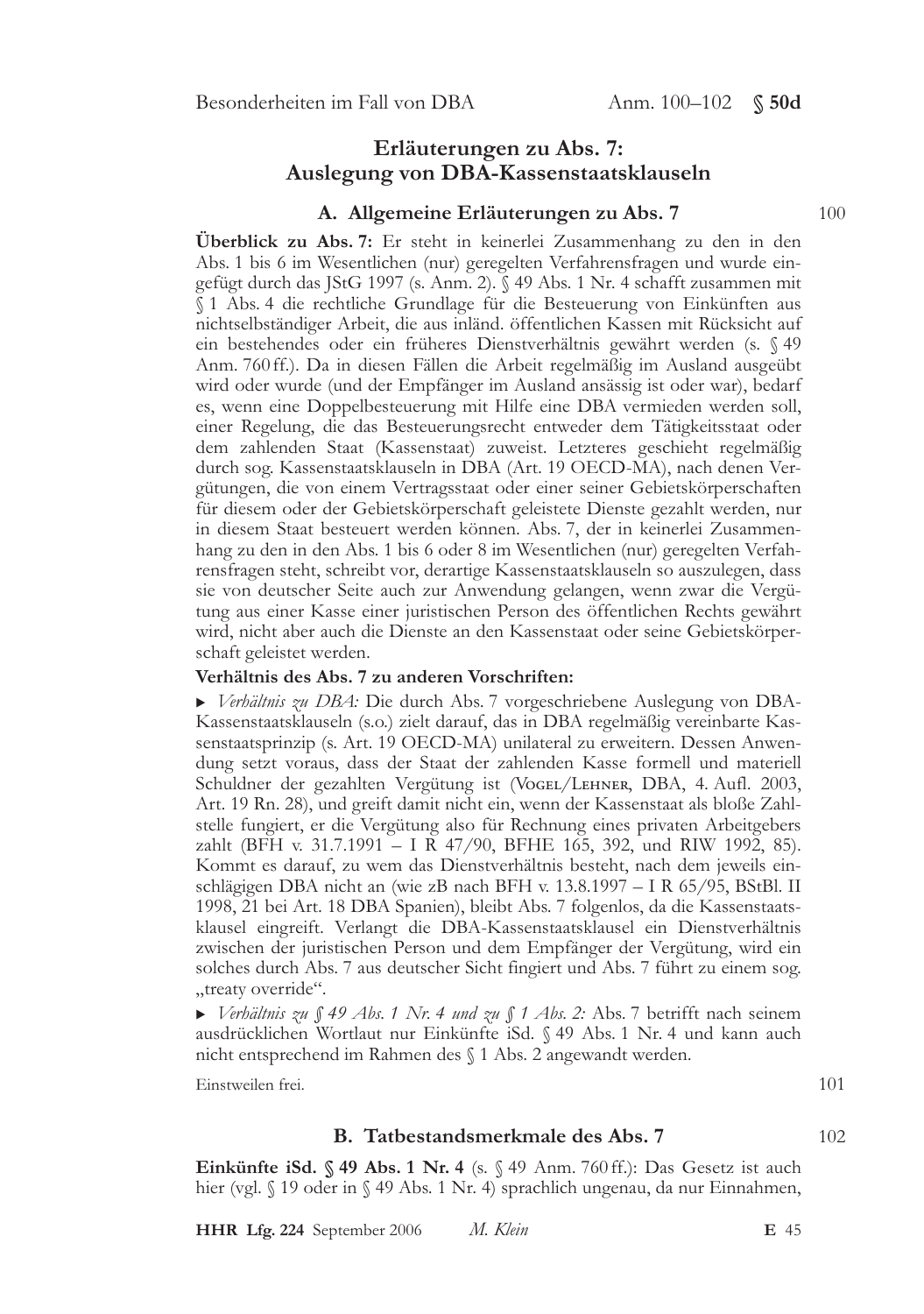nicht aber Einkünfte (§ 2 Abs. 2 Nr. 2), aus einer Kasse einer juristischen Person des öffentlichen Rechts gewährt werden können. Es hätte sich angeboten, wie nachfolgend in Abs. 7 oder in Art. 19 OECD-MA von Vergütungen zu sprechen.

Kasse einer juristischen Person des öffentlichen Rechts: Die Einkünfte iSd. § 49 Abs. 1 Nr. 4 müssen aus einer Kasse einer juristischen Person des öffentlichen Rechts gewährt werden (Abs. 7 erster Satzteil). Abs. 7 verwendet abweichend von § 49 Abs. 1 Nr. 4 nicht den Begriff der (inländ.) öffentlichen Kasse, der die Kassen der inländ. juristischen Person des öffentlichen Rechts und solche Kassen umfasst, die einer Dienstaufsicht und Prüfung der Finanzgebarung durch die inländ. öffentliche Hand unterliegen (BFH v. 7.8.1986 - IV R 228/82, BStBl. II 1986, 848; R 14a Satz 1 LStR). Abs. 7 gilt damit nur für die Einkünfte aus einer inländ. öffentlichen Kasse iSd. § 49 Abs. 1 Nr. 4, die zugleich auch Kasse einer juristischen Person des öffentlichen Rechts ist, nicht aber für die Einkünfte aus Kassen, die, ohne eine solche einer juristischen Person des öffentlichen Rechts zu sein, einer Dienstaufsicht und Prüfung der Finanzgebarung durch die inländ. öffentliche Hand unterliegen.

Im Sinne einer Vorschrift eines DBA: Mit dem Attribut "im Sinne einer Vorschrift eines DBA über den öffentlichen Dienst" (Abs. 7 erster Satzteil) verweist das Gesetz auf die Kassen der in den Kassenstaatsklauseln deutscher DBA genannten verschiedenen juristischen Personen des öffentlichen Rechts und nimmt zugleich Bezug auf alle (deutschen) DBA. Während die Kassenstaatsklausel des Art. 19 OECD-MA nur für Vergütungen gilt, die von einem der Vertragsstaaten oder einer Gebietskörperschaft eines Vertragsstaats gezahlt werden, nicht aber für von Personalkörperschaften, öffentlich-rechtlichen Anstalten und Stiftungen gezahlte Löhne und Gehälter (VoGEL/LEHNER, DBA, 4. Aufl. 2003, Art. 19 Rn. 22), könnte damit Abs. 7 auch aus Kassen anderer juristischer Personen des öffentlichen Rechts gewährte Vergütungen betreffen, wenn diese in eine Kassenstaatsklausel eines DBA aufgenommen wurden. Nicht zu juristischen Personen des öffentlichen Rechts (auch nicht iSd. DBA) werden aber die Personen, auf die DBA die Anwendung der Kassenstaatsklauseln gelegentlich erstrecken (zB Art. 19 DBA Dänemark für Zahlungen der Deutschen Post AG, der Deutschen Telekom AG und der Deutschen Bahn AG).

Gewähren: vgl. § 19 Anm. 204.

Dienstverhältnis mit einer anderen Person: Abs. 7 ist nur einschlägig, wenn der Empfänger der Einkünfte (Vergütungen) iSd. § 49 Abs. 1 Nr. 4 in einem Dienstverhältnis steht zu einer anderen Person als der juristischen Person des öffentlichen Rechts, aus deren Kasse die Vergütungen gewährt werden.

Aufbringen der Vergütung aus öffentlichen Mitteln: Abs. 7 letzter Satzteil verlangt zusätzlich, dass die aus einer Kasse einer juristischen Person des öffentlichen Rechts gewährte Vergütung ganz oder im Wesentlichen aus öffentlichen Mitteln aufgebracht werden muss. Sollte es, was die Formulierung vermuten lässt, in Kassen juristischer Personen des öffentlichen Rechts auch Mittel geben, die nicht öffentliche Mitteln sind (und auf die sich Abs. 7 dann nicht erstreckt), muss, da es sich um ein steuerbegründendes Tatbestandsmerkmal handelt, im Zweifel die FinVerw. nachweisen, dass öffentliche Mittel verwandt wurden.

Ganz oder im Wesentlichen soll eine Vergütung aus öffentlichen Mitteln aufgebracht werden, wenn die öffentlichen Mittel mehr als die Hälfte (so KSM/ НАНN-JOECKS, § 50d Rn. F 8; FROTSCHER, § 50d Rn. 53; LBP/RAMACKERS, § 50d Tz. 168) oder sogar nur ein Drittel (so LADEMANN/NIELAND, § 50d Rn. 211) der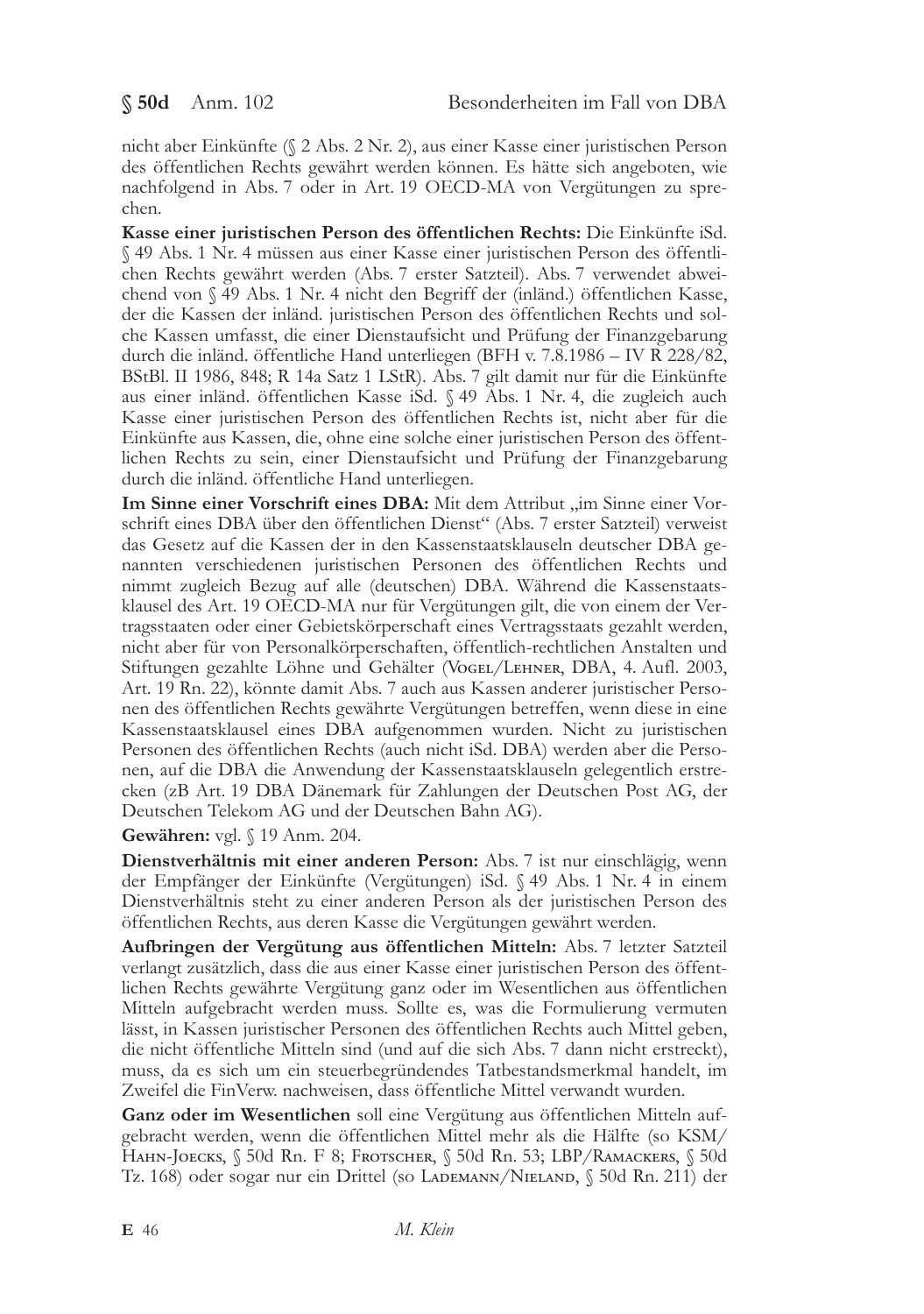Vergütung decken. UE spricht der Wortlaut mit "ganz oder im Wesentlichen" -Letzteres iSv. "nicht ganz" – dafür, dass ein wesentlich höherer Anteil öffentlicher Mittel als nur die Hälfte erforderlich ist. Der Anteil sollte näher an "ganz" als an der Hälfte und damit bei mehr als 75 vH liegen.

#### C. Rechtsfolge des Abs. 7: Fiktion eines Dienstverhältnisses 103

Fiktion statt Auslegung: Entgegen seinem Wortlaut regelt Abs. 7 nicht die Auslegung (vgl. dazu TIPKE/KRUSE, AO/FGO, § 4 Tz. 76) von Kassenstaatsklauseln in DBA, sondern fingiert, um diese anwenden zu können, einen Sachverhalt, der nicht besteht (FG Düss. v. 23.4.1998, EFG 1998, 1015, rkr.; v. 28.4.1999, EFG 1999, 716, rkr.).

Einstweilen frei.

 $104 - 109$ 

# Erläuterungen zu Abs. 8: Nachweis der Besteuerung oder des Verzichts darauf im Tätigkeitsstaat

Schrifttum: GROTHERR, Einführung einer unilateralen Rückfallklausel bei DBA-steuerbefreiten Arbeitnehmereinkünften durch das StÄndG 2003, IWB F. 3 Deutschland Gr. 3, 1395 (2004); HOFMANN/OTTO, Erschwernis der Freistellung von Arbeitslohn gem. DBA nach Einführung einer nationalen Rückfallklausel durch das StÄndG 2003, FR 2004, 826; HOLTHAUS, Die Änderung der Freistellungspraxis im StÄndG 2003 beim ausländischen Arbeitslohn in § 50d EStG - Auswirkungen einer globalen Rückfallklausel in allen Anwendungsfällen der DBA, IStR 2004, 16; LUDEWIG/LIBUDDA, Welche Bedeutung haben Rückfallklauseln in Doppelbesteuerungsabkommen nach Einführung des § 50d Abs. 8 EStG?, RIW 2005, 344; Never, Neue Nachweisanforderungen der steuerbefreiten Einkünften, BB 2004, 519; STROHNER/MENNEN, Zweifelsfragen zur Anwendung des § 50d Abs. 8 bei Arbeitseinkünften im Inland steuerpflichtiger Arbeitnehmer mit Tätigkeit im Ausland, DStR 2005, 1713.

Verwaltungsanweisungen: BMF v. 21.7.2005, Merkblatt zur Steuerfreistellung ausländischer Einkünfte gem. § 50d Abs. 8 EStG, BStBl. I 2005, 821; OFD Koblenz v. 18.7.2005, RIW 2005, 800.

## A. Allgemeine Erläuterungen zu Abs. 8

Überblick: Mit Abs. 8 wird die deutsche Besteuerung der abkommensrechtlich dem Tätigkeitsstaat zur Besteuerung zugewiesenen Einkünfte aus nichtselbständiger Arbeit zum Regelfall. Die Einkünfte werden nur und erst dann tatsächlich freigestellt, wenn der Nachweis der tatsächlichen Besteuerung im Tätigkeitsstaat oder des Besteuerungsverzichts des Tätigkeitsstaats erbracht wird.

### Verhältnis zu anderen Vorschriften:

▶ Verhältnis zu DBA ohne Subject-to-tax-Klausel: In Anlehnung an Art. 15 Abs. 1 OECD-MA weisen die DBA grds. das Besteuerungsrecht für Einkünfte aus nichtselbständiger Arbeit dem Ansässigkeitsstaat zu. Die Einkünfte werden jedoch im anderen Vertragsstaat besteuert, wenn die Arbeit dort ausgeübt wird (Arbeitsortprinzip). Diese Regelung wird eingeschränkt durch Rückausnahmen und Sonderregelungen wie zB die sog. 183-Tage-Regelung (vgl. Art. 15 Abs. 2 OECD-MA). Soweit die Einkünfte aus nichtselbständiger Arbeit nach dem jeweiligen DBA von der Bemessungsgrundlage der deutschen Steuer ausgenommen werden, handelt es sich bei Abs. 8, wenn er dennoch eine Besteuerung in Deutschland zur Folge hat, um ein sog. "treaty override" (s. dazu Anm. 6).